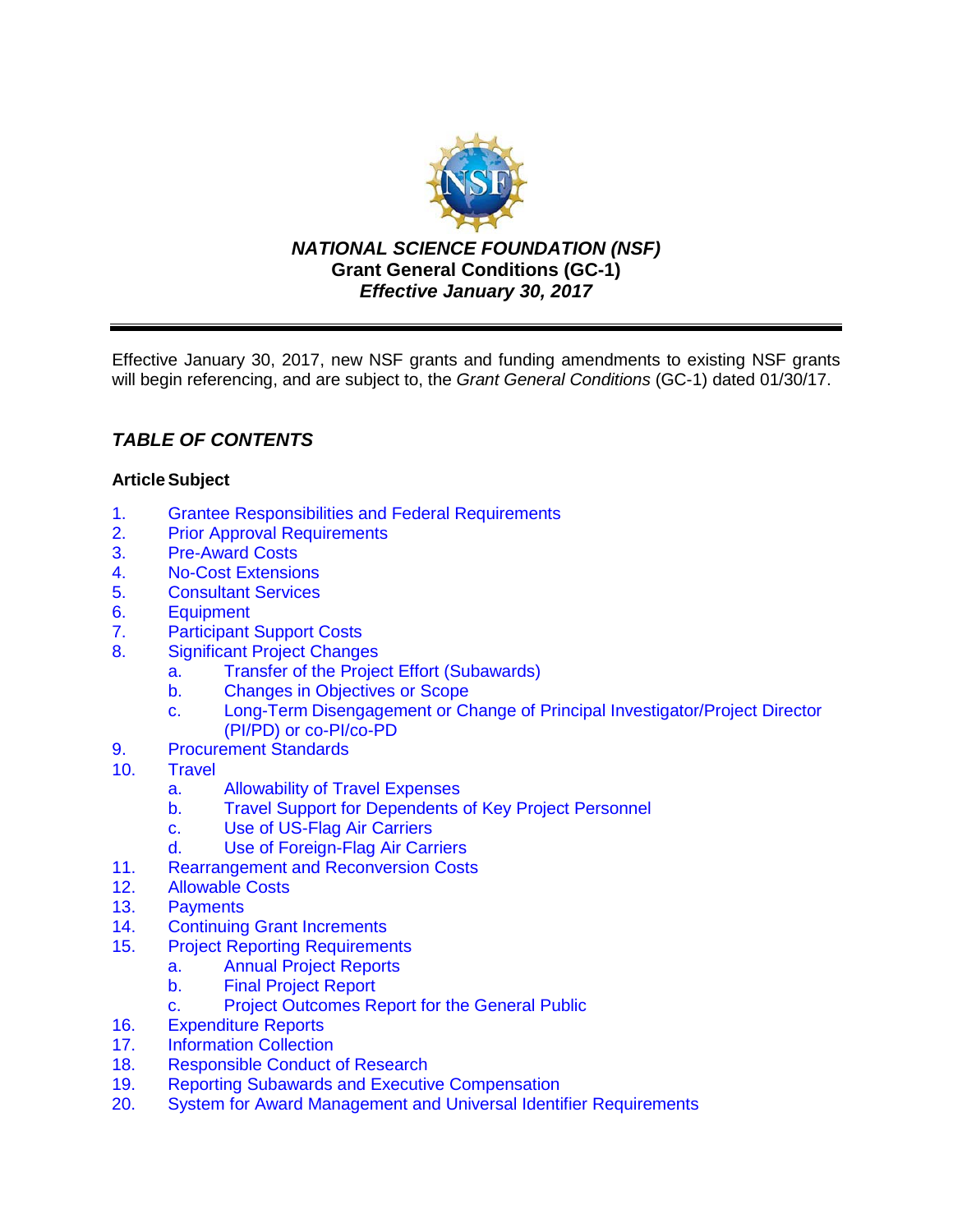- 21. Academic Technology Transfer [and Commercialization of University Research](#page-20-0)<br>22. Federal Tax Obligations
- **[Federal Tax Obligations](#page-21-1)**
- 23. [Unpaid Federal Tax Liability](#page-21-1)
- 24. [Criminal Convictions](#page-21-1)
- 25. [Copyrighted Material](#page-21-0)
- 26. [Public Access to Copyrighted Material](#page-22-0)
- 27. [Program Income](#page-23-0)
- 28. [Publications](#page-24-0)
	- a. [Acknowledgment of Support](#page-24-1)
	- b. [Disclaimer](#page-25-0)<br>c. Copies for
		- [Copies for NSF](#page-25-1)
	- d. [Metric System](#page-25-2)
- 29. [Patent Rights](#page-25-3)
- 30. [Cost Sharing and Cost Sharing Records](#page-31-0)
- 31. [Audit and Records](#page-32-0)
- 32. [Site Visits](#page-32-1)<br>33. Suspensio
- 33. [Suspension or Termination](#page-32-2)<br>34. Termination Review Proced
- **[Termination Review Procedure](#page-33-0)**
- 35. [Non-Discrimination](#page-34-0) Statutes
- 36. [Reporting Classifiable Information](#page-34-1)
- 37. [Animal Welfare](#page-35-0)
- 38. [Research Involving Recombinant or Synthetic Nucleic Acid Molecules](#page-35-1)
- 39. [Clean Air and Water](#page-36-0)<br>40. Human Research Su
- **[Human Research Subjects](#page-36-1)**
- 41. [Life Sciences Dual Use Research of Concern \(DURC\)](#page-36-2)
- 42. [Investigator Financial Disclosure Policy](#page-37-0)
- 43. [Whistleblower Protection](#page-37-1)
- 44. [State Sales and Use Taxes](#page-37-1)
- 45. [Recipient Integrity and Performance Matters](#page-37-4)
- 46. [Debarment and Suspension](#page-37-2)<br>47. Resolution of Conflicting Cor
- 47. [Resolution of Conflicting Conditions](#page-37-3)

#### **[Other Considerations](#page-38-0)**

- 48. [Liability](#page-38-1)
- 49. Sharing of Findings, Data [and Other Research Products](#page-38-2)
- 50. [Government Permits and Activities Abroad](#page-38-3)<br>51. Increasing Seat Belt Use in the United State
- <span id="page-1-0"></span>[Increasing Seat Belt Use in the United States](#page-39-0)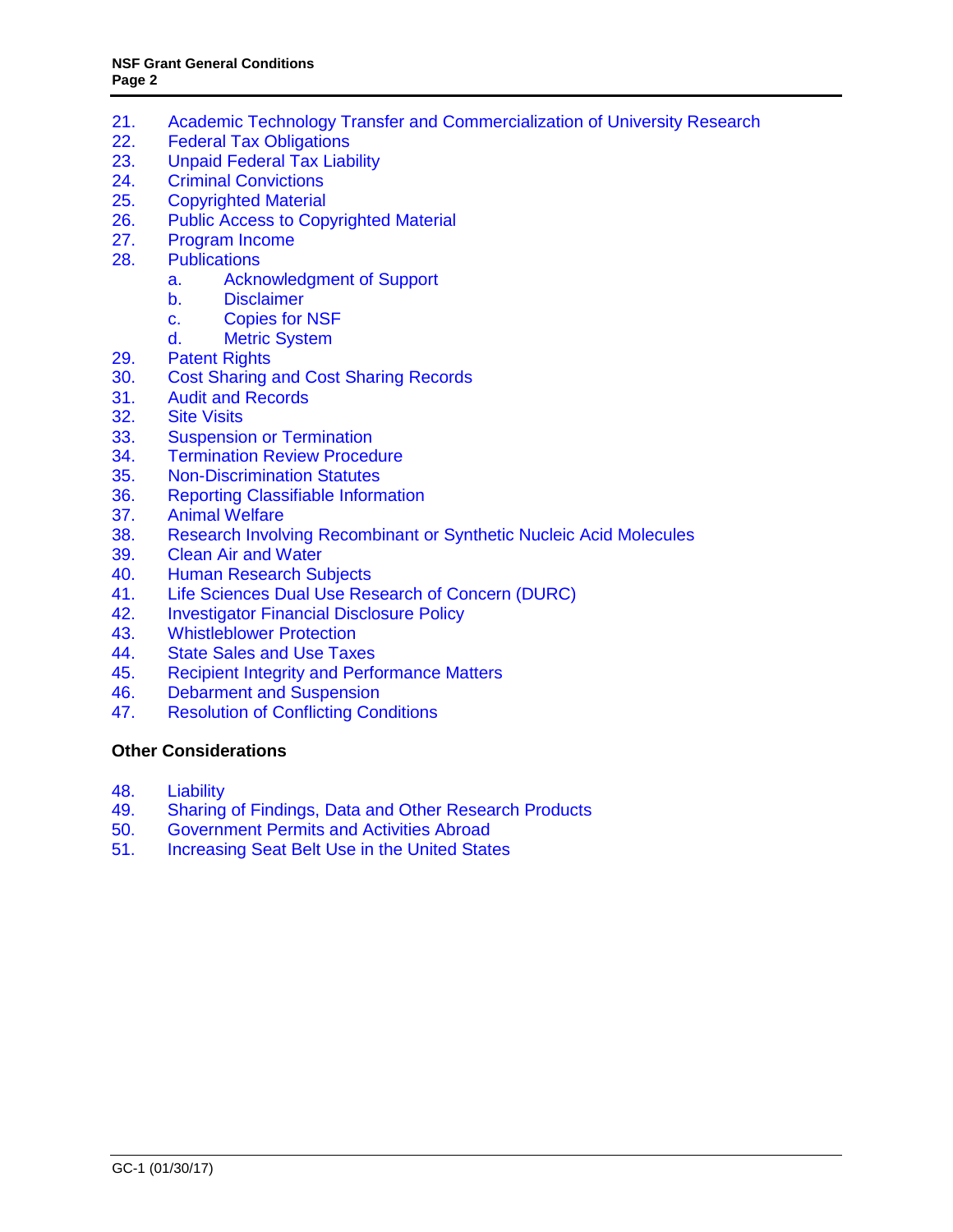### **1. Grantee Responsibilities and Federal Requirements**

- a. The grantee has full responsibility for the conduct of the project or activity supported under this grant and for adherence to the grant conditions. Although the grantee is encouraged to seek the advice and opinion of NSF on special problems that may arise, such advice does not diminish the grantee's responsibility for making sound scientific and administrative judgments and should not imply that the responsibility for operating decisions has shifted to NSF. The grantee is responsible for notifying NSF about: (1) any allegation of research misconduct that it concludes has substance and requires an investigation in accordance with NSF research misconduct regulations published at [45](http://www.access.gpo.gov/nara/cfr/waisidx_06/45cfr689_06.html)  [Code of Federal Regulations \(CFR\) Part 689;](http://www.access.gpo.gov/nara/cfr/waisidx_06/45cfr689_06.html) or (2) any significant problems relating to the administrative or financial aspects of the grant.
- b. The requirements of this grant are contained in these *Grant General Conditions* unless otherwise specified in the notice of award. The applicable Federal administrative standards are incorporated by reference and are contained in [2 CFR § 200,](http://www.ecfr.gov/cgi-bin/text-idx?SID=704835d27377ef5213a51c149de40cab&node=2:1.1.2.2.1&rgn=div5) *Uniform Administrative Requirements, Cost Principles, and Audit Requirements for Federal Awards* (Uniform Guidance). 2 CFR § 200 also applies to commercial organizations, including small businesses. These *Grant General Conditions* (GC-1) serve as the Foundation's implementation of 2 CFR § 200. If the GC-1 is silent on a specific area covered by 2 CFR § 200, the requirements specified in 2 CFR § 200 must be followed.
- c. By acceptance of this grant, the grantee agrees to comply with the applicable Federal requirements for grants and cooperative agreements and to the prudent management of all expenditures and actions affecting the grant including the monitoring of subrecipients (if applicable). Specific guidance on subrecipient monitoring and management can be found in 2 CFR § 200.331. A listing of National Policy Requirements that grantees must adhere to, where applicable, is located at: [http://www.nsf.gov/bfa/dias/policy/gc1/policymatrix\\_dec14.pdf.](http://www.nsf.gov/bfa/dias/policy/gc1/policymatrix_dec14.pdf)
- d. Documentation for each expenditure or action affecting this grant must reflect appropriate organizational reviews or approvals that should be made in advance of the action. Organizational reviews are intended to help assure that expenditures are allowable, necessary and reasonable for the conduct of the project, and that the proposed action:
	- 1. is consistent with grant terms and conditions;
	- 2. is consistent with NSF and grantee policies;
	- 3. represents effective utilization of resources; and
	- 4. does not constitute a significant project change (see Article 8).

Nothing in this article shall be construed to require administrative reviews or documentation that duplicates those already required by existing organizational systems or by applicable Federal standards, e.g., 2 CFR § 200.

e. The grantee is responsible for ensuring that the Principal Investigator(s) (PIs) or Project Director(s) (PDs) and co-PIs/co-PDs receive a copy of the grant conditions, including: the notice of award, the budget, these general terms and conditions, any special terms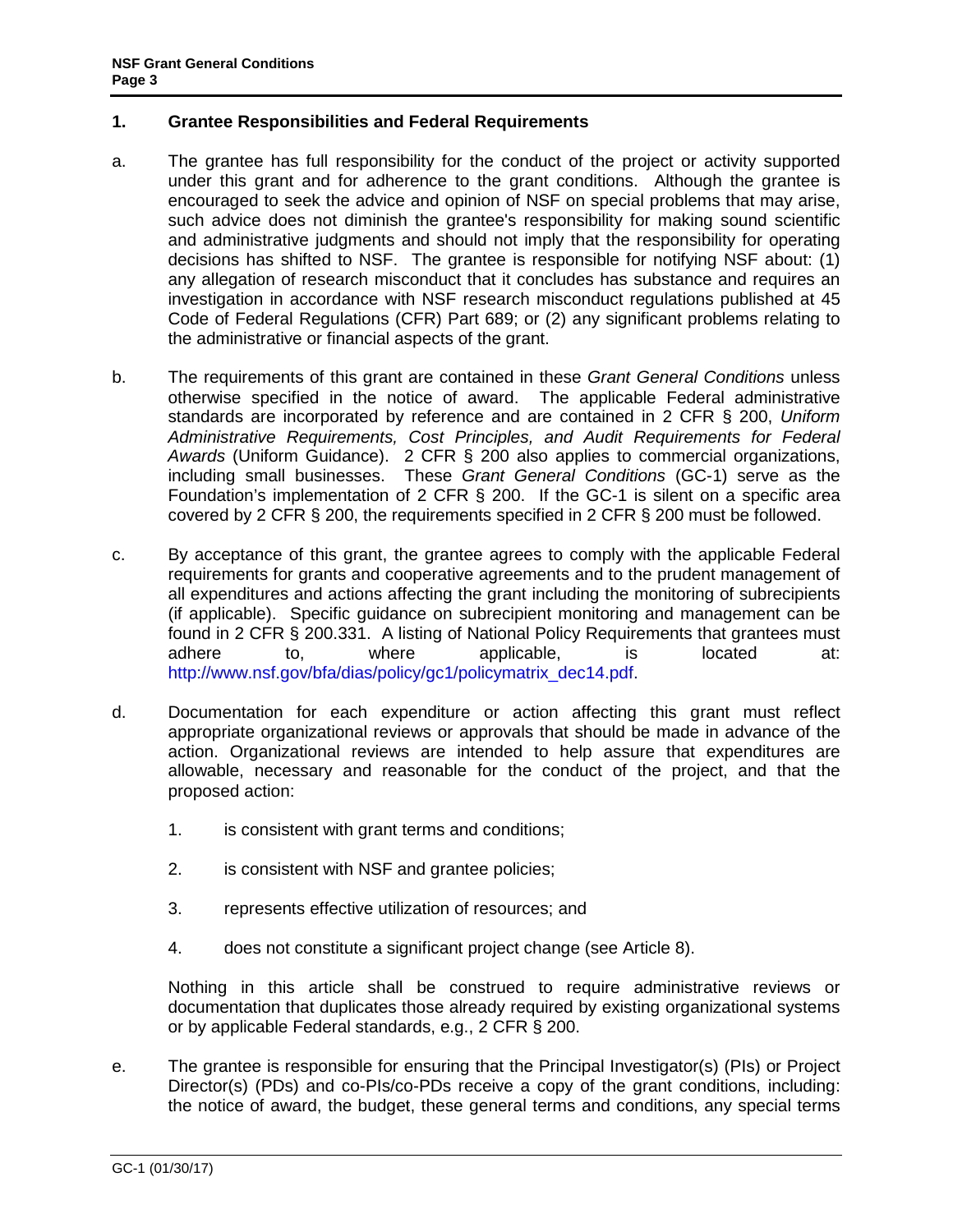and conditions and any subsequent changes in the grant conditions. These grant conditions are made available to the grantee by NSF in electronic form at http://www.nsf.gov/awards/ managing/general\_conditions.jsp?org=NSF, and may be duplicated, copied or otherwise reproduced by the grantee as appropriate. This provision does not alter the grantee's full responsibility for conduct of the project and compliance with all grant [terms and conditions. Notices](http://www.nsf.gov/awards/managing/general_conditions.jsp?org=NSF) of award are available electronically via the NSF FastLane system at https://www.fastlane.nsf.gov/fastlane.jsp. Sponsored project offices are able to view, print and/or download NSF notices of award for their organizations and PIs/PDs and co-PIs/co-PDs can access their individual notices of award through use of the FastLane s[ystem.](https://www.fastlane.nsf.gov/fastlane.jsp)

# **2. Prior Approval Requirements**

<span id="page-3-0"></span>Unless otherwise specified in the notice of award, the Federal administrative requirements for prior agency approval summarized in 2 CFR § 200.308, and the provisions of the governing cost principles, the requirement to obtain NSF prior approval applies only to the activities and expenditures specified below.

- a. Consistent with 2 CFR § 200, written prior approval from the cognizant NSF Grants Officer is required for:
	- 1. Significant Project Changes
	- (a) Transfer of the project effort (see Article 8. See also 2 CFR § 200.308)
	- (b) Changes in objectives or scope (see Art[icle 8. Se](#page-7-1)e also 2 CFR § 200.308)
	- (c) Long-Term Disengagement or change of PI/P[D or co-P](#page-7-1)I/co-PD (see Article 8. See also 2 CFR § 200.308)
	- (d) Chang[e to cost](#page-7-1) sharing commitments reflected on Line M of the NSF grant budget (see Article 30)
	- 2. Rearrangement and Rec[onversio](#page-31-0)n Costs (see Article 11)
	- 3. Salaries of administrative or clerical staff (see [2 CFR § 20](#page-11-0)0.413)
	- 4. Travel costs for dependents (see Article 10. See also 2 CFR § 200.464)
	- 5. Additional categories of participant support costs other than those described in 2 CFR § 200.75 (see Article 7. See also the NSF *[Proposal & Award Policies &](https://www.nsf.gov/pubs/policydocs/pappg17_1/pappg_2.jsp#IIC2gv)  Procedures Guide* [\(PAPPG\) Chapter II.C.2.g\(v\)\).](https://www.nsf.gov/pubs/policydocs/pappg17_1/pappg_2.jsp#IIC2gv)
- b. Written prior approval from the cognizant NSF Program Officer is required for transfer of funds budgeted for participant support (see [Article 7.](#page-7-0) See also 2 CFR  $\S$  200.308(c)(v)).
- c. Requests for the prior approvals identified above (as well as other types of award related notifications or requests stipulated in the [PAPPG Chapter VII, Exhibit VII-1\)](https://www.nsf.gov/pubs/policydocs/pappg17_1/pappg_7ex1.pdf) must be submitted via the use of NSF's electronic systems.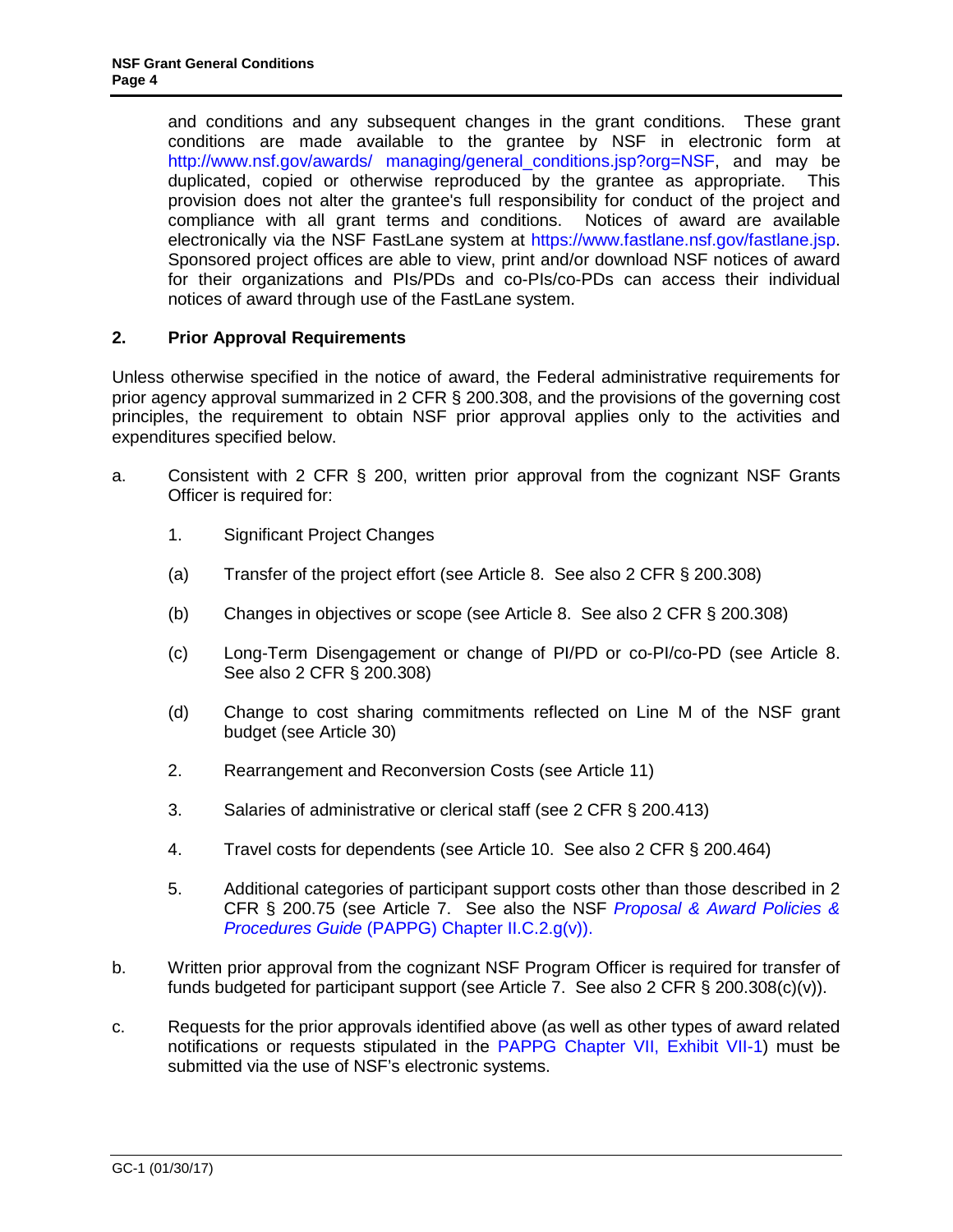### <span id="page-4-0"></span>**3. Pre-Award Costs**

- a. Grantees may approve pre-award costs incurred within the ninety calendar day period before the start date of the grant. Requests for approval of pre-award costs for periods greater than 90 calendar days must be submitted electronically via NSF's electronic systems. Pre-award expenditures prior to the funding of an increment within a continuing grant are not subject to this limitation or approval requirement, but are subject to paragraph c. below.
- b. Pre-award costs must be necessary for the effective and economical conduct of the project and the costs must be otherwise allowable in accordance with [Article 12.](#page-12-0)
- c. Pre-award expenditures are made at the grantee's risk. Grantee authority to approve pre-award costs does not impose an obligation on NSF: (1) in the absence of appropriations; (2) if a grant is not subsequently made; or (3) if a grant is made for a lesser amount than the grantee anticipated.

### <span id="page-4-1"></span>**4. No-Cost Extensions**

- a. Grantees may authorize a one-time extension of the end date of the grant up to 12 months i[f](#page-4-4) additional time beyond the established end date is required to assure adequate completion of the original scope of work within the funds already made available.<sup>1</sup> A single extension, which shall not exceed 12 months, may be made for this purpose and must be made prior to the originally established end date. As stipulated in 2 CFR § 200.308(d)(2), this one-time extension may not be exercised merely for the purpose of using any unliquidated balances.
- b. Grantees shall notify NSF, providing supporting reasons for the extension, and the revised period of performance, at least ten calendar days prior to the end date specified in the grant to ensure accuracy of NSF's award data. All grantee-authorized extensions must be submitted electronically via NSF's electronic systems.
- <span id="page-4-2"></span>c. Requests for no-cost [extensions beyond the abo](https://www.nsf.gov/pubs/policydocs/pappg17_1/pappg_6.jsp#VID3c)ve referenced authority must follow the procedures set forth in PAPPG Chapter VI.D.3.c.

# **5. Consultant Services (also referred to as Professional Service Costs)**

Costs for professional and consultant services, including those who are members of a particular profession or possess a special skill and who are not officers or employees of the performing organization, are allowable when reasonable in relation to the services rendered and when not contingent upon recovery of costs from NSF. If not included in the grant budget, anticipated services must be justified and information furnished on each individual's expertise, primary organizational affiliation, normal daily compensation rate and number of days of expected service. Consultants' travel costs, including subsistence, may be included. If requested, the grantee must be able to justify that the proposed rate of pay is reasonable. Additional information on the allowability of consultant costs is available in 2 CFR § 200.459.

<span id="page-4-4"></span><span id="page-4-3"></span> $\overline{a}$  $1$  Grantees are not authorized to extend an award that contains a zero balance.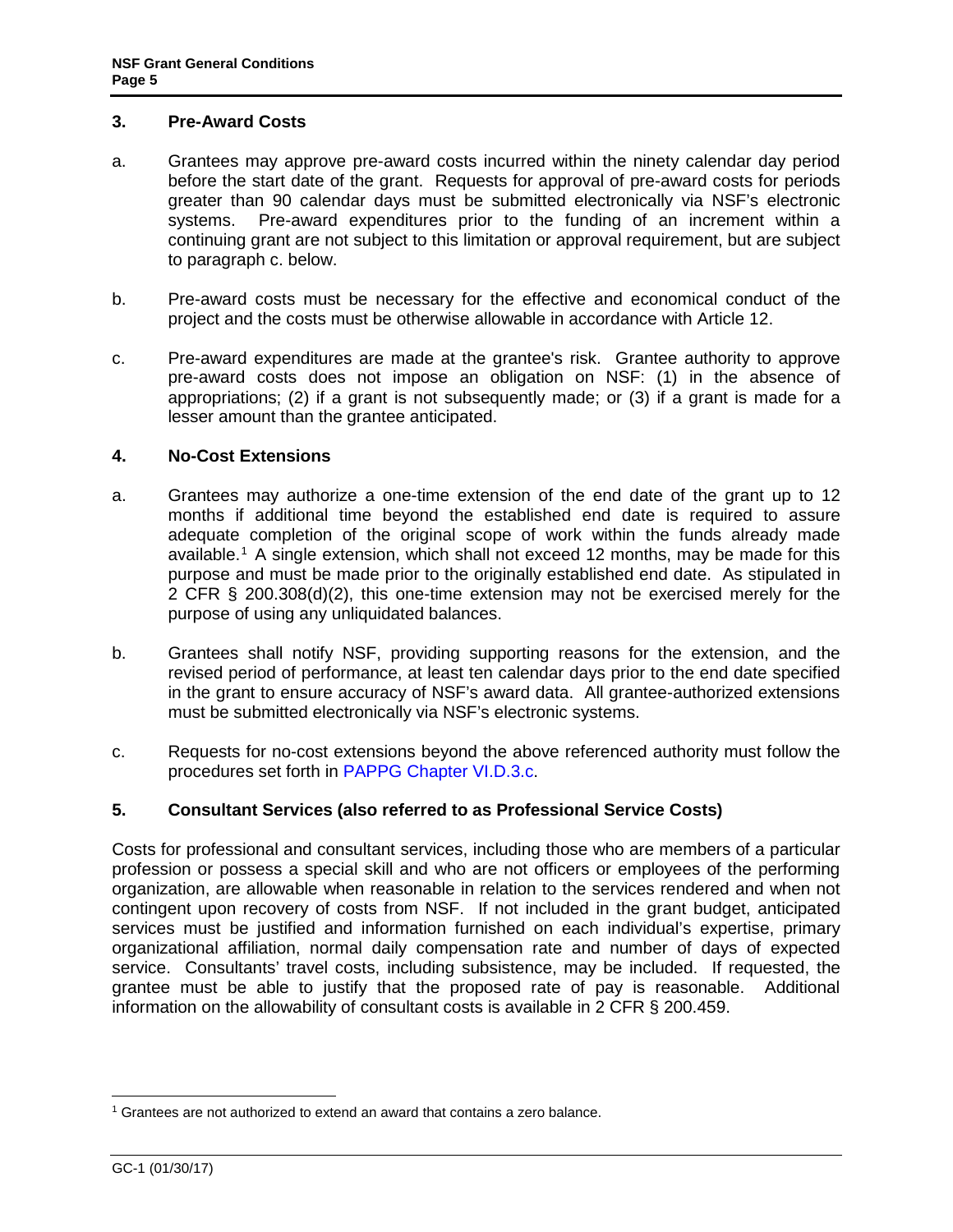# **6. Equipment**

The standards for managing and disposing of property furnished by NSF or whose cost was charged to a project supported by an NSF grant are outlined in 2 CFR § 200.310-316. See also FAQ 200.318-1 of the *[Frequently Asked Questions for The Office of Management and Budget's](https://cfo.gov/wp-content/uploads/2015/09/9.9.15-Frequently-Asked-Questions.pdf) (OMB) [Uniform Administrative Requirements, Cost Principles, and Audit Requirements for](https://cfo.gov/wp-content/uploads/2015/09/9.9.15-Frequently-Asked-Questions.pdf)  [Federal Awards at 2 CFR § 200](https://cfo.gov/wp-content/uploads/2015/09/9.9.15-Frequently-Asked-Questions.pdf)* regarding Equipment and A-110 Screening Procedures.

### a. *Title to Equipment – Non-profit Organizations*

Unless otherwise specified in the grant, title to equipment purchased or fabricated with NSF grant funds by a college or university or other non-profit organization will vest in the grantee upon acquisition in accordance with 15 United States Code (USC) 3710. Such equi[pment is consi](#page-5-0)dered exempt property and shall be acquired and used in accordance with paragraph c below. In special situations, the grant may require that title to equipment purchased, acquired or fabricated by the grantee with NSF funds pass directly to the government upon acquisition.

### b. *Title to Equipment – Commercial Organizations*

Unless otherwise specified in the grant, title to equipment purchased or fabr[icated with](#page-5-0)  [NS](#page-5-0)F grant funds by a small business or other for-profit organization will vest in the Government. Such equipment will be acquired and used in accordance with paragraph c below.

### <span id="page-5-0"></span>c. *Conditions for Acquisition and Use of Equipment*

- 1. Grantee Assurance. The grantee will assure that for each purchase of equipment, it is:
- (a) necessary for the research or activity supported by the grant;
- (b) not otherwise reasonably available and accessible;
- (c) of the type normally charged as a direct cost to sponsored agreements; and
- (d) acquired in accordance with organizational practice.
- 2. General Purpose Equipment. Exp[enditures for general-purpos](https://www.nsf.gov/pubs/policydocs/pappg17_1/pappg_9.jsp#IXD2)e equipment are typically not eligible for support (see PAPPG [Chapter IX.D.2.b\).](http://a257.g.akamaitech.net/7/257/2422/15mar20071500/edocket.access.gpo.gov/cfr_2007/janqtr/pdf/2cfr215.34.pdf)
- 3. Equipment [Usage. The equipment](http://a257.g.akamaitech.net/7/257/2422/15mar20071500/edocket.access.gpo.gov/cfr_2007/janqtr/pdf/2cfr215.34.pdf) must remain in use for the specific project for which it was obtained in accordance with 2 CFR  $\S$  200.313(c)(1), unless the provision in 2 CFR § 200.313(c)(4) [applies.](http://a257.g.akamaitech.net/7/257/2422/15mar20071500/edocket.access.gpo.gov/cfr_2007/janqtr/pdf/2cfr215.34.pdf)
- 4. Equipment Sharing. The equipment must be shared on other projects or programs in accordance with 2 CFR § 200.313(c)(1).
- 5. Property Management Standards. The grantee shall maintain a property management system that, at a minimum, meets the requirements of 2 CFR § 200.313(d). Because of increasing threats to information technology systems,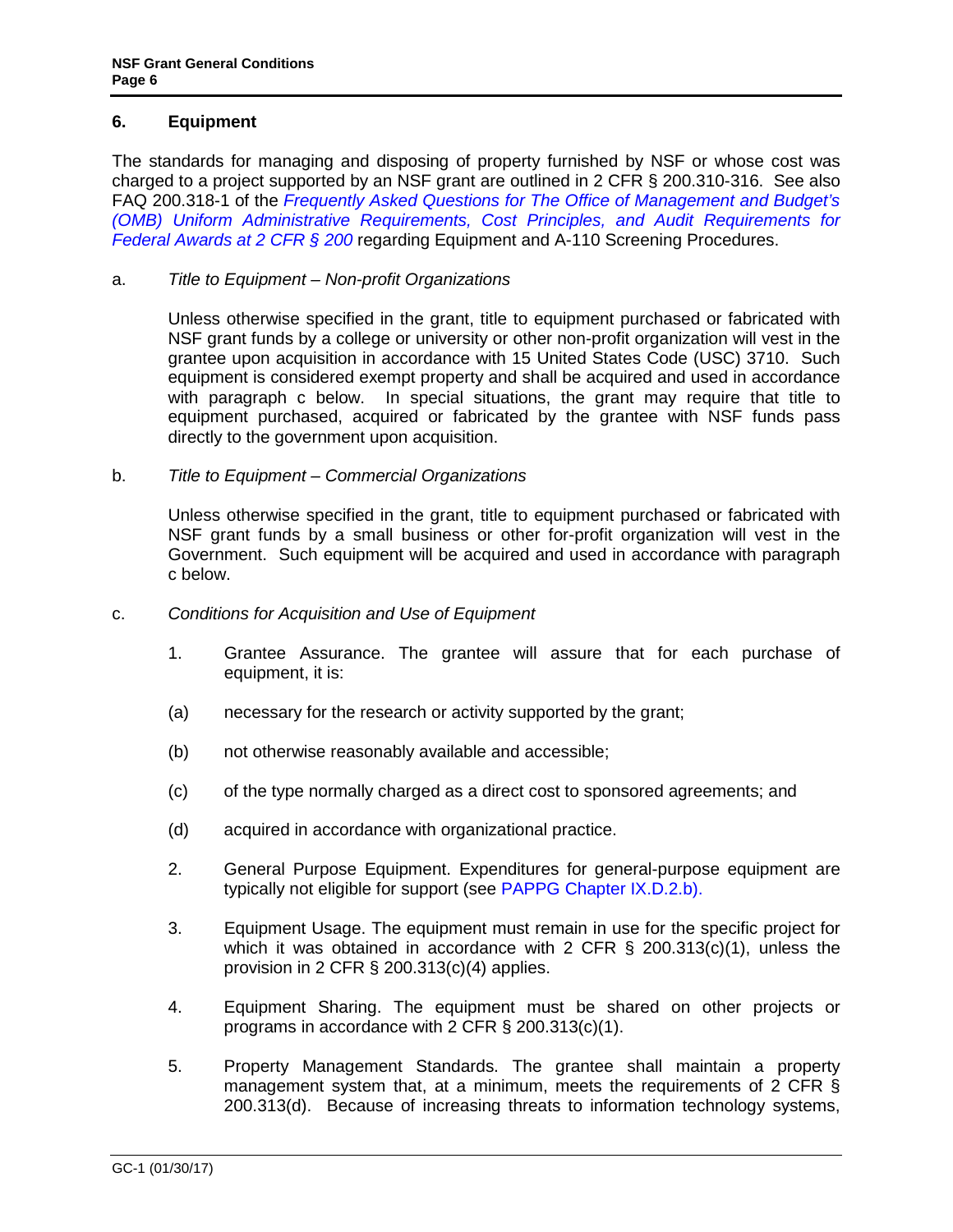the grantee is reminded that, under 2 CFR §§ 200.313(d)(3) and (4), "[a] control system must be developed to ensure adequate safeguards to pre[vent loss,](http://a257.g.akamaitech.net/7/257/2422/15mar20071500/edocket.access.gpo.gov/cfr_2007/janqtr/pdf/2cfr215.34.pdf)  [damage, or](http://a257.g.akamaitech.net/7/257/2422/15mar20071500/edocket.access.gpo.gov/cfr_2007/janqtr/pdf/2cfr215.34.pdf) theft of the property" and "[a]dequate maintenance procedures must be developed to keep the property i[n good condition." This requirem](http://a257.g.akamaitech.net/7/257/2422/15mar20071500/edocket.access.gpo.gov/cfr_2007/janqtr/pdf/2cfr215.34.pdf)ent imposes on the grantee a duty to adequately maintain and to insure adequate safeguards against the loss, damage, or theft of information technology equipment and systems purchased with NSF funds.

- 6. Inventory Requirements.
- (a) In the event that title to equipment is vested in the Federal Government, such property shall be marked, tagged or segregated in such a manner as to indicate clearly its ownership by the government. In accordance with the requirements of 2 CFR § 200.312(a), for all NSF-owned equipment having an original acquisition cost of \$5,000 or more, the grantee must submit an annual inventory report by NSF grant number of such property to the NSF Property Administrator, Division of Administrative Services (DAS). The report should include all NSF-owned equipment purchased or constructed, including land and buildings, under the grant or acquired by screening excess through the General Services Administration (GSA); and include the type of equipment or property, serial number, acquisition price, acquisition date and condition of the equipment. In the event that the grantee is in possession of NSF-owned equipment under multiple grants, the reporting must be specific to each NSF grant number.

The report also should include a description of Construction-in-Progress (CIP) and Work-in-Progress (WIP) items and construction costs incurred to date. CIP is defined as real property that is in the process of being manufactured or fabricated but is not yet complete. WIP is defined as equipment that is in the process of being manufactured or fabricated but is not yet complete. CIP and WIP consist of the costs of direct materials, direct labor, direct purchased services and indirect costs, including general and administrative and overhead costs. Costs coded as such should not be depreciated. The inventory should be submitted electronically to fsrpts@nsf.gov and must be received by DAS no later than August 15 each year.

- (b) A physical inventory of NSF-owned equipment shall be conducted every two years pursuant to 2 CFR  $\S$  200.313(d)(2). At the end of the grant, the grantee shall report the propert[y to the Property S](mailto:fsrpts@nsf.gov)ection for further agency utilization (See PAPPG Chapter IX.D.5).
- 7. Competition. The grantee shall not use equipment acquired with Federal funds to provide services to non-Federal outside organizations for a fee that is less than private companies charge fo[r equivalent services, un](http://a257.g.akamaitech.net/7/257/2422/15mar20071500/edocket.access.gpo.gov/cfr_2007/janqtr/pdf/2cfr215.34.pdf)less specifically authorized by Federal statute for as long as the Federal government retains an interest in the equipment in accordance [with 2 CFR § 200.313\(c\)\(](https://www.nsf.gov/pubs/policydocs/pappg17_1/pappg_9.jsp#IXD5)3).
- 8. Right to Transfer Title.
- (a) In accordance with 2 CFR § 200.313(e), NSF may identify items of equipment having an acquisition cost of \$5,[000 or more where](http://a257.g.akamaitech.net/7/257/2422/15mar20071500/edocket.access.gpo.gov/cfr_2007/janqtr/pdf/2cfr215.34.pdf) NSF reserves the right to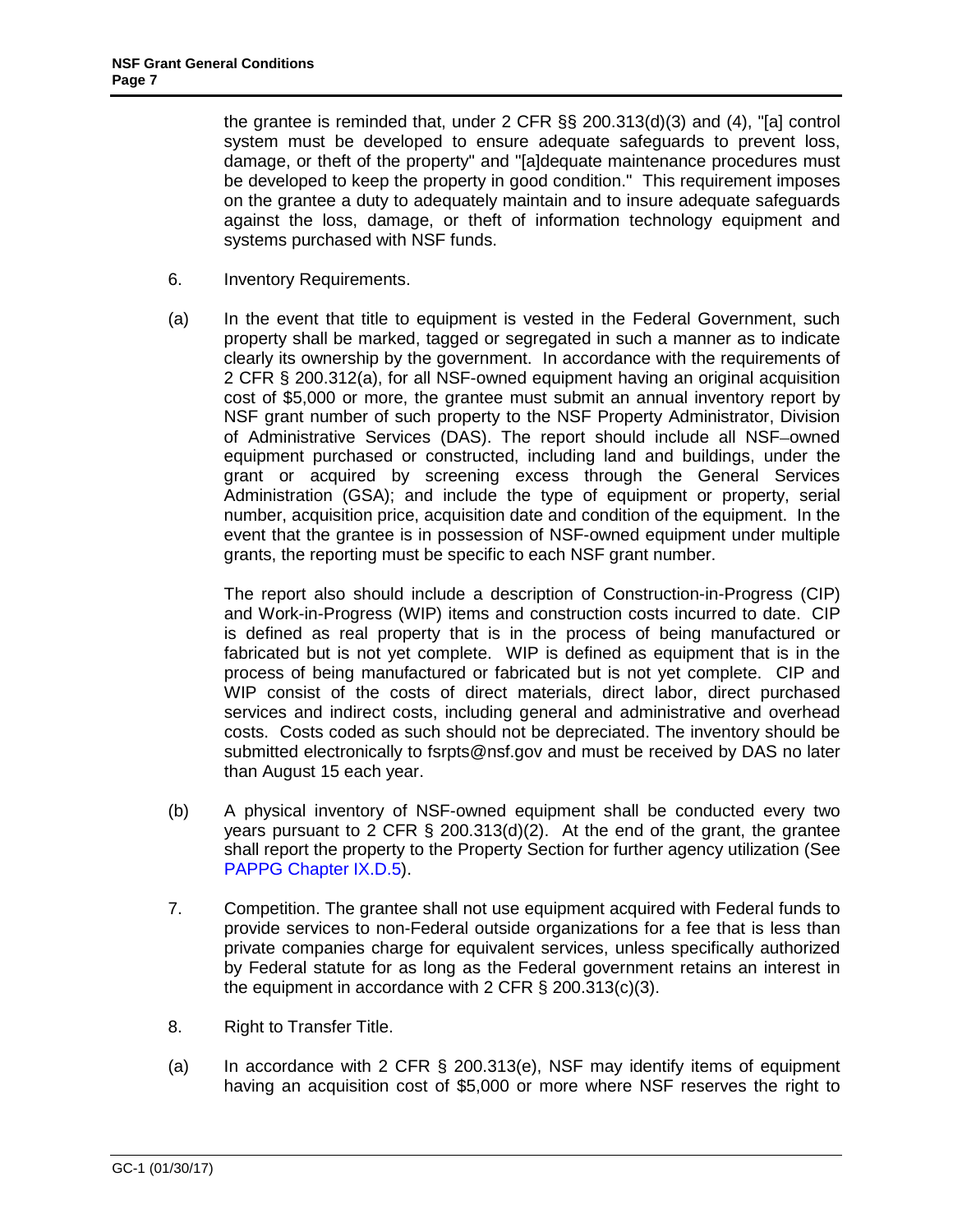transfer the title to the Federal Government or a third party named by the Federal Government at any time during the grant period.

(b) In cases where NSF elects to transfer the title, disposition instructions will be issued no later than 120 days after the end date of the NSF-supported project for which it was acquired.

# **7. Participant Support Costs**

- <span id="page-7-0"></span>a. Participant support costs as defined in 2 CFR § 200.75 are direct costs for items such as stipends or subsistence allowances, travel allowances and registration fees paid to or on behalf of participants (but not employees) in connection with NSF-sponsored conferences. In accordance with Article 2, prior approval is required for any additional categories of participant support costs, such as incentives, gifts, souvenirs, t-shirts and/or memorabilia. The request must be submitted via use of NSF's electronic systems and NSF approval of such changes will be by an amendment to the grant signed by the cognizant NSF Grants Officer. Grantees must account for participant support costs separately. Indirect costs (Facilities and Administrative Costs (F&A)) are not allowed on participant support costs (see PAPPG Chapter II.C.2.g(v)).
- b. Funds provided for participant support may not be used by grantees for other categories of expense without the specific prior written approval of the cognizant NSF Program Officer. Such requests mu[st be submitted electronically](https://www.nsf.gov/pubs/policydocs/pappg17_1/pappg_2.jsp#IIC2gv) via use of NSF's electronic systems.

# **8. Significant Project Changes**

<span id="page-7-1"></span>Consistent with 2 CFR § 200.308, the grantee is required to obtain prior written approval from the cognizant NSF Grants Officer whenever there are significant changes in the project or its direction as stipulated below.

- <span id="page-7-2"></span>a. *Transfer of the Project Effort (Subawards)*
	- 1. NSF authorization to transfer a significant part of the research or substantive effort to another organization that has been disclosed in the proposal is not needed unless approval has been specifically withheld in the notice of award.
	- 2. If it becomes necessary to transfer a significant part of the research or effort after a grant has been made, notification of this intent should be submitted via use of NSF's electronic systems and must be electronically signed by an Authorized Organizational Representative (AOR). The request shall include a clear description of the work to be performed and a proposed budget (see PAPPG Chapter VII.B.3 for additional information). NSF approval of such changes will be by an amendment to the grant signed by the cognizant NSF Grants Offic[er.](https://www.nsf.gov/pubs/policydocs/pappg17_1/pappg_7.jsp#VIIB3)
	- 3. [The grantee r](https://www.nsf.gov/pubs/policydocs/pappg17_1/pappg_7.jsp#VIIB3)emains responsible for monitoring of the activities of the subrecipient as necessary to ensure that the subaward is used for authorized purposes, in compliance with Federal statutes, regulations and the terms and conditions of the subaward as outlined in 2 CFR § 200.331. This includes maintaining the necessary documentation on all subawards and making it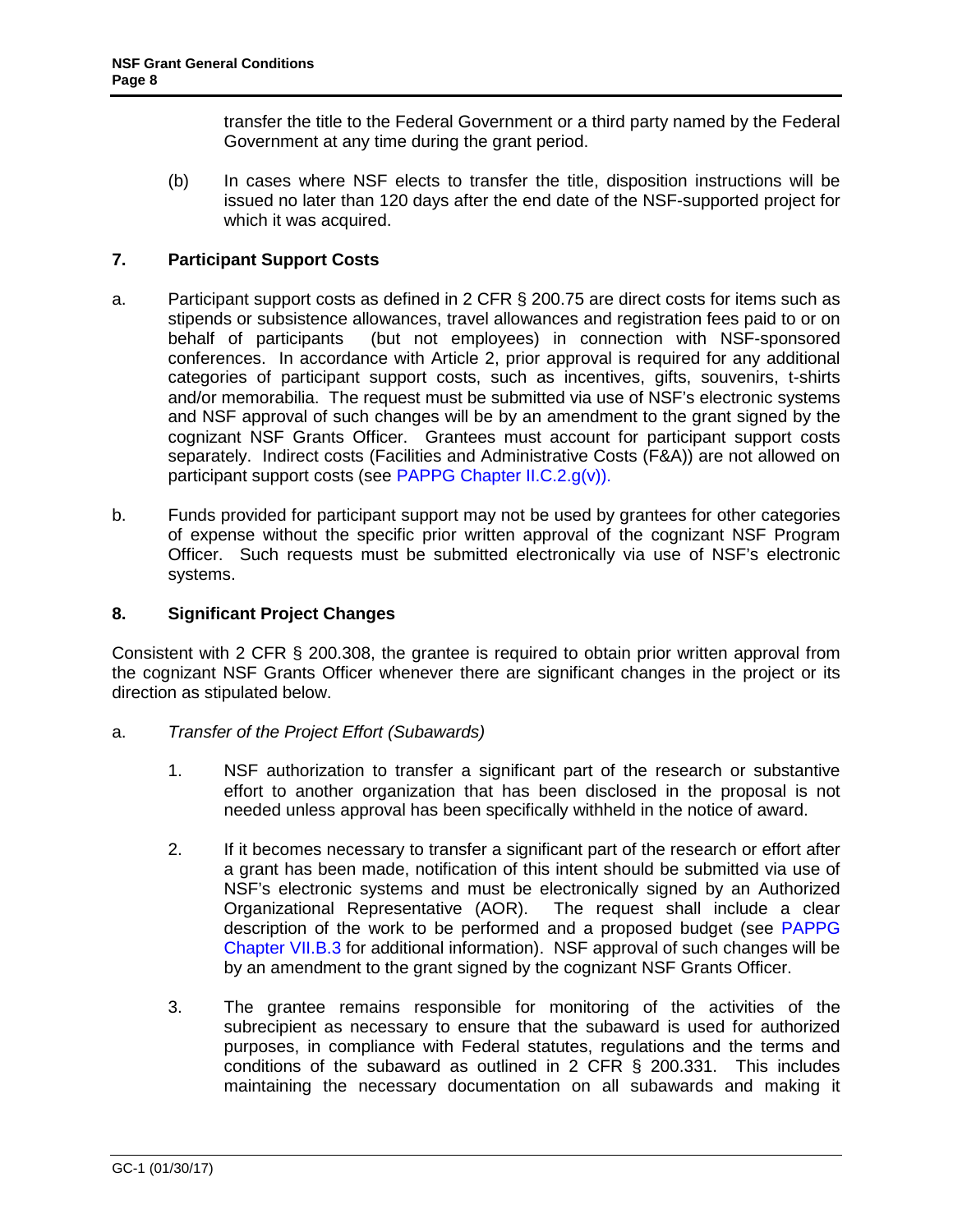available to NSF upon request. The grantee shall include subaward activities in the annual and final project reports that are submitted to NSF.

- 4. Consistent with the guidance in 2 CFR § 200.331, grantees must adhere to the requirements for pass-through entities in establishing and managing subawards and contracts issued under the grant. In addition, grantees shall ensure that the following articles, if applicable, flow down to all subrecipients, or are appropriately addressed in the subaward instrument: Articles 5, 7, 9, 10, 11, 12, 17, 18, 19, 20, 25, 27, 28, 29, 30, 31, 32, 35, 36, 37, 38, 39, 40, 41, 43, 44, 45, 46, 48, 49, 50 and 51. If the grantee issues contracts exceeding \$2,000 for construction, alteration or repair that are within the scope of the Acts found in 2 CFR § 200, Appendix II, "*Contract Provisions for Non-Federal Entity Contracts Under Federal Awards*," the appropriate clauses applicable to construction activities also will be included in applicable contracts.
- b. *[Changes in Objectives or Scope](http://www.access.gpo.gov/nara/cfr/waisidx_07/2cfr215_07.html)*

A proposed change in the phenomenon or phenomena under study or the objectives of the project stated in the proposal or agreed modifications thereto should be communicated via use of NSF's electronic systems. NSF approval of such changes will be by an amendment to the grant signed by the cognizant NSF Grants Officer.

<span id="page-8-0"></span>c. *Long-Term Disengagement or Change of Principal Investigator/Project Director or co-Principal Investigator/co-Project Director*

<span id="page-8-1"></span>If a named Principal Investigator/Project Director or co-PI/co-PD plans to or becomes aware that he or she will: (1) devote substantially less effort to the work than anticipated in the approved proposal (defined in 2 CFR § 200.308(c)(iii) as a reduction of 25% or more in time devoted to the project); (2) sever his or her connection with the grantee; or (3) be disengaged from the project for a continuous period of more than 3 months, or otherwise relinquish active direction of the project, he or she shall advise the appropriate official at the grantee, who shall initiate action appropriate to the situation in accordance with the guidelines described in PAPPG Chapter VII.B.2.

# **9. Procurement Standards**

<span id="page-8-2"></span>Whether or not approval of a procure[ment is required under Arti](https://www.nsf.gov/pubs/policydocs/pappg17_1/pappg_7.jsp#VIIB2)cle 8.a., where appropriate, the grantee (including commercial organizations) is responsible for compliance with the procurement standards identified in 2 CFR § 200.318. The grantee also is responsible for ensuring that the provisions contained in Appendix II of 2 [CFR § 200](#page-7-2) are made a part of any contract whose award amount excee[ds the simplified](http://www.access.gpo.gov/nara/cfr/waisidx_07/2cfr215_07.html) acquisition threshold (currently \$150,000).

See FAQ 200.110-6 of the *Frequently Asked Questions for The Office of Management and Budget's Uniform Administrative Requirements, Cost Principles, and Audit Requirements for Federal Awards at 2 CFR § 200* regarding Effective Dates and Grace Period for Procurement. [See also FAQ 200.320-2 regarding Methods of Procurement - Sole Source for Research.](https://cfo.gov/wp-content/uploads/2015/09/9.9.15-Frequently-Asked-Questions.pdf)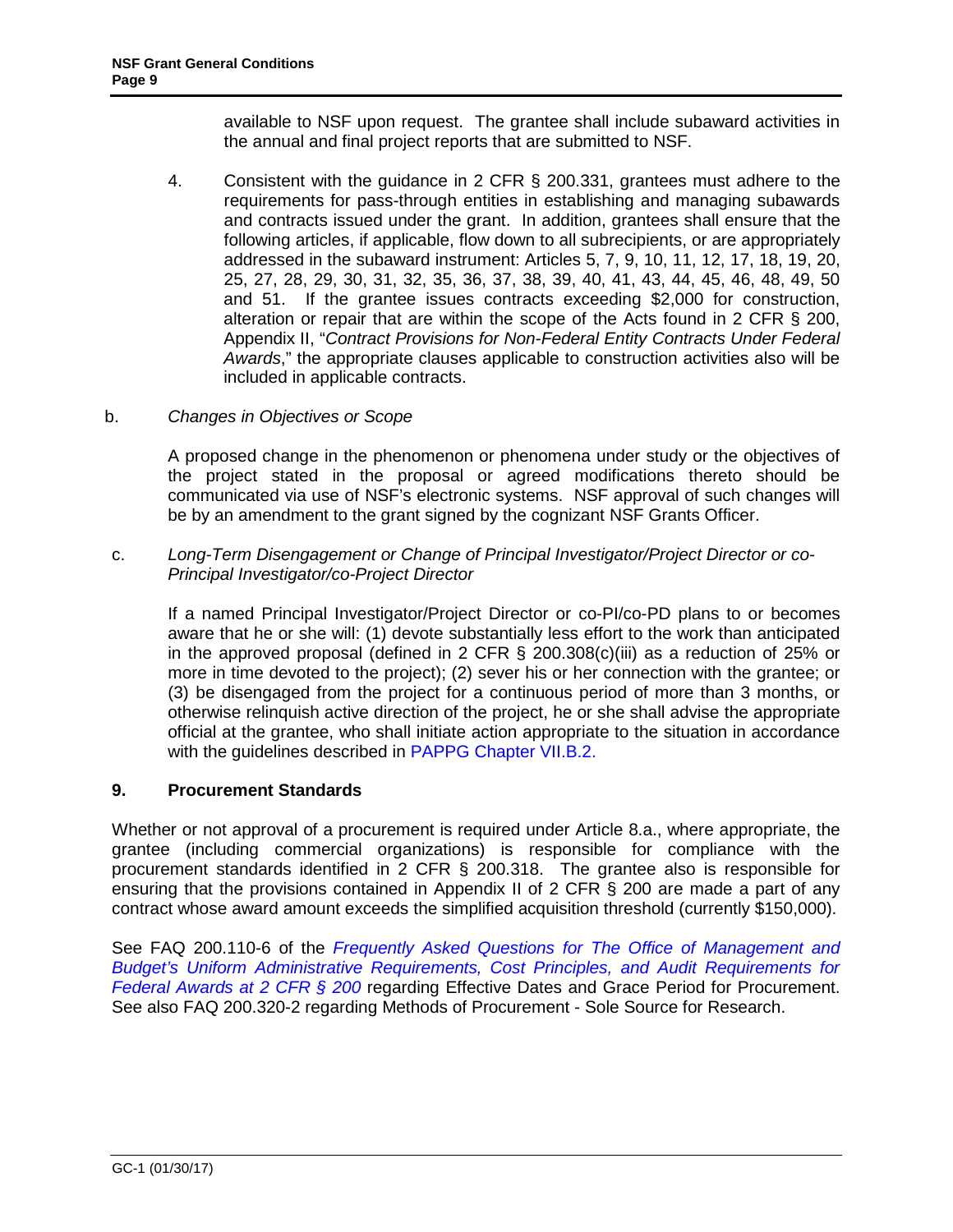### <span id="page-9-0"></span>**10. Travel**

#### <span id="page-9-1"></span>a. *Allowability of Travel Expenses*

- 1. Expenses for transportation, lodging, subsistence and related items incurred by project personnel and by outside consultants employed on the project (see PAPPG Chapter II.C.2. $g(iv)$ ) who are in travel status on business related to an NSF-supported project are allowable as prescribed in the governing cost principles. Except as noted in paragraph b. below, the requirements for prior approval specified in 2 CFR § 200.474 are waived.
- 2. Except as provided in the governing cost principles, the difference between economy airfare and a higher-class airfare is unallowable. A train, bus or other surface carrier may be used in lieu of, or as a supplement to, air travel at the lowest first-class rate by the transportation facility used. If such travel, however, could have been performed by air, the allowance will not normally exceed that for jet economy airfare.

### <span id="page-9-2"></span>b. *Travel Support for Dependents of Key Project Personnel*

Travel support for dependents of key project personnel is allowable only under the following conditions as outlined in 2 CFR § 474(c)(2):

- 1. the individual is a key person who is essential to the project on a full-time basis;
- 2. the individual's residence away from home and in a foreign country is for a continuous period of six months or more and is essential to the effective performance of the project; and
- 3. the dependents' travel allowance is consistent with the policies of the organization administering the grant.

In accordance with Article 2, prior approval is required for travel costs for dependents and must be requested via use of NSF's electronic systems. NSF approval of such changes will be by an amendment to the grant signed by the cognizant NSF Grants Officer.

- <span id="page-9-3"></span>c. *Use of US-Flag Air Carriers*
	- 1. In accordance with the Fly America Act (49 USC 40118), any air transportation to, from, between, or within a country other than the US of persons or property, the expense of which will be assisted by NSF funding, must be performed by or under a code-sharing arrangement with a US-flag air carrier if service provided by such a carrier is available (see Comptroller General Decision B-240956, dated September 25, 1991). Tickets (or documentation for electronic tickets) must identify the US flag air carrier's designator code and flight number.
	- 2. For the purposes of this requirement, US-flag air carrier service is considered available even though:
	- (a) comparable or a different kind of service can be provided at less cost by a foreign-flag air carrier;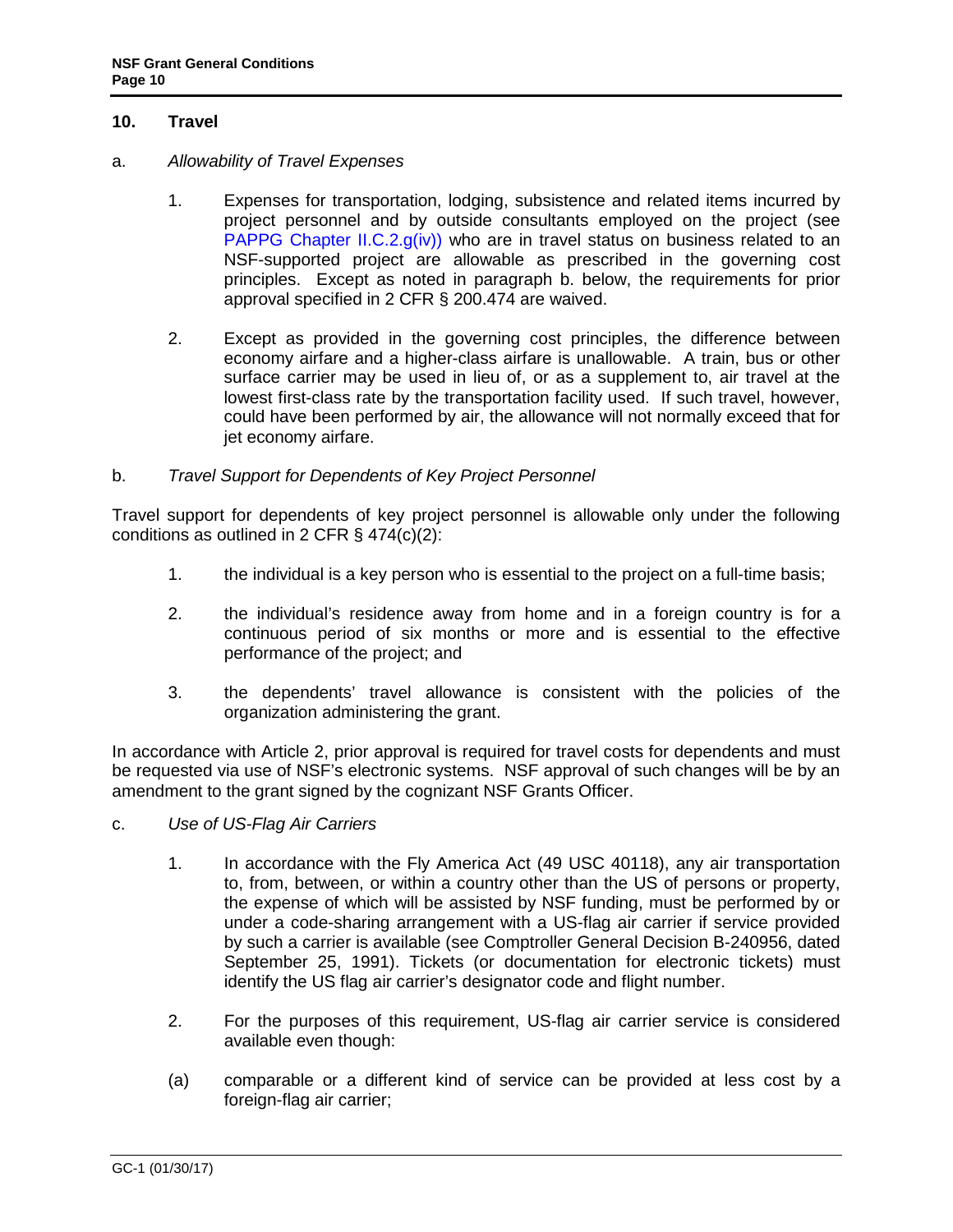- <span id="page-10-0"></span>(b) foreign-flag air carrier service is preferred by, or is more convenient for, NSF or traveler; or
- (c) service by a foreign-flag air carrier can be paid for in excess foreign currency.
- 3. The following rules apply unless their application would result in the first or last leg of travel from or to the US being performed by a foreign-flag air carrier:
- (a) a US-flag air carrier shall be used to destination or, in the absence of direct or through service, to the farthest interchange point on a usually traveled route.
- (b) if a US-flag air carrier does not serve an origin or interchange point, a foreign-flag air carrier shall be used only to the nearest interchange point on a usually traveled route to connect with a US flag air carrier.

#### d. *Use of Foreign-Flag Air Carriers*

There are certain circumstances under which use of a foreign-flag air carrier is permissible. These circumstances are outlined below:

1. *Airline "Open Skies" Agreements*:

A foreign flag air carrier may be used if the transportation is provided under an air transportation agreement b[etween the United States and a foreign go](http://www.gsa.gov/portal/content/103191)vernment, which the Department of Transportation has determined meets the requirements of the Fly America Act. For information on "open skies" agreements in which the United States has entered, please refer to the General Services Administration's (GSA) website at http://www.gsa.gov/portal/content/103191.

Note on US/European Union Open Skies Agreement

In 2007, the US entered into an "Open Skies" Agreement with the European Union ("EU"). This agreement was modified in June 2010. The current Agreement gives European Community airlines (airlines of Member States) the right to transport passengers and cargo on flights funded by the US government, when the transportation is between: (1) any two points outside the United States; or (2) a point in the United States and any point outside the United States that the EU airline is authorized to serve under the "Open Skies" Agreement.

In 2011, two significant changes were made to the US/EU Open Skies Agreement. First, EU airlines are now granted the right to transport civilian agency-funded passengers who are NOT eligible to travel on GSA Airline City Pair Contract fares (e.g., grantees) between a point in the United States and a point outside the United States even if there is a GSA Airline City Pair Contract fare in effect between the origin and destination points. An individual, however, who is traveling on a route for which there is a City Pair Contract fare in effect, *and who is eligible for such a fare* (e.g., Federal employee), is required to fly on a US carrier, absent another applicable exception.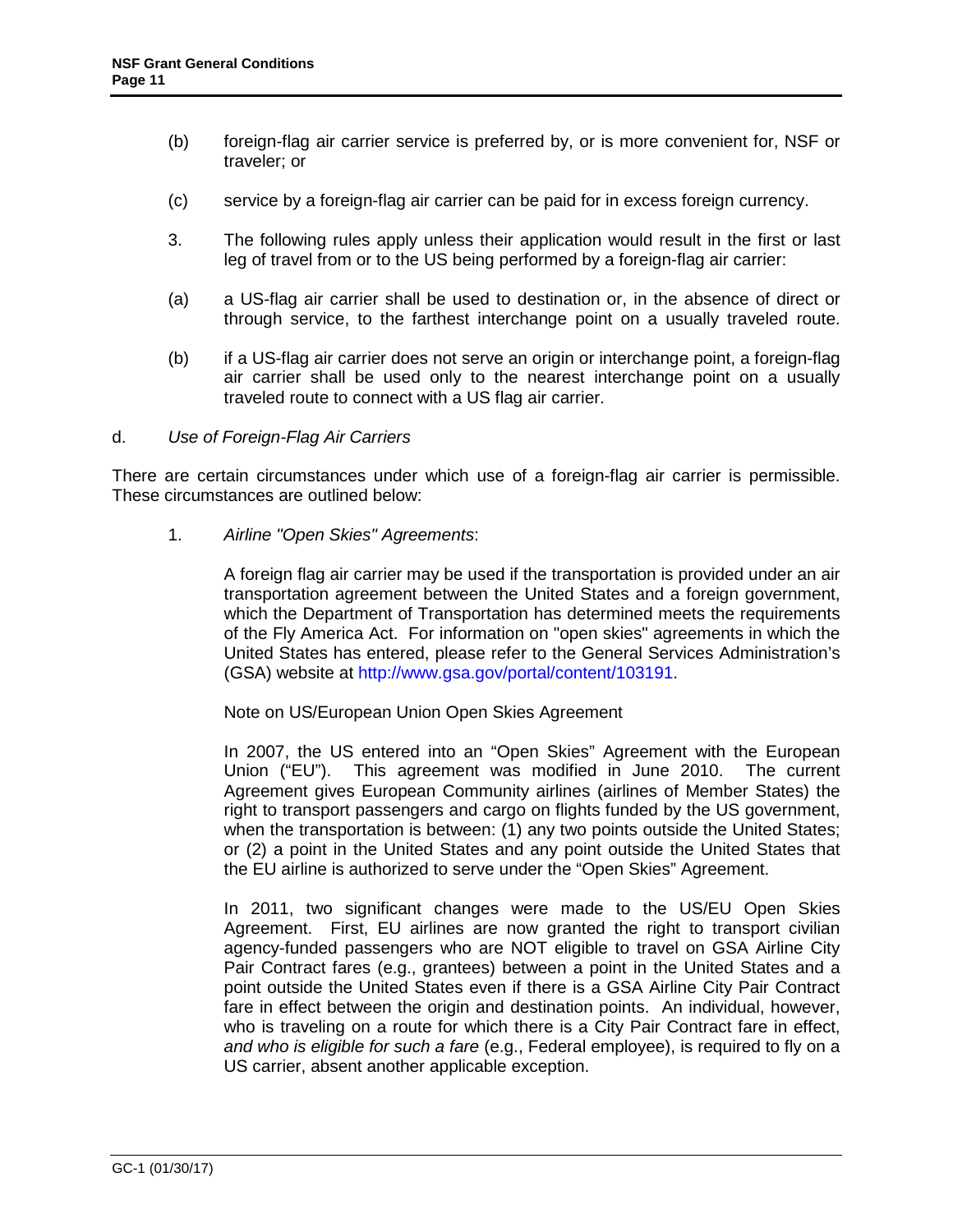Second, under the amended Agreement, EU airlines are now authorized to transport passengers between points in the United States and points outside the EU if the EU airline is authorized to serve the route under the Agreement. This includes flights that originate, arrive, or stop in the EU. Prior to this change, EU airlines were limited to flying passengers between points in the US and points in the EU.

- 2. *Involuntary Rerouting:* Travel on a foreign-flag carrier is permitted if a US-flag air carrier involuntarily reroutes the traveler via a foreign-flag air carrier, notwithstanding the availability of alternative US-flag air carrier service.
- 3. *Travel To and From the US on non-European Community Airlines*

Use of a non-European Community foreign-flag air carrier is permissible if the airport abroad is:

- (a) the traveler's origin or destination airport, and use of US-flag air carrier service would extend the time in a travel status by at least 24 hours more than travel by a foreign-flag air carrier; or
- (b) an interchange point, and use of US-flag air carrier service would increase the number of aircraft changes the traveler must make outside of the US by two or more, would require the traveler to wait four hours or more to make connections at that point, or would extend the time in a travel status by at least six hours more than travel by a foreign-flag air carrier.
- 4. *Travel Between Points Outside the US on non-European Community Airlines*

Use of a non-European Community foreign-flag air carrier is permissible if:

- (a) travel by a foreign-flag air carrier would eliminate two or more aircraft changes en route;
- (b) travel by a US-flag air carrier would require a connecting time of four hours or more at an overseas interchange point; or
- <span id="page-11-0"></span>(c) the travel is not part of the trip to or from the US, and use of a US-flag air carrier would extend the time in a travel status by at least six hours more than travel by a foreign-flag air carrier.
- 5. *Short Distance Travel.* For all short distance travel, regardless of origin and destination, use of a foreign-flag air carrier is permissible if the elapsed travel time on a scheduled flight from origin to destination airport by a foreign-flag air carrier is three hours or less and service by a US-flag air carrier would double the travel time.

# **11. Rearrangement and Reconversion Costs**

a. Costs incurred for ordinary and normal rearrangement and alteration of facilities that do not constitute construction (i.e., rearrangements and alterations costs aggregating less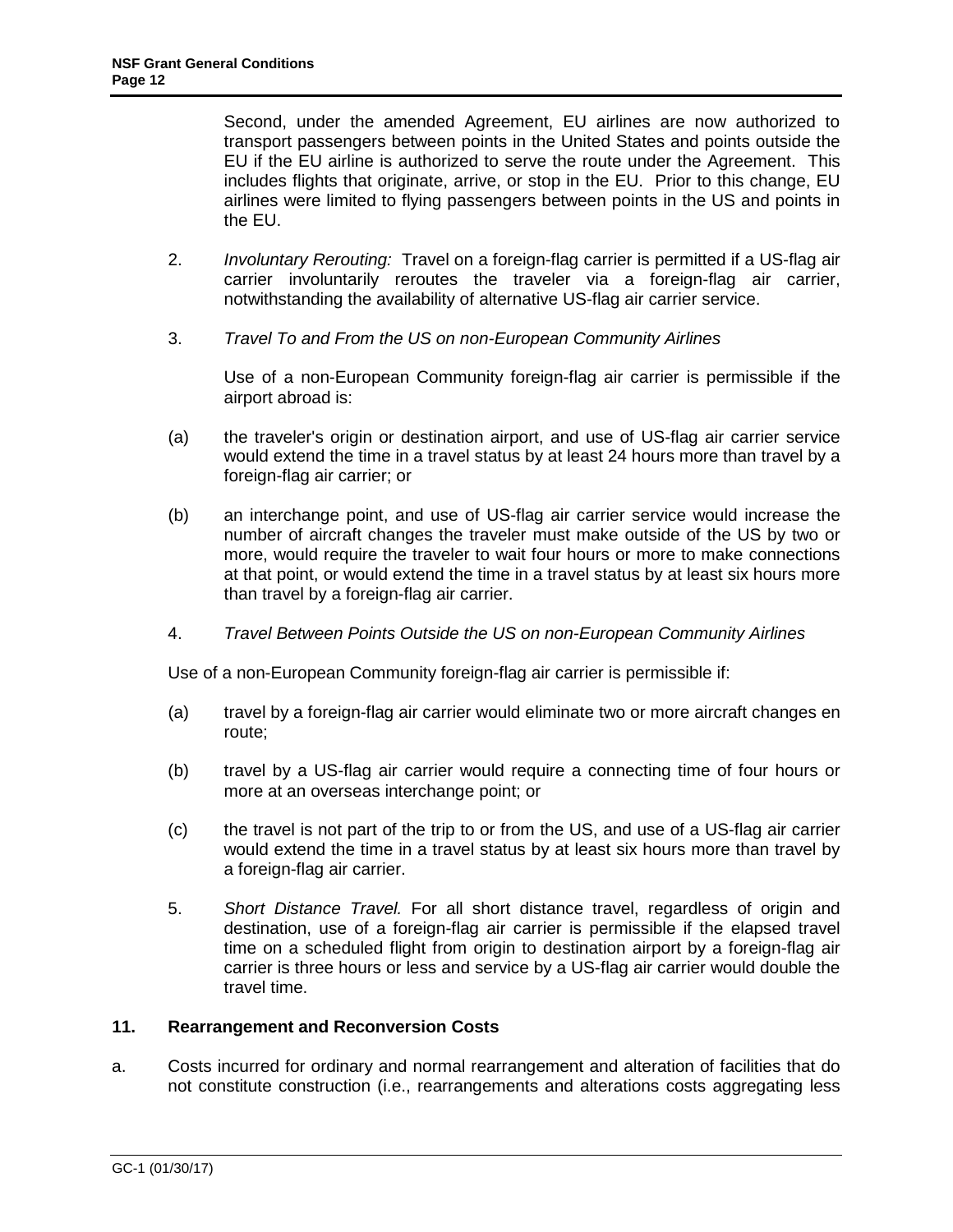than \$25,000) to adapt space or utilities within a completed structure to accomplish the objectives of the grant, are allowable and approved, provided the:

- <span id="page-12-0"></span>1. building has a usable life consistent with project purposes and is architecturally suitable for conversion;
- 2. rearrangements and alterations are essential to the project supported by the grant; and
- 3. space involved will be occupied by the project. In situations where the space is rented, in order for the costs of the rearrangement and alteration to be allowed, the grantee must secure a lease for the length of the project.
- <span id="page-12-2"></span>b. The rearrangements and alteration of facilities aggregating \$25,000 or over require the prior written approval from NSF via use of NSF's electronic systems. Appendix II of 2 CFR § 200 contains provisions that must be included in contracts made by the grantee.

# **12. Allowable Costs**

- a. The allowability of costs<sup>2</sup> and cost allocation methods for work performed under this grant, up to the amount specified in the grant, shall be determined in accordance with the governing cost principles as specified below and must conform with NSF policies, grant special pro[visions an](#page-3-0)d grantee internal policies in effect on the start date of the grant.
- <span id="page-12-1"></span>b. The cost principles applicable to educational institutions, State, local and Indian Tribal governments and no[n-profit organizations \(othe](https://www.nsf.gov/pubs/policydocs/pappg17_1/pappg_8.jsp#VIIIC)r than hospitals) can be found in 2 CFR § 200, Subpart E.
- c. Separate guidance for hospitals can be found in 45 CFR Part 75, Appendix IX, "Principles for Determining Costs Ap[plicable to Resea](http://www.access.gpo.gov/nara/cfr/waisidx_06/31cfr205_06.html)rch and Development Under Grants and Contracts with Hospitals."
- d. S[eparate guidance for](https://www.nsf.gov/pubs/policydocs/pappg17_1/pappg_8.jsp) for-profit organizations can be found in the Federal Acquisition Regulation, Part 31.
- e. Certain prior approval requirements contained in the governing cost principles have been modified by Article 2.

#### **13. Payments**

a. Except as noted in PAPPG Chapter VIII.C, NSF grantees are required to request payments electronically through the Award Cash Management Service (ACM\$). Under ACM\$, grantees must provide award level detail at the time of the payment request. Grantees should request payments in amounts necessary to meet their current needs, pursuant to the guidelines contained in 31 CFR Part 205. Unless otherwise specified in the grant, the grantee agrees to comply with all applicable Treasury regulations and

<sup>-</sup><sup>2</sup> Consistent with 2 CFR § 200.453, for computing devices, charging as a direct cost is allowable for devices that are essential and allocable, but not solely dedicated, to the performance of the grant.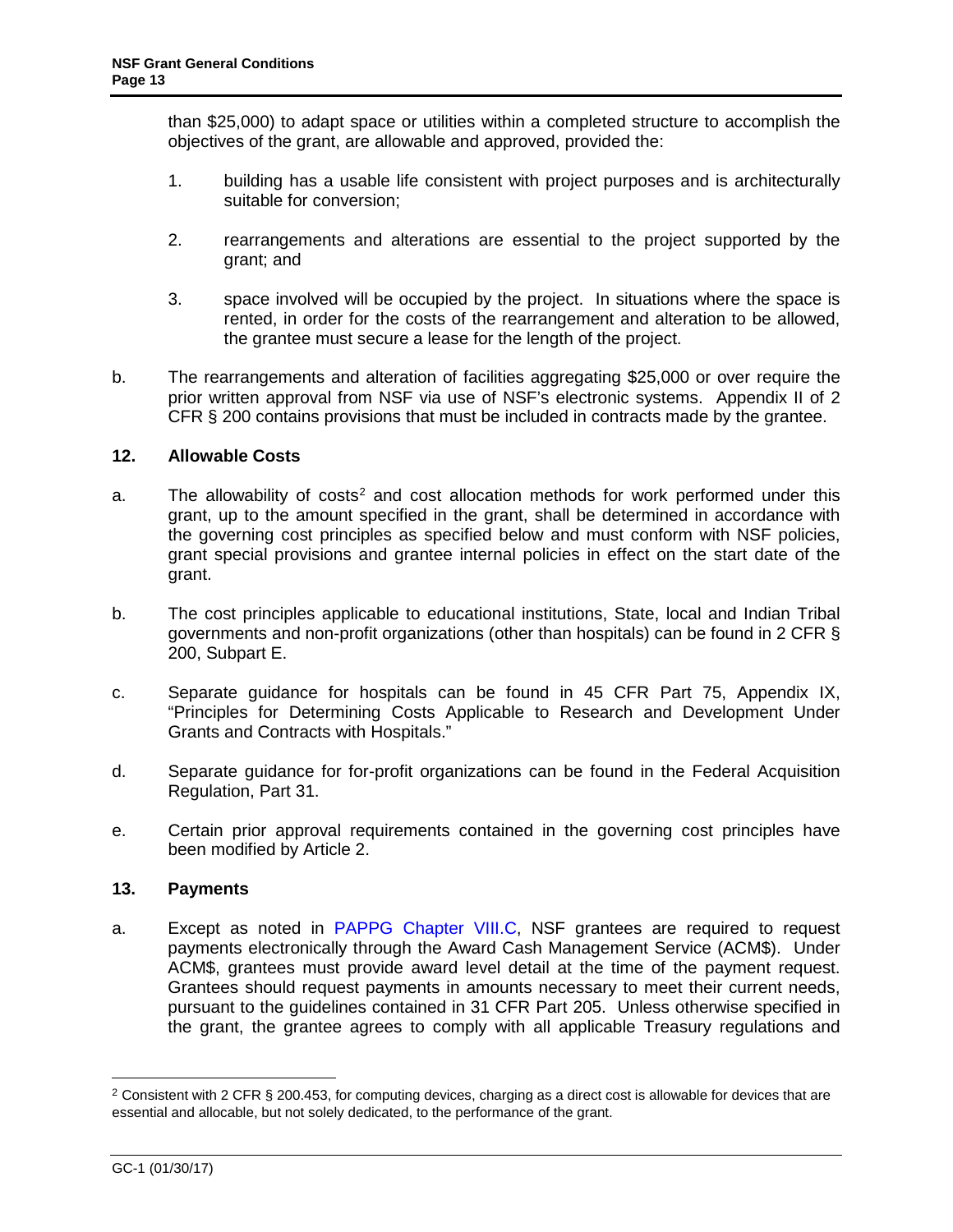National Science Foundation implementing and reporting procedures, which are outlined in PAPPG Chapter VIII.

b. In accordance with 2 CFR § 200.305, where appropriate, grantees are required to maintain advances of Federal funds in interest-bearing accounts. Grantees may retain interest earned on amounts up to \$500 per year for administrative expenses. Any additional interest earned on Federal advance payments deposited in interest-bearing accounts must be remitted annually to the Department of Health and Human Services Payment Management System (PMS) through an electronic medium using either the Automated Clearing House (ACH) network or a Fedwire Funds Service payment. Instructions on submission of remittances can be found in

# <span id="page-13-1"></span><span id="page-13-0"></span>**14. Continuing Grant Increments**

Unless otherwise specified, each successive increment of a continuing grant will be funded at the level specified in the original n[ot](#page-13-3)ice of award without a formal request from the grantee provided an annual project report has been received from the Principal Investigator(s) and accepted by the cognizant NSF Program Officer.

Continuing funding is contingent on (1) availability of funds; (2) satisfactory scientific/technical progress; and (3) any special conditions of the grant.

### **15. Project Reporting Requirements**

- a. *Annual Project Reports*
	- 1. Submission Requirement. Annual project reports are required for both standard and continuing grants.<sup>3</sup>
	- 2. Content of Annual Project Reports. The Research Performance Progress Report (RPPR), as implemented in Research.gov, should be used for preparation of the Annual Project Reports to address progress in all activities of the project, including any activities intended to address the Broader Impacts criterion that are not intrinsic to the research. The grantee shall include subaward activities in annual project reports that are submitted to NSF.
	- 3. Timing of Annual Project Reports.
		- Unless otherwise specified in the grant, annual project reports should be submitted electronically no later than 90 days prior to the end of the current budget period to allow adequate time for the cognizant NSF Program Officer to review and approve the report. As reflected in the Project Report System, the report is considered due during the 90 day period. The report becomes overdue **the day after the 90 day period ends.** It should be noted that the final annual report serves as the project's final report and must be submitted in accordance with paragraph b below.

<span id="page-13-3"></span><span id="page-13-2"></span> $\overline{a}$ <sup>3</sup> Submission of an "interim" report via [Research.gov](http://www.research.gov/) does not constitute compliance with the annual reporting requirement.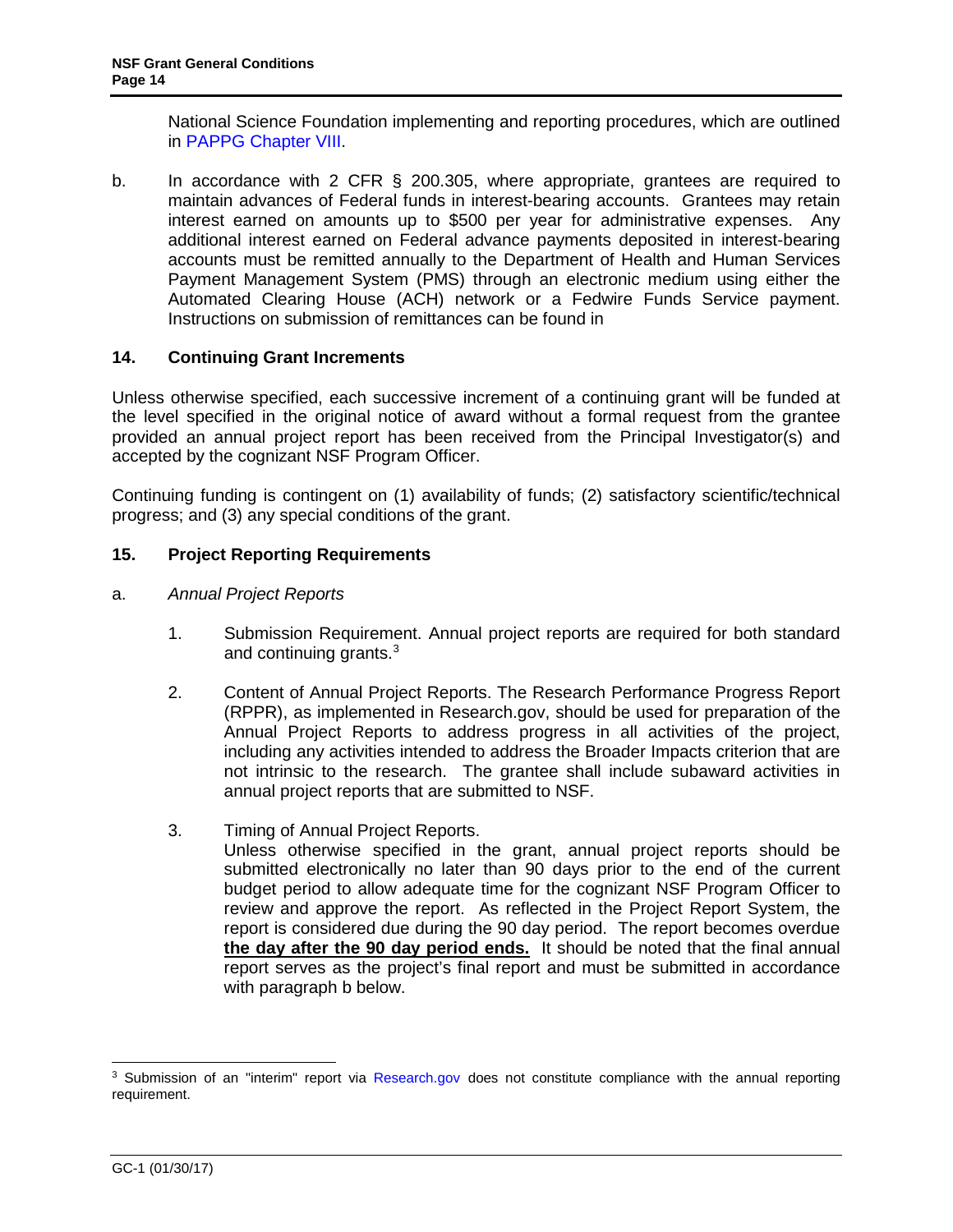<span id="page-14-2"></span>Failure to submit timely reports will delay NSF review and processing of pending proposals and processing of additional funding and administrative actions, including, but not limited to, no-cost extensions for all identified PIs/PDs and co-PIs/co-PDs on a given grant. In the case of continuing grants, failure to submit timely reports may delay processing of funding increments.

### b. *Final Project Report*

- 1. Submission Requirement. Unless otherwise specified in the grant, the final project report should be submitted electronically no later than 120 days following the end of the grant. As reflected in the Project Report System, the report is considered due during the 120 day period. The report becomes overdue **the day after the 120 day period ends.** Note, however, that standard grants made prior to January 25, 2016 retain the requirement to submit final project reports no later than 90 days following the end date of the grant.
- 2. Content of Final Project Report. The Research Performance Progress Report, as implemented in Research.gov, also should be used for preparation of the Final Project Report to address progress in all activities of the project, including any activities intended to address the Broader Impacts criterion that are not intrinsic to the research. The grantee shall include subaward activities in final project reports that are submitted to NSF.
- 3. Additional Requirements. The grantee also shall provide to the cognizant NSF Program Officer, no later than 120 days following the end of the grant, any unique reports or other end items specified in the grant (e.g., special cost sharing reports), including any reporting requirements set forth in the applicable program solicitation referenced in the grant as being directly related to either the grant or the administration of the grant.

# c. *Project Outcomes Report for the General Public*

<span id="page-14-0"></span>No later than 120 days following the end of the grant, a project outcomes report for the general public must be submitted electronically via Research.gov. This report serves as a brief summary, prepared specifically for the public, of the nature and outcomes of the project. This report will be posted electronically by NSF exactly as it is submitted. For information about the content of the report, see PAPPG Chapter VII.D.3. Note, however, that standard grants made prior to January 25, 2016 retain the requirement to submit project outcomes reports no later than 90 days following the end date of the grant.

# **16. Expenditure Reports**

**Article 16 establishes the requirement that grantees must submit final payment requests through the Award Cash Management Service no later than 120 days after the end date of the grant. This requirement applies to all current grants and funding amendments to existing NSF grants, as well as to all new NSF grants.**

<span id="page-14-1"></span>NSF uses the payment request entries in the Award Cash Management Service (ACM\$) to collect the final financial data for awards paid through that system. No additional interim or final financial reporting is required.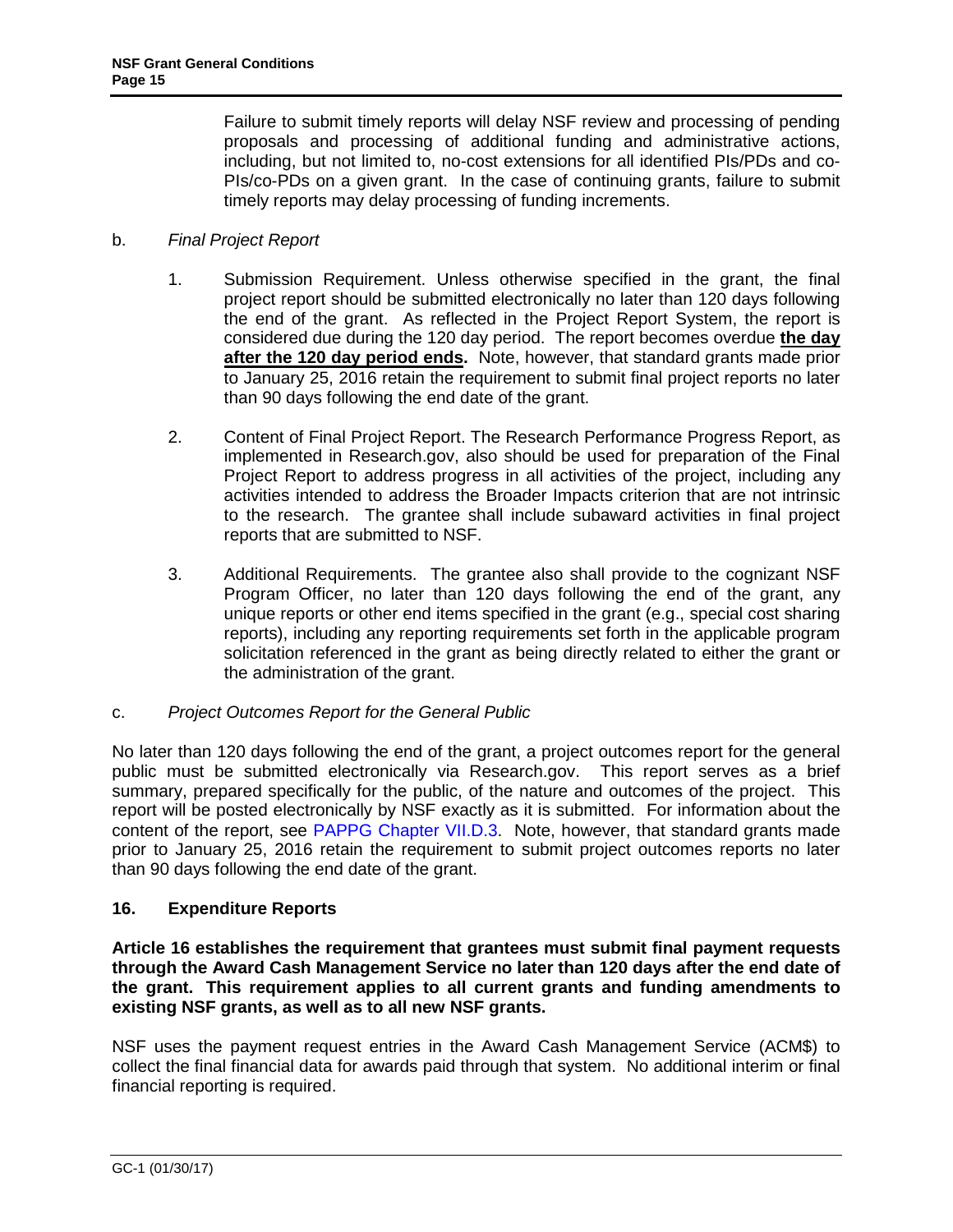<span id="page-15-0"></span>Grantees must submit final payment requests through ACM\$ **no later than 120 days** after the grant end date. For instructions regarding final disbursement reporting, see

# **17. Information Collection**

Information collection activities performed under this grant are the responsibility of the grantee, and NSF support of the project does not constitute NSF approval of the survey design, questionnaire content or information collection procedures. The grantee shall not represent to respondents that such information is being collected for or in association with the National Science Foundation or any other Government agency without the specific written approval of such information collection plan or device by the Foundation. This requirement, however, is not intended to preclude mention of NSF support of the project in response to an inquiry or acknowledgment of such support in any publication of this information.

# **18. Responsible Conduct of Research**

In accordance with Section 7009 of the America Creating Opportunities to Meaningfully Promote Excellence in Technology, Education, and Science (COMPETES) Act (42 USC 1862o–1) NSF requires that grantees must have a plan in place to provide appropriate training and oversight in the responsible and ethical conduct of research (RCR) to undergraduates, graduate students and postdoctoral researchers who will be supported by NSF to conduct research. Training plans are subject to review, upon request.

Grantees must designate one or more persons to oversee compliance with the RCR training requirement. Grantees are responsible for verifying that undergraduate students, graduate students and postdoctoral researchers supported by NSF to conduct research have received training in the responsible and ethical conduct of research, in accordance with the plan the grantee has put in place for their organization.

Grantees shall ensure that these RCR requirements flow down to all subrecipients, or are otherwise appropriately addressed in the subaward.

# **19. Reporting Subawards and Executive Co[mpensation](http://www.sam.gov/)**

#### **The URL referenced in b.2.(a) below has changed to: http://www.sam.gov.**

In accordance with the Office of Management and Budget guidance published in the Federal Register (FR) September 14, 2010 on *Requirements for Federal Funding Accountability and Transparency Act Implementation*, grantees must comply with the following award term, contained in 75 FR 22705:

#### a. *Reporting of first-tier subawards*

1. *Applicability*. Unless you are exempt as provided in paragraph d. of this award term, you must report each action that obligates \$25,000 or more in Federal funds that does not include Recovery funds (as defined in section 1512(a)(2) of the American Recovery and Reinvestment Act of 2009, Pub. L. 111-5) for a subaward to an entity (see definitions in paragraph e of this award term).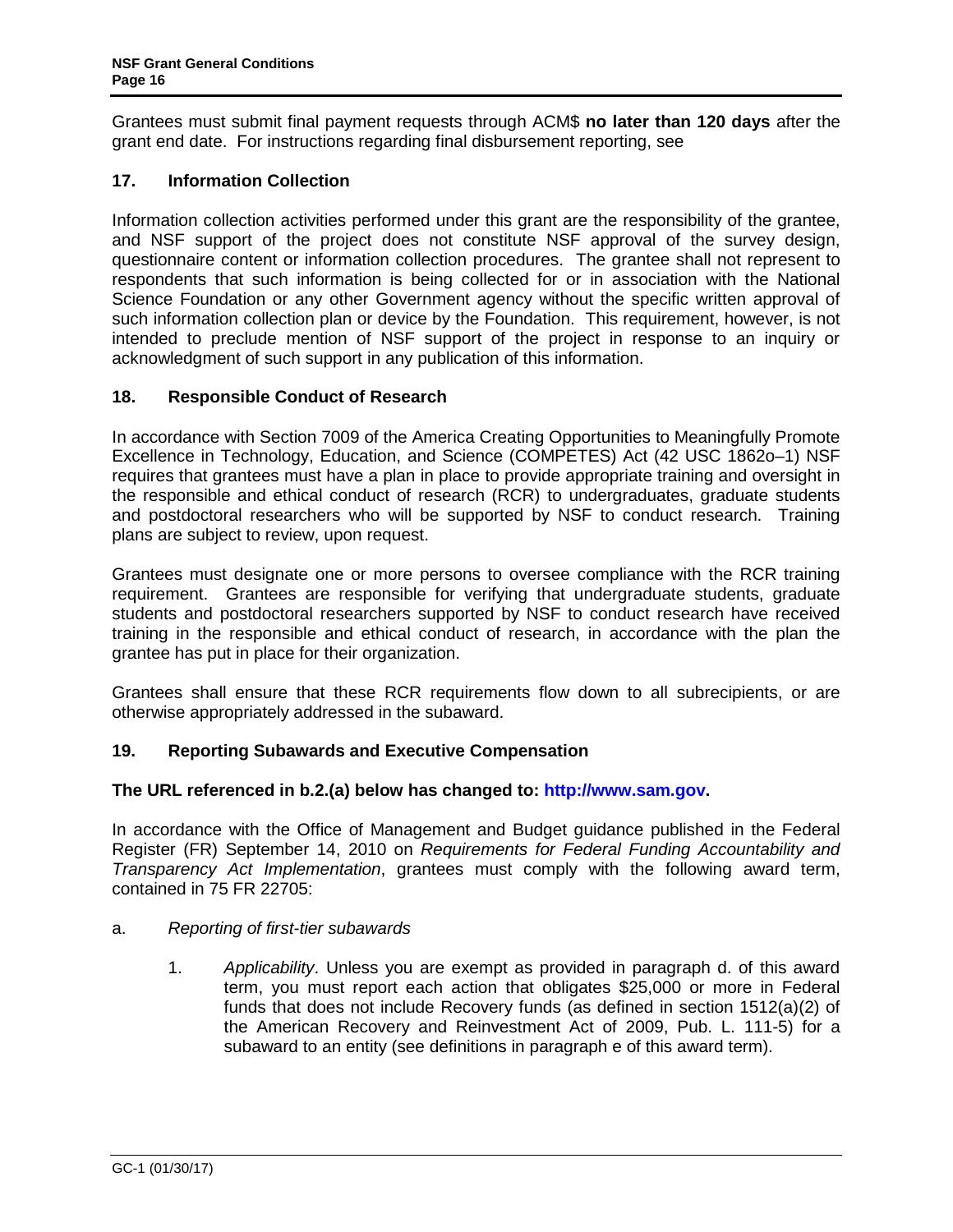- 2. *Where and when to report*
- [\(a\)](http://www.fsrs.gov/) You must report each obligating action described in paragraph a.1.of this award term to www.fsrs.gov.
- (b) For subaward information, report no later than the end of the month following the month in which the obligation was made. (For example, if the obligation was made on November 7, 2010, the obligation must be reported by no later than December 31, 201[0.\)](http://www.fsrs.gov/)
- 3*. What to report*. You must report the information about each obligating action that the submission instructions posted at www.fsrs.gov specify.
- b. *Reporting Total Compensation of Recipient Executives*
	- 1. *Applicability and what to report*. You must report total compensation for each of your five most highly compensated executives for the preceding completed fiscal year, if:
	- (a) the total Federal funding authorized to date under this award is \$25,000 or more;
	- (b) in the preceding fiscal year, you received—
		- (i) 80 percent or more of your annual gross revenues from Federal procurement contracts (and subcontracts) and Federal financial assistance subject to the Transparency Act, as defined at 2 CFR 170.320 (and subawards); and
		- (ii) \$25,000,000 or more in annual gross revenues from Federal procurement contracts (and subcontracts) and Federal financial assistance subject to the Transparency Act, as defined at 2 CFR 170.320 (and subawards); and
	- (c) The public does not have access to information about the compensation of the executives through periodic reports filed under section 13(a) or 15(d) of the Securities Exchange Act of 1934 (15 U.S.C. 78m(a), 78o(d)) or section 6104 of the Internal Revenue Code of 1986. (To determine if the public has access to the compensation information, see the U.S. Security and Exchange Commission total compensation filings at: [http://www.se](http://www.sam.gov/)c.gov/answers/execomp.htm.)
	- 2. *Where and when to report*. You must report executive total compensation described in paragraph b.1.of this award term:
	- (a) As part of your registration profile at www.ccr.gov.
	- (b) By the end of the month following the month in which this award is made, and annually thereafter.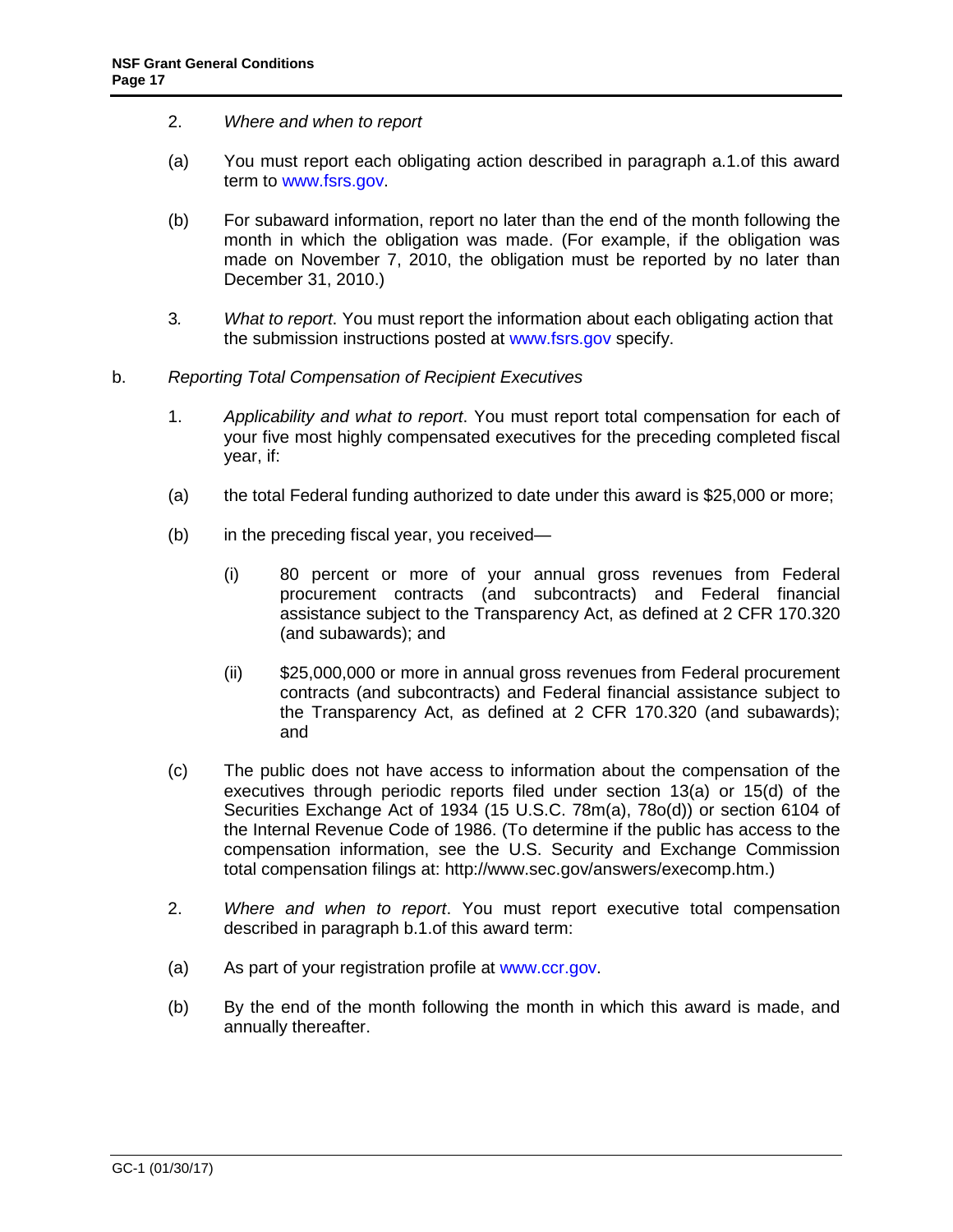- c. *Reporting of Total Compensation of Subrecipient Executives*
	- 1. *Applicability and what to report*. Unless you are exempt as provided in paragraph d. of this award term, for each first-tier subrecipient under this award, you shall report the names and total compensation of each of the subrecipient's five most highly compensated executives for the subrecipient's preceding completed fiscal year, if:
	- (a) in the subrecipient's preceding fiscal year, the subrecipient received—
		- (i) 80 percent or more of its annual gross revenues from Federal procurement contracts (and subcontracts) and Federal financial assistance subject to the Transparency Act, as defined at 2 CFR 170.320 (and subawards); and
		- (ii) \$25,000,000 or more in annual gross revenues from Federal procurement contracts (and subcontracts), and Federal financial assistance subject to the Transparency Act (and subawards); and
	- (b) The public does not have access to information about the compensation of the executives through periodic reports filed under section 13(a) or 15(d) of the Securities Exchange Act of 1934 (15 U.S.C. 78m(a), 78o(d)) or section 6104 of the Internal Revenue Code of 1986. (To determine if the public has access to the compensation information, see the U.S. Security and Exchange Commission total compensation filings at http://www.sec.gov/answers/execomp.htm.)
	- 2. *Where and when to report*. You must report subrecipient executive total compensation described in paragraph c.1.of this award term:
	- (a) To the recipient.
	- (b) By the end of the month following the month during which you make the subaward. For example, if a subaward is obligated on any date during the month of October of a given year (i.e., between October 1 and 31), you must report any required compensation information of the subrecipient by November 30 of that year.

#### d. *Exemptions*

If, in the previous tax year, you had gross income, from all sources, under \$300,000, you are exempt from the requirements to report:

1. subawards, and

2. the total compensation of the five most highly compensated executives of any subrecipient.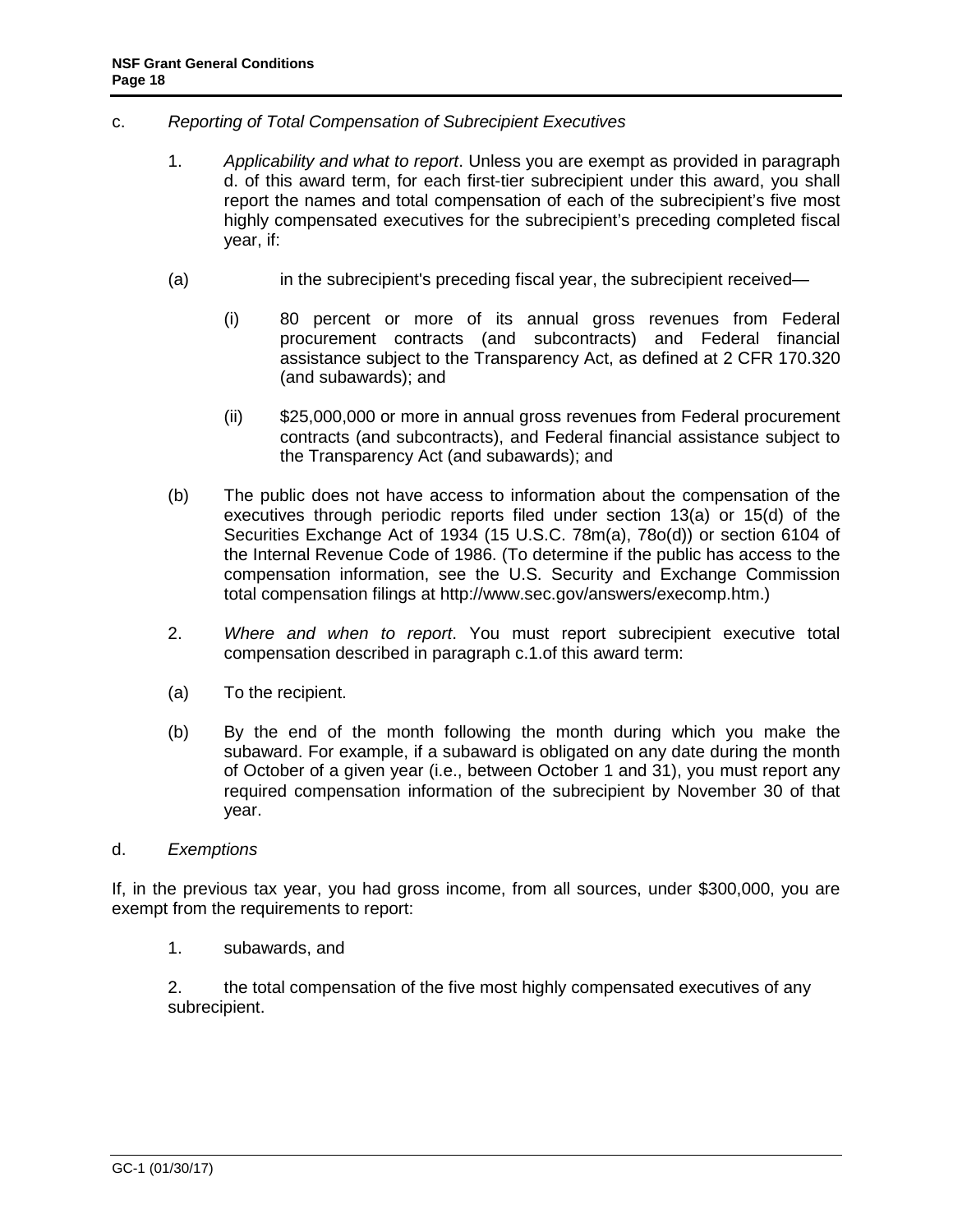#### e. *Definitions*

For purposes of this award term:

- 1. Entity means all of the following, as defined in 2 CFR part 25:
- (a) A Governmental organization, which is a State, local government, or Indian tribe;
- (b) A foreign public entity;
- (c) A domestic or foreign nonprofit organization;
- (d) A domestic or foreign for-profit organization;
- (e) A Federal agency, but only as a subrecipient under an award or subaward to a non-Federal entity.
- 2. Executive means officers, managing partners, or any other employees in management positions.
- 3. Subaward:
- (a) This term means a legal instrument to provide support for the performance of any portion of the substantive project or program for which you received this award and that you as the recipient award to an eligible subrecipient.
- (b) The term does not include your procurement of property and services needed to carry out the project or program (for further explanation, see 2 CFR § 200.330).
- (c) A subaward may be provided through any legal agreement, including an agreement that you or a subrecipient considers a contract.
- 4. Subrecipient means an entity that:
- (a) Receives a subaward from you (the recipient) under this award; and
- (b) Is accountable to you for the use of the Federal funds provided by the subaward.
- 5. Total compensation means the cash and noncash dollar value earned by the executive during the recipient's or subrecipient's preceding fiscal year and includes the following (for more information see 17 CFR 229.402(c)(2)):
- (a) *Salary and bonus*.
- (b) *Awards of stock, stock options, and stock appreciation rights*. Use the dollar amount recognized for financial statement reporting purposes with respect to the fiscal year in accordance with the Statement of Financial Accounting Standards No. 123 (Revised 2004) (FAS 123R), Shared Based Payments.
- (c) *Earnings for services under non-equity incentive plans*. This does not include group life, health, hospitalization or medical reimbursement plans that do not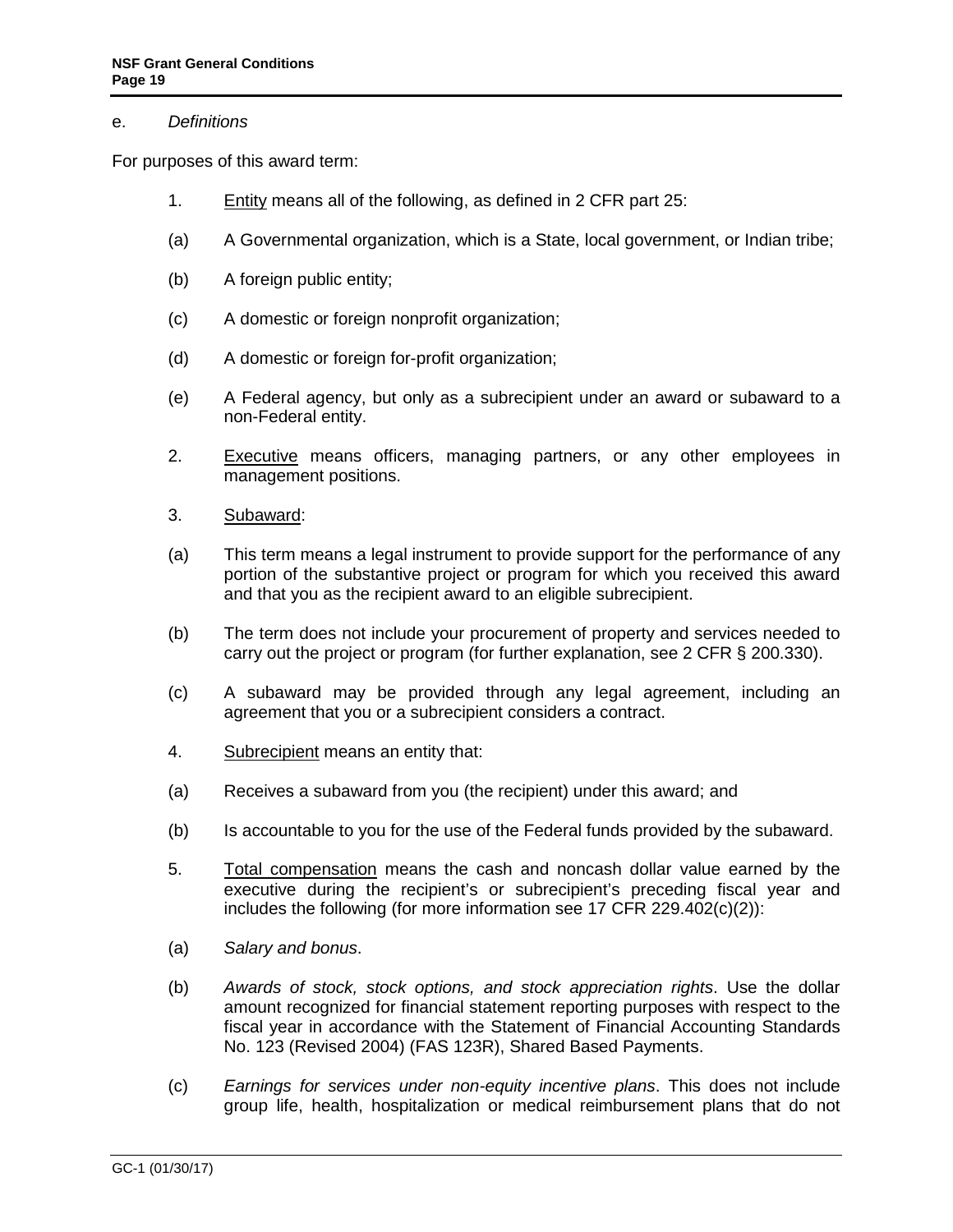discriminate in favor of executives, and are available generally to all salaried employees.

- <span id="page-19-0"></span>(d) *Change in pension value.* This is the [change in present valu](https://www.sam.gov/)e of defined benefit and actuarial pension plans.
- (e) *Above-market earnings on deferred compensation which is not tax-qualified*.
- (f) Other compensation, if the aggregate value of all such other compensation (e.g. severance, termination payments, value of life insurance paid on behalf of the employee, perquisites or property) for the executive exceeds \$10,000.

#### **20. System for Award Management and Universal Identifier Requirements**

**The Central Contractor Registration (CCR) has become the System for Award Management (SAM). The URL has changed to: https://www.sam.gov. All requirements related to CCR mentioned in the Article below apply to and must be completed in SAM.** 

In accordance with the Office of Management and Budget guidance published in the Federal Register (FR) September 14, 2010 on *Financial Assistance Use of Universal Identifier and Central Contractor Registration*, grantees must comply with the following award term, contained in 75 FR 22706:

- a. *Requirement for Central Contractor Registration (CCR).* Unless you are exempted from this requirement under 2 CFR 25.110, you as the recipient must maintain the currency of your information in the CCR until you submit the final financial report required under this award or receive the final payment, whichever is later. This requires that you review and update the information at least annually after the initial registration, and more frequently if required by changes in your information or another award term.
- b. *Requirement for Data Universal Numbering System (DUNS) numbers*. If you are authorized to make subawards under this award, you:
	- 1. Must notify potential subrecipients that no entity (see definition in paragraph c. of this award term) may receive a subaward from you unless the entity has provided its DUNS number to you.
	- 2. May not make a subaward to an entity unless the entity has provided its DUNS number t[o you.](http://fedgov.dnb.com/webform)
- c. *Definitions*. For purposes of this award term:

1. Central Contractor Registration (CCR) means the Federal repository into which an entity must provide information required for the conduct of business as a recipient. Additional information about registration procedures may be found at the CCR Internet site (currently at http://www.ccr.gov).

2. Data Universal Numbering System (DUNS) number means the nine-digit number established and assigned by Dun and Bradstreet, Inc. (D&B) to uniquely identify business entities. A DUNS number may be obtained from D&B by telephone (currently 866-705-5711) or the Internet (currently at http://fedgov.dnb.com/webform).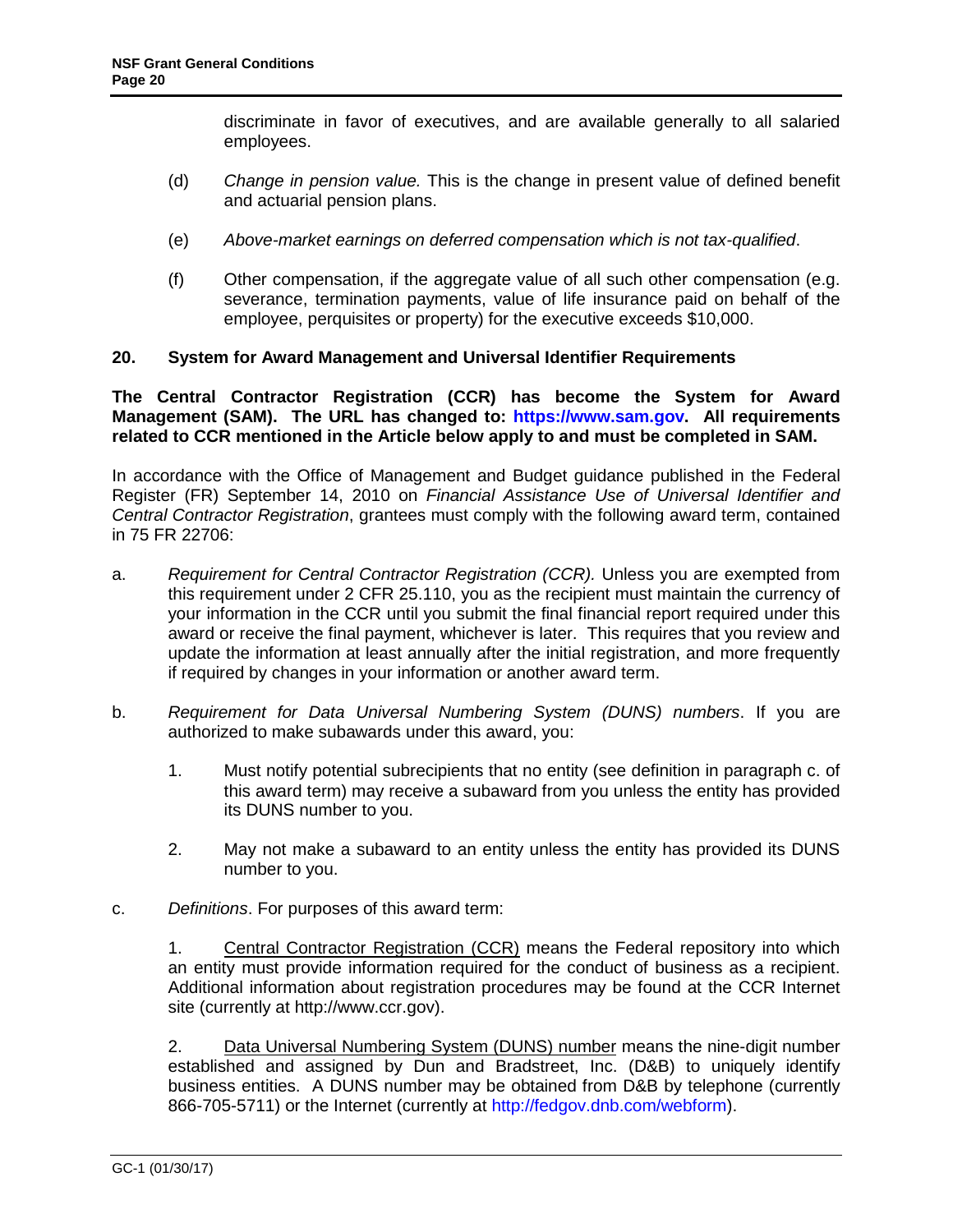<span id="page-20-0"></span>3. Entity, as it is used in this award term, means all of the following, as defined at 2 CFR part 25, subpart C:

- (a) A Governmental organization, which is a State, local government, or Indian tribe;
- (b) A foreign public entity;
- (c) A domestic or foreign nonprofit organization;
- (d) A domestic or foreign for-profit organization; and
- (e) A Federal agency, but only as a subrecipient under an award or subaward to a non-Federal entity.
- 4. Subaward:
- (a) This term means a legal instrument to provide support for the performance of any portion of the substantive project or program for which you received this award and that you as the recipient award to an eligible subrecipient.
- (b) The term does not include your procurement of property and services needed to carry out the project or program (for further explanation, see 2 CFR § 200.330).
- (c) A subaward may be provided through any legal agreement, including an agreement that you consider a contract.
- 5. Subrecipient means an entity that:
- (a) Receives a subaward from you under this award; and
- (b) Is accountable to you for the use of the Federal funds provided by the subaward.

### **21. Academic Technology Transfer and Commercialization of University Research**

- a. Any institution of higher education (as such term is defined in section 101(A) of the Higher Education Act of 1965 (20 USC 1001(a)) that receives National Science Foundation research support (i.e., any grant or cooperative agreement awarded by NSF) and has received at least \$25,000,000 in total Federal research grants in the most recently completed Federal fiscal year shall keep, maintain, and report annually to the National Science Foundation the universal resource locator (URL) for a public website that contains information concerning its general approach to and mechanisms for transfer of technology and the commercialization of research results, including:
	- 1. contact information for individuals and university offices responsible for technology transfer and commercialization;
	- 2. information for both university researchers and industry on the institution's technology licensing and commercialization strategies;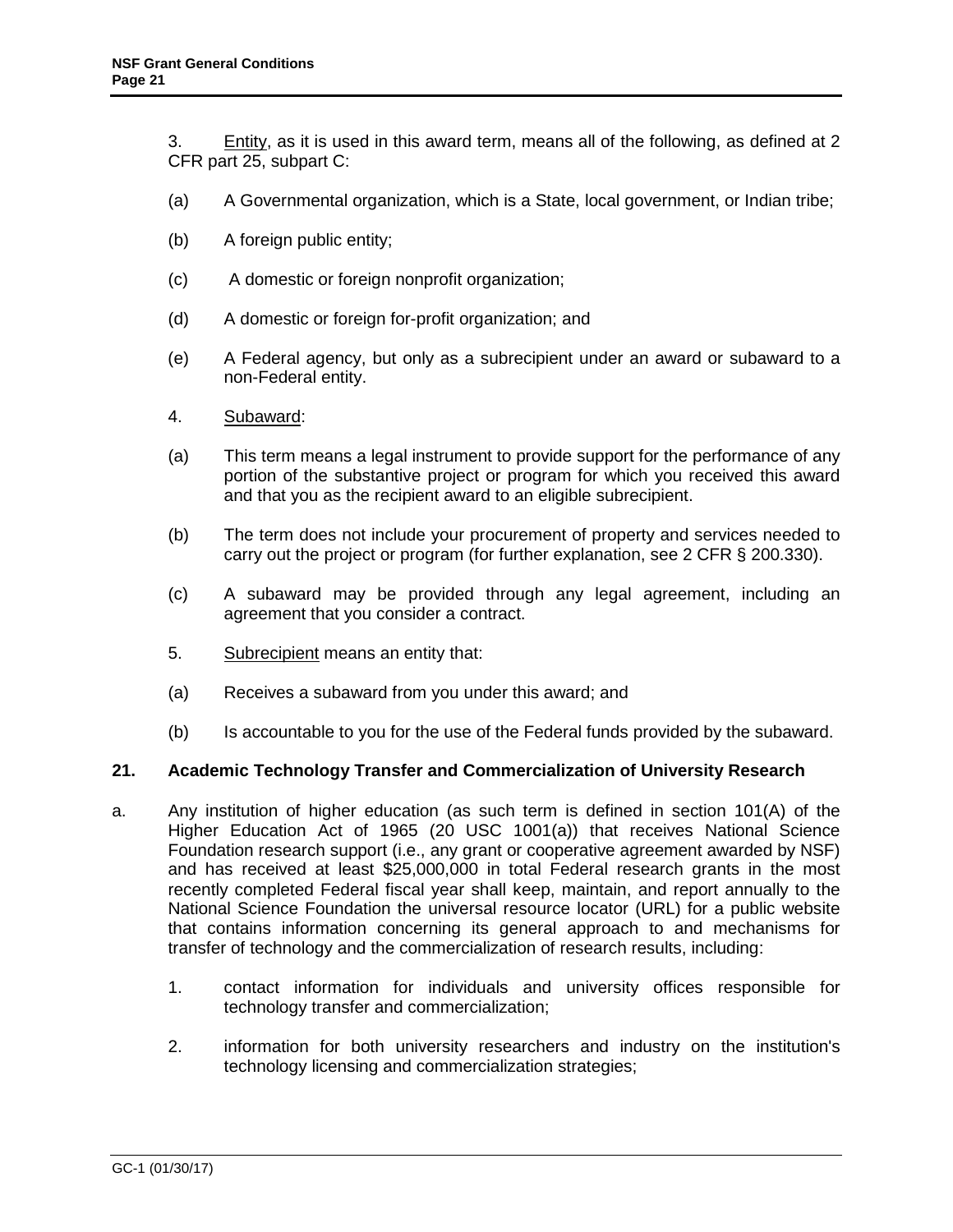- <span id="page-21-1"></span>3. success stories, statistics, and examples of how the university supports commerciali[zation of research results;](http://www.research.gov/acasection520)
- 4. technologies available for licensing by the university where appropriate; and
- 5. any other information deemed by the institution to be helpful to companies with the potential to commercialize university inventions.

For purposes of determining whether an institution meets the threshold for this requirement, both the NSF research support and the Federal research grants must have been active at some point during the most recently completed Federal fiscal year.

The institution's URL containing the information required in section a. must be electronically submitted to the following email alias: ACA520@nsf.gov. The URLs will be available to the public on Research.gov at: http://www.research.gov/acasection520.

b. Trade Secret Information - Notwithstanding section a., an institution shall not be required to reveal confidential, trade secret, or proprietary information on its website.

# **22. Federal Tax Obligations**

#### **Article 22 applies only to awards that have cumulative budgets that exceed \$5,000,000.**

In accordance with the *Commerce, Justice, Science and Related Agencies Appropriations Act of 2012*, the grantee affirms that they:

- (1) have filed all required Federal tax returns;
- (2) have not been convicted of a criminal offense under the Internal Revenue Code of 1986; and
- (3) have not been notified of any unpaid Federal tax assessment for which the liability remains unsatisfied, unless the assessment is the subject of an installment agreement or offer in compromise that has been approved by the Internal Revenue Service and is not in default, or the assessment is the subject of a non-frivolous administrative or judicial proceeding.

# **23. Unpaid Federal Tax Liability**

#### **Article 23 applies only to grantees that are corporations.**

<span id="page-21-0"></span>In accordance with the *Commerce, Justice, Science and Related Agencies Appropriations Act of 2012*, the grantee affirms that the corporation has no unpaid Federal tax liability that has been assessed, for which all judicial and administrative remedies have been exhausted or lapsed, and that is not being paid in a timely manner pursuant to an agreement with the authority responsible for collecting the tax liability.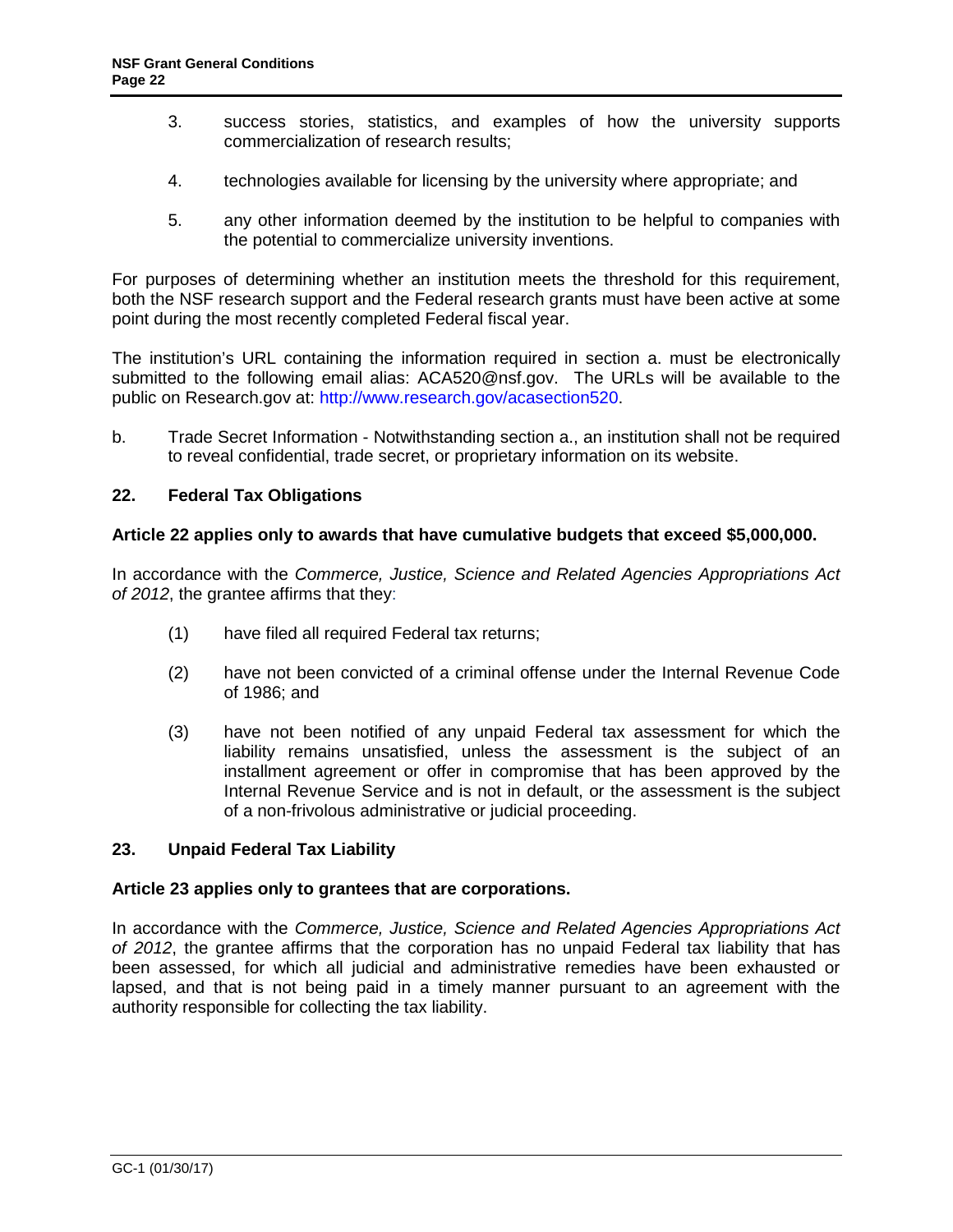### <span id="page-22-0"></span>**24. Criminal Convictions**

#### **Article 24 applies only to grantees that are corporations.**

In accordance with the *Commerce, Justice, Science and Related Agencies Appropriations Act of 2012*, the grantee affirms that the corporation has not been convicted of a felony criminal violation under any Federal law.

#### **25. Copyrighted Material**

#### a. *Definition*

Subject writing means any material that:

- 1. is or may be copyrighted under Title 17 of the USC; and
- 2. is produced by the grantee or its employees in the performance of work under this grant.

Subject writings include such items as reports, books, journal articles, software, databases, sound recordings, videotapes and videodiscs.

b. *Copyright Ownership, Government License*

Except as otherwise specified in the grant or by this paragraph, the grantee may own or permit others to own copyright in all subject writings. The grantee agrees that if it or anyone else does own copyright in a subject writing, the Federal government will have a nonexclusive, nontransferable, irrevocable, royalty-free license to exercise or have exercised for or on behalf of the US throughout the world all the exclusive rights provided by copyright. Such license, however, will not include the right to sell copies or phonorecords of the copyrighted works to the public.

#### c. *Grants Affected by International Agreements*

If the grant indicates it is subject to an identified international agreement or treaty, NSF can direct the grantee to convey to any foreign participant or otherwise dispose of such rights to subject writings as are required to comply with that agreement or treaty. In such cases, the standard clauses for Copyrighted Material or Patents Rights will be modified through the addition of the following:

"Th[is project is supported under the cooperative program](http://www.nsf.gov/news/special_reports/public_access/) listed below. Your rights in inventions, writings and data may be affected."

The applicable agreement or treaty will be identified immediately beneath that sentence.

#### d. *Grantee Action to Protect Government Interests*

The grantee agrees to acquire, through written agreement or an employment relationship, the ability to comply with the requirements of the preceding paragraphs and, in particular, to acquire the ability to convey rights in a subject writing to a foreign participant if directed by NSF under the previous paragraph. The grantee further agrees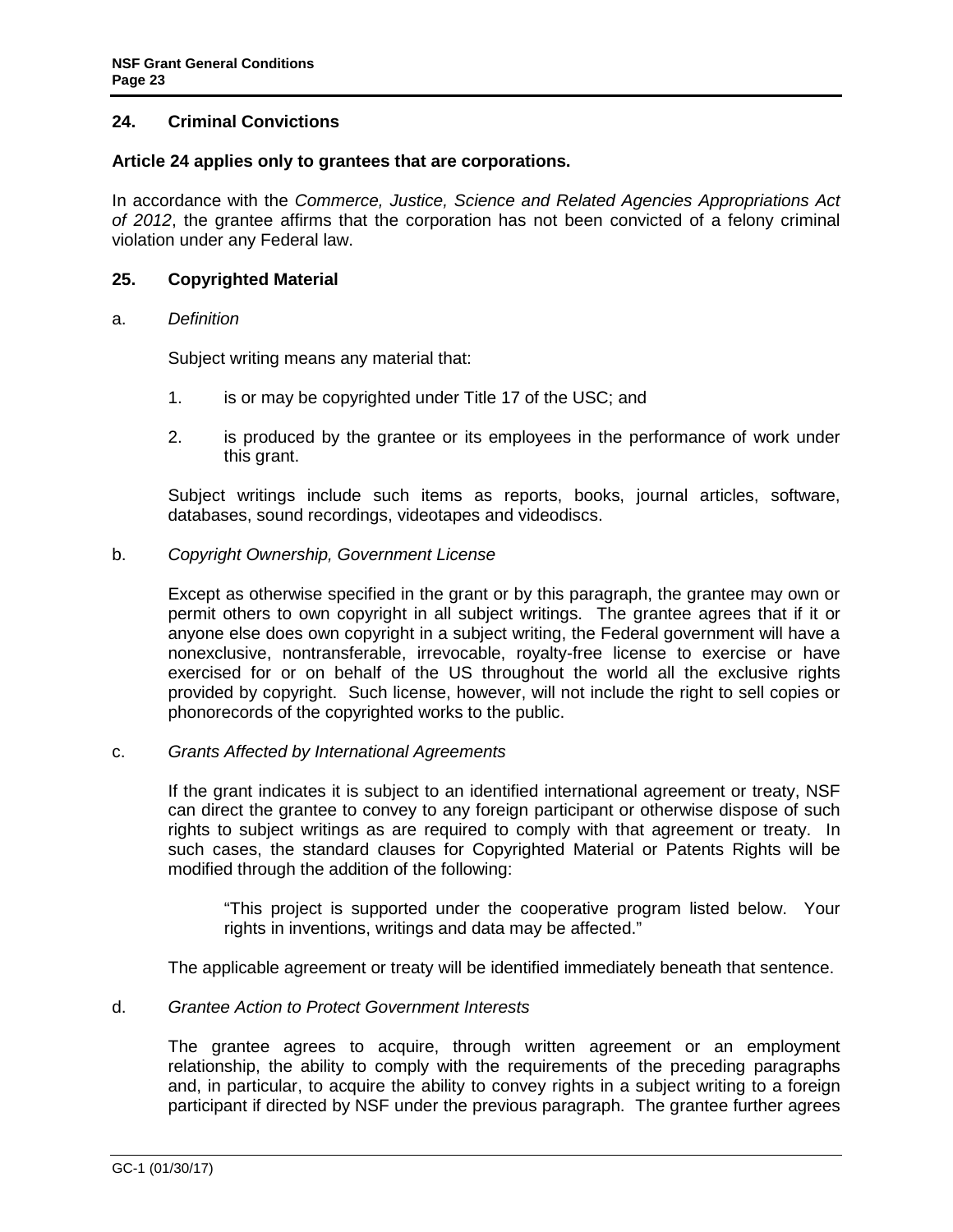that any transfer of copyright or any other rights to a subject writing, by it or anyone whom it has allowed to own such rights, will be made subject to the requirements of this article.

### **26. Public Access to Copyrighted Material**

**NSF's Public Access Policy applies to awards, funded in whole or in part, as a result of proposals submitted, or due, on or after January 25, 2016. NSF's Public Access Policy may be viewed at** http://www.nsf.gov/news/special\_reports/public\_access/**.** 

<span id="page-23-0"></span>NSF's policy on public access to copyrighted material (Public Access Policy) reflects the Foundation's commitment to making certain that, to the extent possible, the American public, industry and the scientific community have access to the results of federally funded scientific research. Pursuant to this policy, grantees must ensure that all articles in peer-reviewed scholarly journals and papers in juried conference proceedings:

- are deposited in a public access compliant repository (as identified in the Public Access Policy);
- are available for download, reading and analysis within 12 months of publication;
- possess a minimum set of machine-readable metadata elements as described in the Public Access Policy;
- are reported in annual and final reports with a persistent identifier.

Either the final printed version or the final peer-reviewed manuscript is acceptable for deposit.

#### **27. Program Income**

a. *Definition*

The following provisions implement applicable portions of 2 CFR § 200.307. Program income means gross income earned by the grantee that is directly generated by a supported activity or earned as a result of the grant during the period of performance. Program income includes, but is not limited to, income from fees for services performed, the use of rental or real or personal property acquired under the grant, the sale of commodities or items fabricated under the grant, license fees and royalties on [patents](https://www.nsf.gov/pubs/policydocs/pappg17_1/pappg_8.jsp#VIIID4)  [and copyrights a](https://www.nsf.gov/pubs/policydocs/pappg17_1/pappg_8.jsp#VIIID4)nd principal and interest on loans made with grant fund[s. Interest](https://cfo.gov/wp-content/uploads/2015/09/9.9.15-Frequently-Asked-Questions.pdf)  earned on advances of Federal funds is not program income.

[Except as otherwise provided in Federal statutes, regulations, or the terms and](https://cfo.gov/wp-content/uploads/2015/09/9.9.15-Frequently-Asked-Questions.pdf)  [conditions of the grant, program income does not include rebates, credits, discounts and](https://cfo.gov/wp-content/uploads/2015/09/9.9.15-Frequently-Asked-Questions.pdf)  [inter](https://cfo.gov/wp-content/uploads/2015/09/9.9.15-Frequently-Asked-Questions.pdf)est earned on any of them. Note that registration fees collected under NSFsupported conferences are considered program income.

b. *NSF Policy*

# 1. *Standard Treatment*

Unless otherwise specified in the grant, program income received or accruing to the grantee during the period of the grant is to be retained by the grantee, added to the funds committed to the project by NSF, and thus used to further project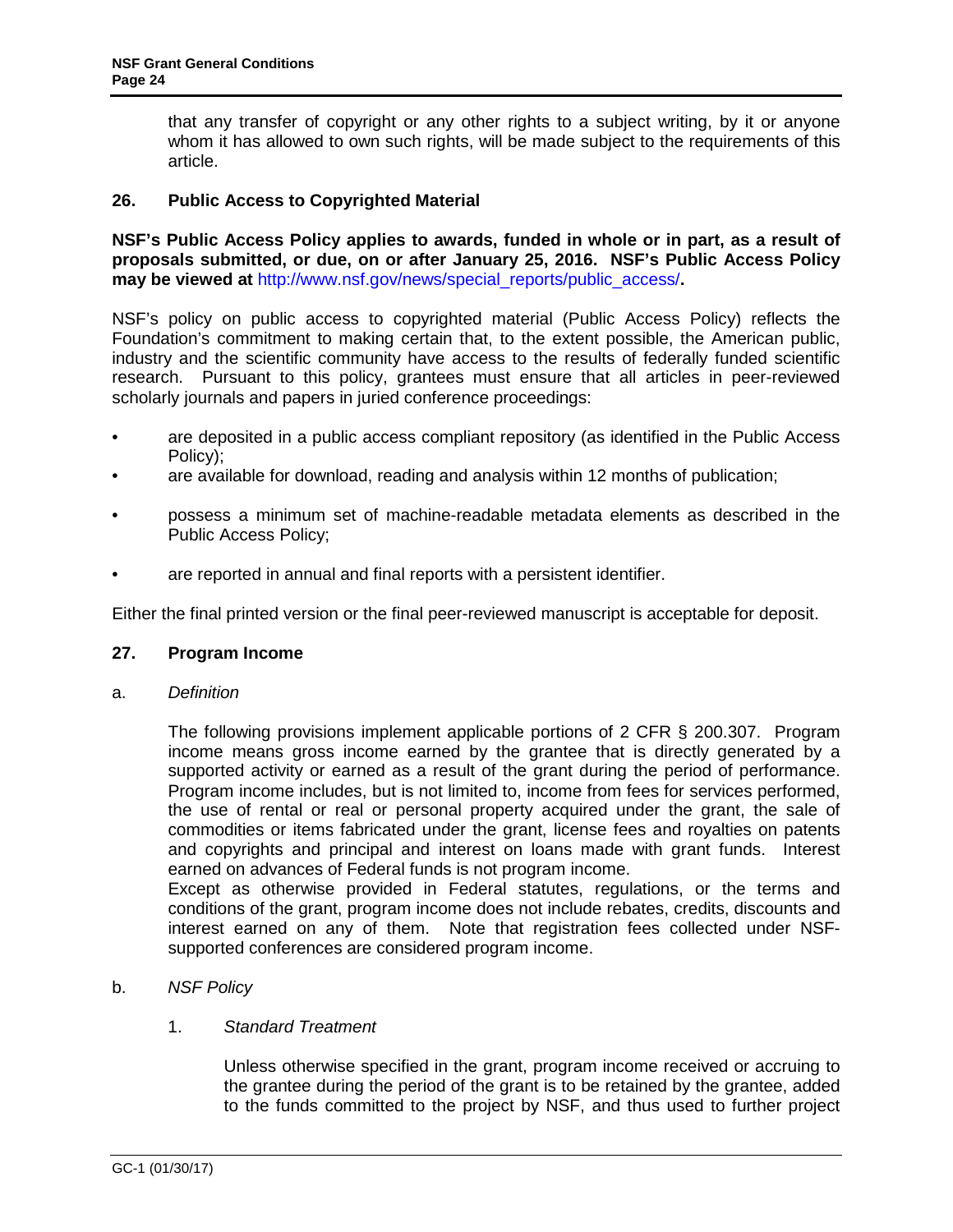objectives. The grantee has no obligation to NSF with respect to program income received beyond the period of the grant. The grantee also shall have no obligation to NSF with respect to program income earned from license fees and royalties for copyrighted material, patents, patent applications, trademarks and inventions produced under a grant (see PAPPG Chapter VIII.D.4). However, Patent and Trademark Amendments (35 USC 18) shall apply to inventions made under a grant. See also FAQ 200.307.1 of the *Frequently Asked Questions for The Office of Management and Budget's Uniform Administrative Requirements, Cost Principles, and Audit Requirements for Federal Awards at 2 CFR § 200* regarding Fees and Royalties and Bayh-Dole.

Efforts should be made to avoid having unexpended program income remaining at the end of the grant. Program income earned during the project period should be expended prior to requesting reimbursement against the grant. In the event a grantee has unexpended program income remaining at the end of the grant, it must be remitted to NSF by crediting costs otherwise chargeable against the grant. If it is not possible to record the credit via ACM\$, the excess program income must be remitted to NSF electronically or by check payable to the National Science Foundation.

# *2. Special Treatment*

In exceptional circumstances, NSF may approv[e use of a special grant provision](https://www.nsf.gov/pubs/policydocs/pappg17_1/pappg_8.jsp#VIIIE)  to restrict or eliminate a grantee's control of income earned through NSFsupported activities if it determines that this would best serve the purposes of a particular program or grant. The special provisions may require treatment of the program income via use of the deductive method, the Federal share of program income be kept in a separate account, or reported on and/or remitted for such periods as may be reasonable under the circumstances.

If, in accordance with the grant terms and conditions program income is designated for deductive treatment, it must be remitted to NSF by crediting costs otherwise chargeable against the grant. Program Income in excess of the grant [will be remitted to NSF electr](http://research.gov/programincome)onically or by check payable to the National Science Foundation.

# <span id="page-24-0"></span>c. *Records Retention*

<span id="page-24-1"></span>The grantee is required to retain appropriate financial and other records relating to project income earned during the grant period of performance and for three years beyond the date of submission of the final financial disbursements in ACM\$. For instructions regarding final disbursement reporting, see PAPPG Chapter VIII.E.

# d. *Reporting Requirements*

On an annual basis, grantees are required to submit a Program Income Reporting Worksheet to NSF in order to report program income earned/expended for any of their grants during the previous twelve months or to validate that they did not earn/expend program income for any of their grants during the applicable period. The Program Income Reporting Worksheet utilizes the standard OMB-approved Government-wide data elements from the Program Income section of the Federal Financial Report (SF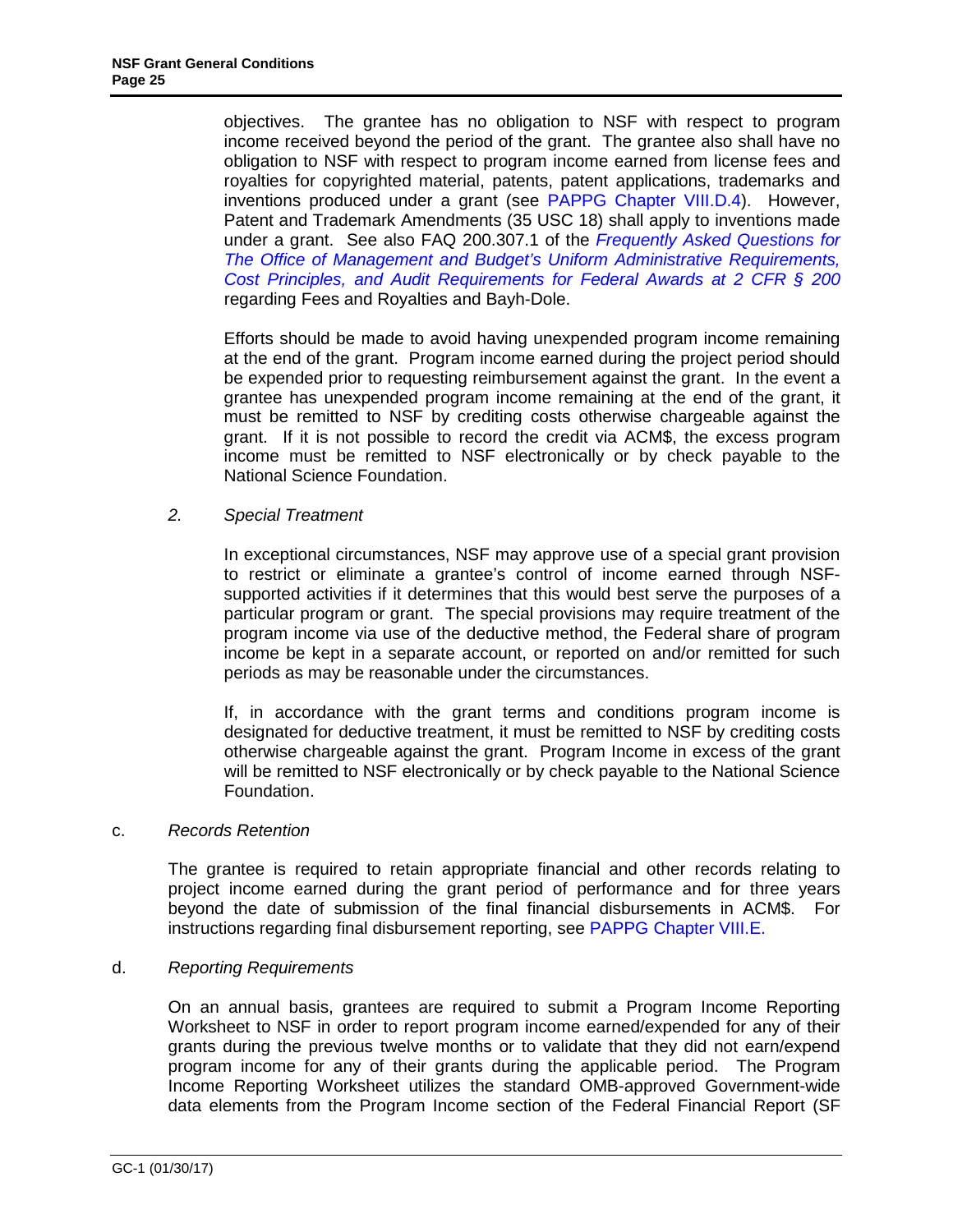<span id="page-25-0"></span>425) and is due 45 days after the end of the Federal Fiscal Year. The Program Income Reporting Worksheet and related instructions are available through Research.gov (http://research.gov/programincome).

Failure to report program income or to validate that no program income was earned or expended could result in suspension of future grant payments.

### **28. Publications**

### <span id="page-25-1"></span>a. *Acknowledgment of Support*

The grantee is responsible for assuring that an acknowledgment of NSF support:

1. is made in any publication (including World Wide Web pages) of any material based on or developed under this project, in the following terms:

> "This material is based upon work supported by the National Science Foundation under Grant No. (NSF grant number)."

<span id="page-25-2"></span>2. is orally acknowledged during all news media interviews, including popular media such as radio, television and news magazines.

#### <span id="page-25-3"></span>b. *Disclaimer*

The grantee i[s](#page-25-4) responsible for assuring that every publication of material (including World Wide Web pages) based on or developed under this grant, except scientific articles or papers appearing in scientific, technical or professio[nal journals, contains th](http://uscode.house.gov/download/pls/35T.txt)e following disclaimer:

"Any opinions, findings and conclusions or recommendations expressed in this material are those of the author(s) and do not necessarily reflect the views of the National Science Foundation."

#### c. *Copies for NSF*

[The grantee is res](http://www.access.gpo.gov/uscode/title7/chapter57_.html)ponsible for assuring that the cognizant NSF Program Officer is provided access to, either electronically or in paper form, a copy of every publication of material based on or developed under this grant, clearly labeled with the grant number and other appropriate identifying information, promptly after publication.

#### <span id="page-25-4"></span>d. *Metric System*

The Metric Conversion Act of 1975 (15 USC §§ 205a-k) and Executive Order (E.O.) 12770 (3 CFR § 1991 comp.) encourage Federal agencies to use the Metric System in procurement, grants and other business-related activities. All reports and publications resulting from this NSF grant are encouraged to use the metric system of measurements.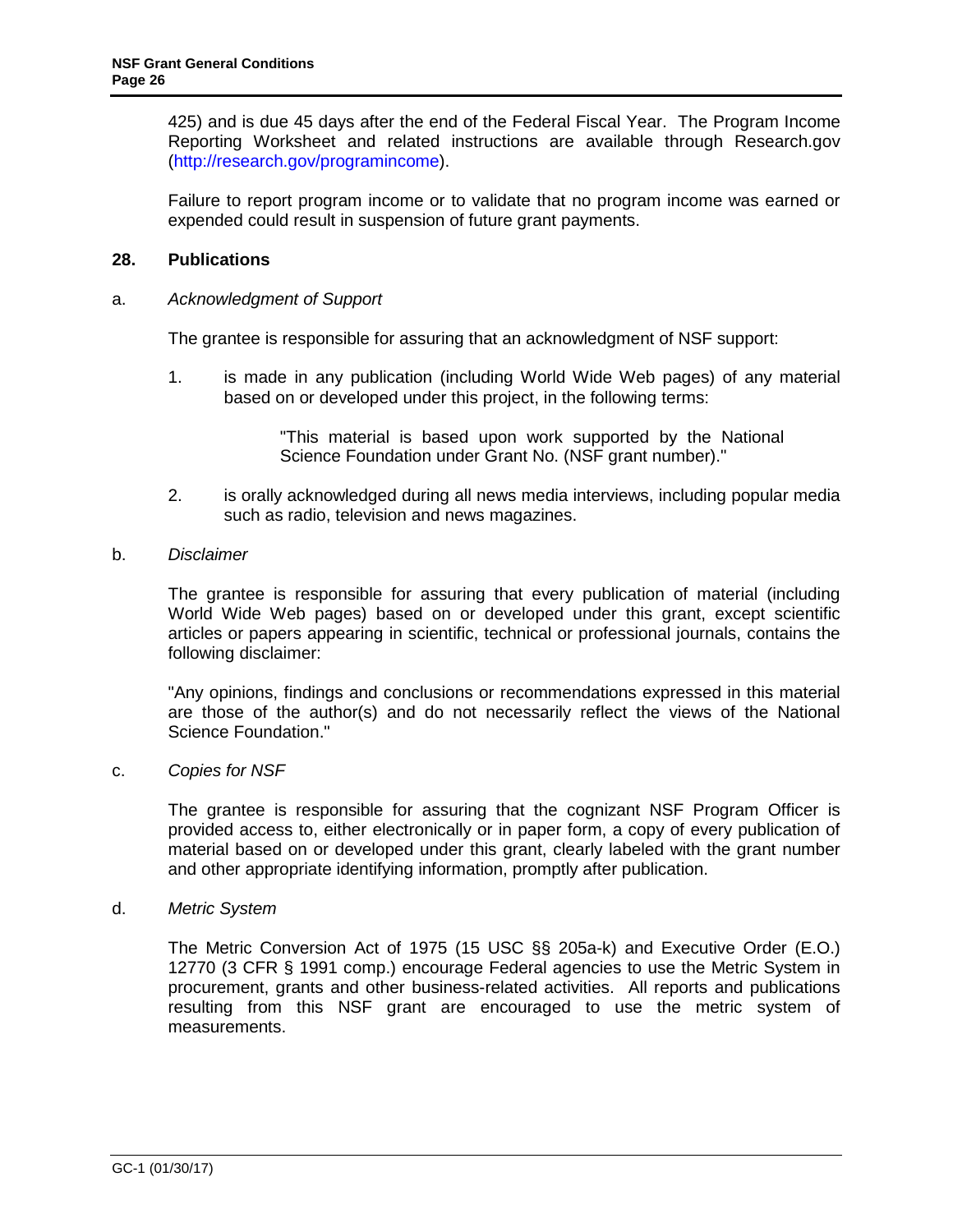### **29. Patent Rights4**

Unless otherwise provided in the grant, if this grant is for experimental, developmental, or research work, the following clause (implementing the Bayh-Dole Act, [35 USC § 200 et seq.]) shall apply. The grantee shall include this clause in all subawards for experimental, developmental, or research activities.

- a. *Definitions*
	- 1. INVENTION means any invention or discovery which is or may be patentable or otherwise protectable under Title 35 of the USC, to any novel variety of plant which is or may be protected under the [Plant Variety Protec](http://frwebgate.access.gpo.gov/cgi-bin/getdoc.cgi?dbname=browse_usc&docid=Cite:+26USC501)tion Act (7 USC § 2321 et seq.).
	- 2. SUBJECT INVENTION means any invention of the grantee conceived or first actually reduced to practice in the performance of work under this grant, provided that in the case of a variety of plant, the date of determination (as defined in section 41(d)) must also occur during the period of performance.
	- [3.](http://frwebgate.access.gpo.gov/cgi-bin/getdoc.cgi?dbname=browse_usc&docid=Cite:+35USC203) PRACTICAL APPLICATION means to manufacture in the case of a c[omposition](http://frwebgate.access.gpo.gov/cgi-bin/getdoc.cgi?dbname=browse_usc&docid=Cite:+35USC203)  or product, to practice in the case of a process or method, or to operate in the case of a machine or system; and, in each case, under such conditions as to establish that the invention is being utilized and that its benefits are to the extent permitted by law or Government regulations available to the public on reasonable terms.
	- 4. MADE when used in relation to any invention means the conception or first actual reduction to practice of such invention.
	- 5. NON-PROFIT ORGANIZATION means a domestic university or other institution of higher education or an organization of the type described in Section  $501(c)(3)$ of the Internal Revenue Code of 1954 (26 USC § 501(c)) and exempt from taxation under Section 501(a) of the Internal Revenue Code (26 USC  $\S$  501(a)) or any domestic non-profit scientific or educational organization qualified under a State non-profit organization statute.
- b. *Allocation of Principal Rights*

The grantee may retain the entire right, title and interest throughout the world to each subject invention subject to the provisions of this Patent Rights clause and 35 USC § 203. With respect to any subject invention in which the grantee retains title, the Federal Government shall have a non-exclusive, nontransferable, irrevocable, paid-up license to practice or have practiced for or on behalf of the US the subject invention throughout the world. If the grant indicates it is subject to an identified international agreement or treaty, the National Science Foundation (NSF) also has the right to direct the grantee to convey

 $\ddot{\phantom{a}}$ 

<sup>4</sup> Grantees are reminded that, in view of the US Supreme Court decision in Stanford v. Roche, employee assignment agreements should include a present conveyance of rights ("I hereby assign" rather than a promise or intent to assign) in order to effectively convey patent rights to the institution, allowing the institution to meet its responsibility under the Bayh-Dole Act to provide the agency with a license to patented inventions.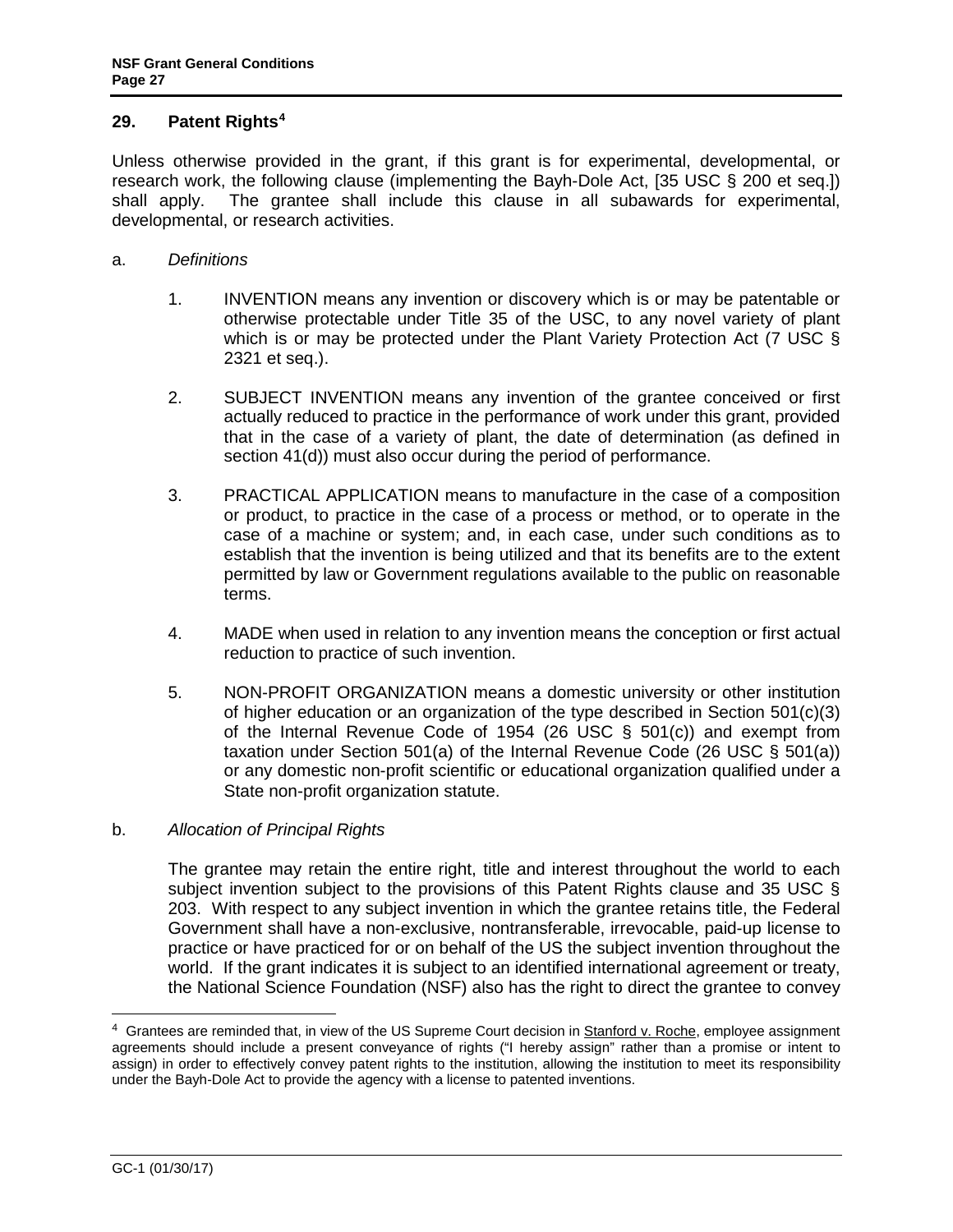to any foreign participant such patent rights to subject inventions as are required to comply with that agreement or treaty.

- c. *Invention Disclosure, Election of Title and Filing of Patent Applications by Grantee*
	- 1. The grantee will disclose each subject invention to NSF within two months after the inventor discloses it in writing to grantee personnel responsible for the administration of patent matters. The disclosure to NSF shall be in the form of a written report and shall identify the grant under which the invention was made and the inventor(s). It shall be sufficiently complete in technical detail to convey a clear understanding of the nature, purpose, operation, and, to the extent known, the physical, chemical, biological or electrical characteristics of the invention. The disclosure shall also identify any publication, on sale or public use of the invention, whether a manuscript describing the invention has been submitted for publication and, if so, whether it has been accepted for publication, at the time of disclosure. In addition, after disclosure to NSF, the grantee will promptly notify NSF of the acceptance of any manuscript describing the invention for publication, or of any on sale or public use planned by the grantee.
	- 2. The grantee will elect in writing whether or not to retain title to any such invention by notifying NSF within two years of disclosure to NSF. However, in any case where publication, on sale, or public use has initiated the one-year statutory period wherein valid patent protection can still be obtained in the US, the period for election of title may be shortened by NSF to a date that is no more than 60 days prior to the end of the statutory period.
	- 3. The grantee will file its initial patent application on an invention to which it elects to retain title within one year after election of title or, if earlier, prior to the end of any statutory period wherein valid patent protection can be obtained in the US after a publication, on sale, or public use. The grantee will file patent applications in additional countries or international patent offices within either ten months of the corresponding initial patent application, or six months from the date when permission is granted by the Commissioner of Patents and Trademarks to file foreign patent applications when such filing has been prohibited by a Secrecy Order.
	- 4. Requests for extension of the time for disclosure to NSF, election, and filing under subparagraphs 1., 2. And 3. may, at the discretion of NSF, be granted.

# d. *Conditions When the Government May Obtain Title*

The grantee will convey to NSF, upon written request, title to any subject invention:

- 1. if the grantee fails to [disclose or elect](http://www.access.gpo.gov/nara/cfr/waisidx_06/37cfr404_06.html) the subject invention within the times specified in paragraph c. above, or elects not to retain title, provided that NSF may only request title within 60 days after learning of the failure of the grantee to disclose or elect within the specified times;
- 2. in those countries in which the grantee fails to file patent applications within the times specified in paragraph c. above, but prior to its receipt of the written request of NSF, the grantee shall continue to retain title in that country; or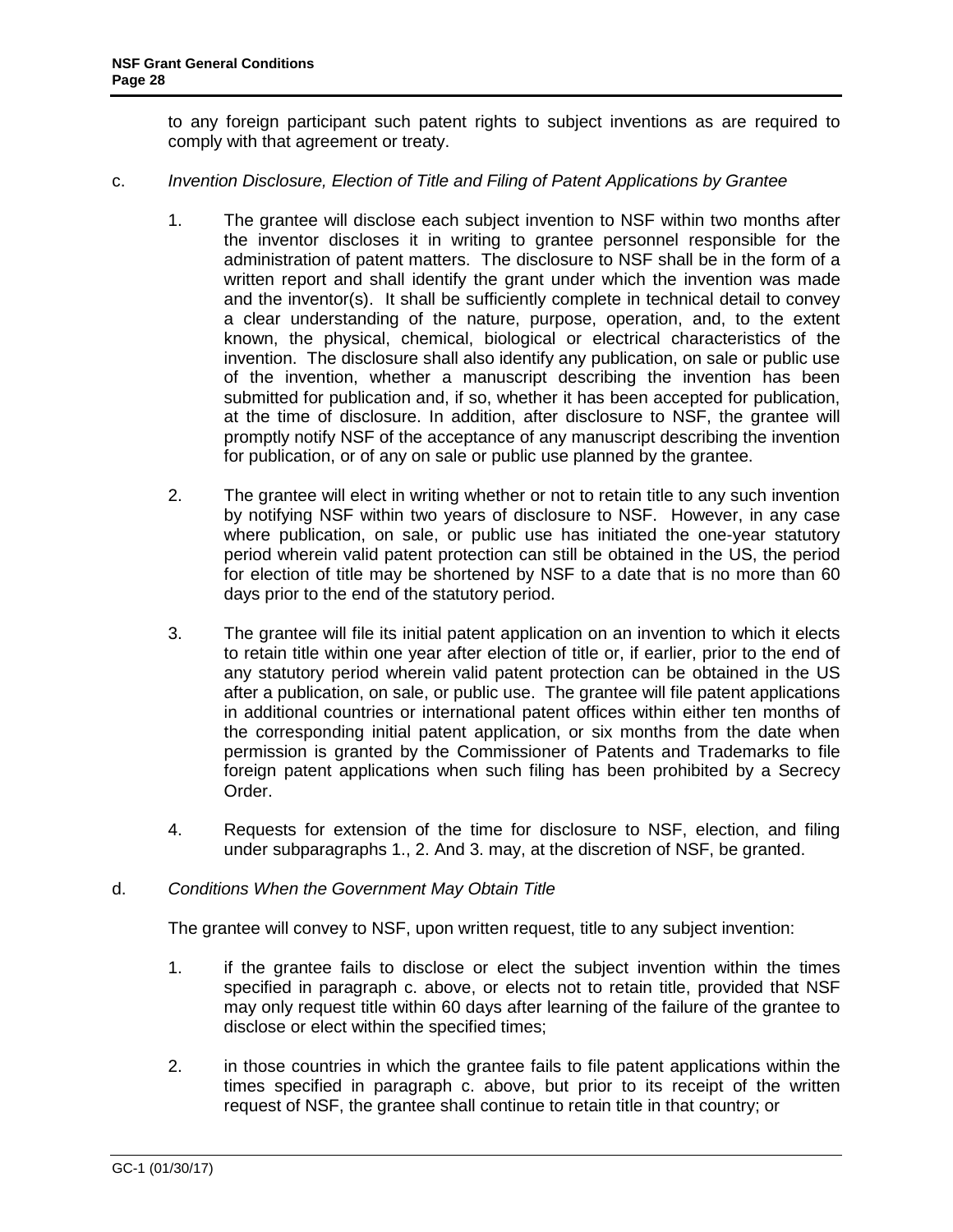3. in any country in which the grantee decides not to continue the prosecution of any application for, to pay the maintenance fees on, or defend in a reexamination or opposition proceeding on, a patent on a subject invention.

### e. *Minimum Rights to Grantee*

- 1. The grantee will retain a non-exclusive royalty-free license throughout the world in each subject invention to which the Government obtains title, except if the grantee fails to disclose the subject invention within the times specified in paragraph c. above. The grantee's license extends to its domestic subsidiaries and affiliates, if any, within the corporate structure of which the grantee is a party and includes the right to grant sublicenses of the same scope to the extent the grantee was legally obligated to do so at the time the grant was made. The license is transferable only with the approval of NSF except when transferred to the successor of that part of the grantee's business to which the invention pertains.
- 2. The grantee's domestic license may be revoked or modified by NSF to the extent necessary to achieve expeditious practical application of the subject invention pursuant to an application for an exclusive license submitted in accordance with applicable provisions at 37 CFR Part 404. This license will not be revoked in that field of use or the geographical areas in which the grantee has achieved practical application and continues to make the benefits of the invention reasonably accessible to the public. The license in any foreign country may be revoked or modified at discretion of NSF to the extent the grantee, its licensees, or its domestic subsidiaries or affiliates have failed to achieve practical application in that foreign country.
- 3. Before revocation or modification of the license, NSF will furnish the grantee a written notice of its intention to revoke or modify the license, and the grantee will be allowed thirty days (or such other time as may be authorized by NSF for good cause shown by the grantee) after the notice to show cause why the license should not be revoked or modified. The grantee has the right to appeal, in accordance with applicable regulations in 37 CFR Part 404 concerning the licensing of Government-owned inventions, any decision concerning the revocation or modification of its license.

# f. *Grantee Action to Protect Government's Interest*

- 1. The grantee agrees to execute or to have executed and promptly deliver to NSF all instruments necessary to: (i) establish or confirm the rights the Government has throughout the world in those subject inventions for which the grantee retains title; and (ii) convey title to NSF when requested under paragraph d. above, and to enable the Government to obtain patent protection throughout the world in that subject invention.
- 2. The grantee agrees to require, by written agreement, its employees, other than clerical and non-technical employees, to disclose promptly in writing to personnel identified as responsible for the administration of patent matters and in a format suggested by the grantee each subject invention made under this grant in order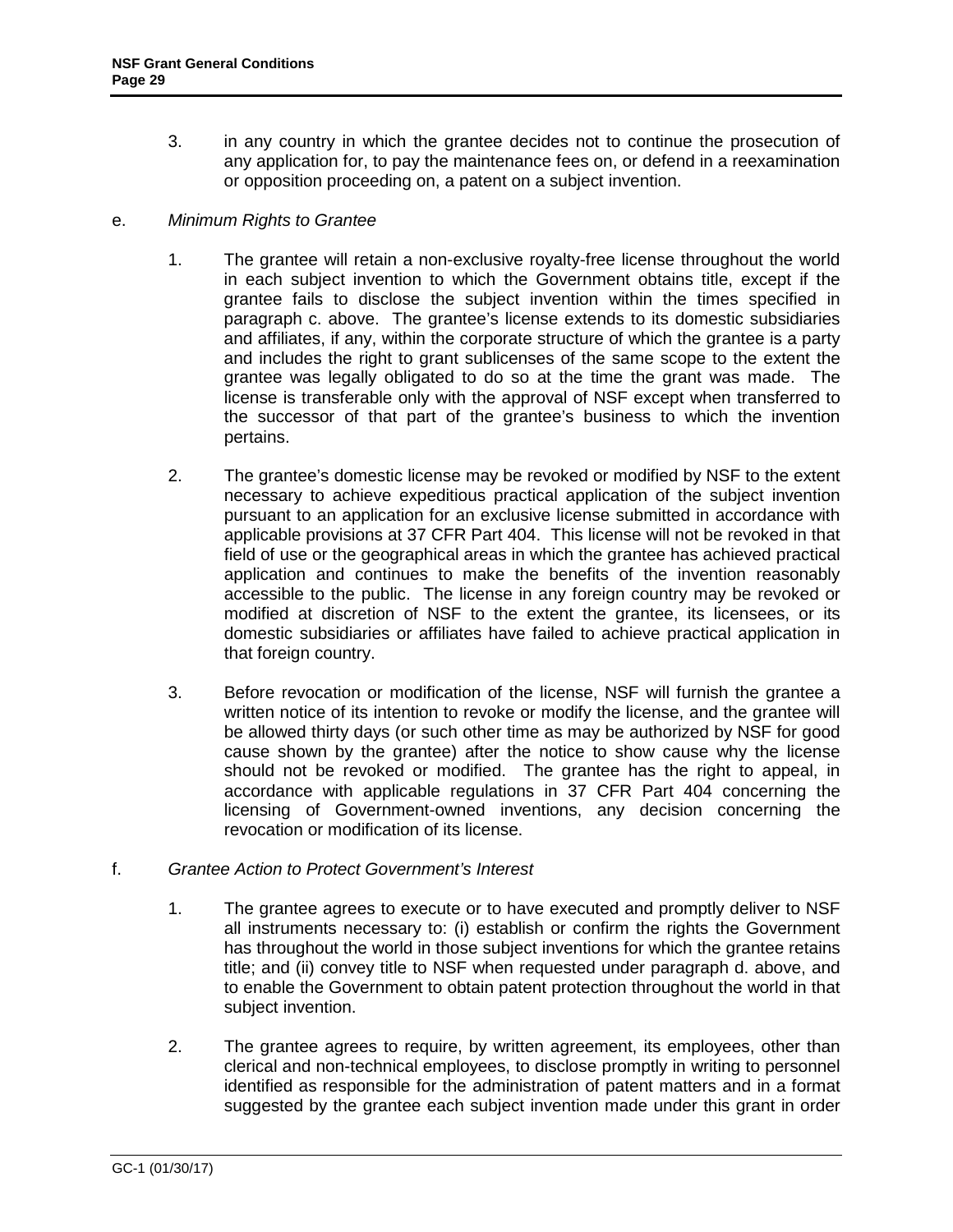that the grantee can comply with the disclosure provisions of paragraph c. above, and to execute all papers necessary to file patent applications on subject inventions and to establish the Government's rights in the subject inventions. The disclosure format should require, as a minimum, the information requested by paragraph c.1 above. The grantee shall instruct such employees through the employee agreements or other suitable educational programs on the importance of reporting inventions in sufficient time to permit the filing of patent applications prior to US or foreign statutory bars.

- 3. The grantee will notify NSF of any decision not to continue prosecution of a patent application, pay maintenance fees, or defend in a reexamination or opposition proceeding on a patent, in any country, not less than 30 days before the expiration of the response period required by the relevant patent office.
- 4. The grantee agrees to include, within the specification of any US patent application and any patent issuing thereon covering a subject invention, the following statement:

"This invention was made with Government support under (identify the grant) awarded by the National Science Foundation. The Government has certain rights in this invention."

- 5. The grantee or its representative will complete, execute and forward to NSF a confirmation of a License to the US Government and [the page of a United S](http://frwebgate.access.gpo.gov/cgi-bin/getdoc.cgi?dbname=browse_usc&docid=Cite:+35USC202)tates patent application that contains the Federal support clause within two months of filing any domestic or foreign patent application.
- g. *Subcontracts*
	- 1. The grantee will include this Patent Rights clause, suitably modified to identify the parties, in all subcontracts, regardless of tier, for experimental, developmental or research work. The subcontractor will retain all rights provided for the grantee in this Patent Rights clause, and the grantee will not, as part of the consideration for awarding the subcontract, obtain rights in the subcontractors' subject inventions.
	- 2. In the case of subcontracts, at any tier, when the prime award by NSF was a contract (but not a cooperative agreement), NSF, subcontractor and contractor agree that the mutual obligations of the parties created by this Patent Rights clause constitute a contract between the subcontractor and the Foundation with respect to those matters covered by this Patent Rights clause.

# h. *Reporting on [Utilization of Subje](http://a257.g.akamaitech.net/7/257/2422/13nov20061500/edocket.access.gpo.gov/cfr_2006/octqtr/pdf/45cfr650.13.pdf)ct Inventions*

The grantee agrees to submit on request periodic reports no more frequently than annually on the utilization of a subject invention or on efforts at obtaining such utilization that are being made by the grantee or its licensees or assignees. Such reports shall include information regarding the status of development, date of first commercial sale or use, gross royalties received by the grantee and such other data and information as NSF may reasonably specify. The grantee also agrees to provide additional reports in connection with any march-in proceeding undertaken by NSF in accordance with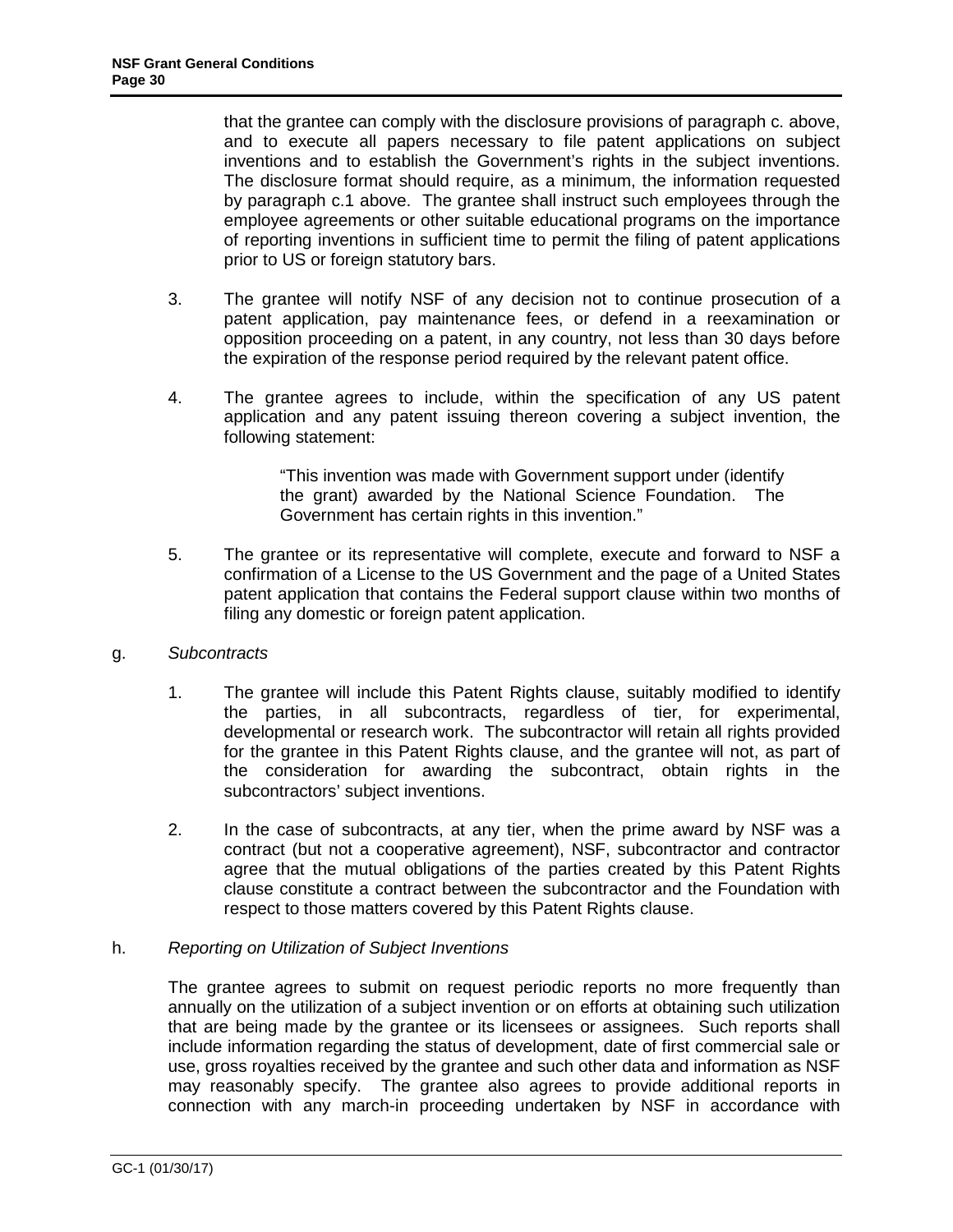paragraph j. of this Patent Rights clause. As required by 35 USC § 202(c)(5), NSF agrees it will not disclose such information to persons outside the Government without the permission of the grantee.

### i. *Preference for United States Industry*

Notwithstanding any other provision of this Patent Rights clause, the grantee agrees that neither it nor any assignee will grant to any person the exclusive right to use or sell any subject invention in the US unless such person agrees that any products embodying the subject invention or produced through the use of the subject invention will be manufactured substantially in the US. However, in individual cases, the requirement for such an agreement may be waived by NSF upon a showing by the grantee or its assignee that reasonable but unsuccessful efforts have been made to award licenses on similar terms to potential licensees that would be likely to manufacture substantially in the US or that under the circumstances domestic manufacture is not commercially feasible.

#### j. *March-in Rights*

The grantee agrees that with respect to any subject invention in which it has acquired title, NSF has the right in accordance with procedures at 37 CFR § 401.6 and NSF regulations at 45 CFR § 650.13 to require the grantee, an assignee or exclusive licensee of a subject invention to grant a non-exclusive, partially exclusive, or exclusive license in any field of use to a responsible applicant or applicants, upon terms that are reasonable under the circumstances and if the grantee, assignee, or excl[usive licensee refus](http://frwebgate.access.gpo.gov/cgi-bin/getdoc.cgi?dbname=browse_usc&docid=Cite:+35USC202)es s[uch](http://a257.g.akamaitech.net/7/257/2422/13nov20061500/edocket.access.gpo.gov/cfr_2006/julqtr/pdf/37cfr401.10.pdf)  a request, NSF has the right to grant such a license itself if NSF determines that such [action is necessary:](http://a257.g.akamaitech.net/7/257/2422/13nov20061500/edocket.access.gpo.gov/cfr_2006/julqtr/pdf/37cfr401.10.pdf) 

- 1. because the grantee or assignee has not taken or is not expected to take within a reasonable time, effective steps to achieve practical application of the subject invention in such field of use;
- 2. to alleviate health or safety needs which are not reasonably satisfied by the grantee, assignee, or their licensees;
- 3. to meet requirements for public use specified by Federal regulations and such requirements are not reasonably satisfied by the grantee, assignee, or licensee; or
- 4. because the agreement required by paragraph i. of this Patent Rights clause has not been obtained or waived or because a licensee of the exclusive right to use or sell any subject invention in the US is in breach of such agreement.

#### k. *Special Provisions for Grants with Non-profit Organizations*

If the grantee is a nonprofit organization, it agrees that:

1. rights to a subject invention in the US may not be assigned without the approval of NSF, except where such assignment is made to an organization which has as one of its primary functions the management of inventions, provided that such [assignee will be subject to the same provisio](https://public.era.nih.gov/iedison/public/login.do?TYPE=33554433&REALMOID=06-dc4d00e8-1464-45e1-937f-0525407c30fd&GUID=&SMAUTHREASON=0&METHOD=GET&SMAGENTNAME=-SM-938PYmoLVb4VrDeXo04LZUDVDvc%2b3899ByInEAjuSUvWNIGfB2zRpWiCivYGCogG&TARGET=-SM-http%3a%2f%2fpublic%2eera%2enih%2egov%2fiEdison)ns as the grantee;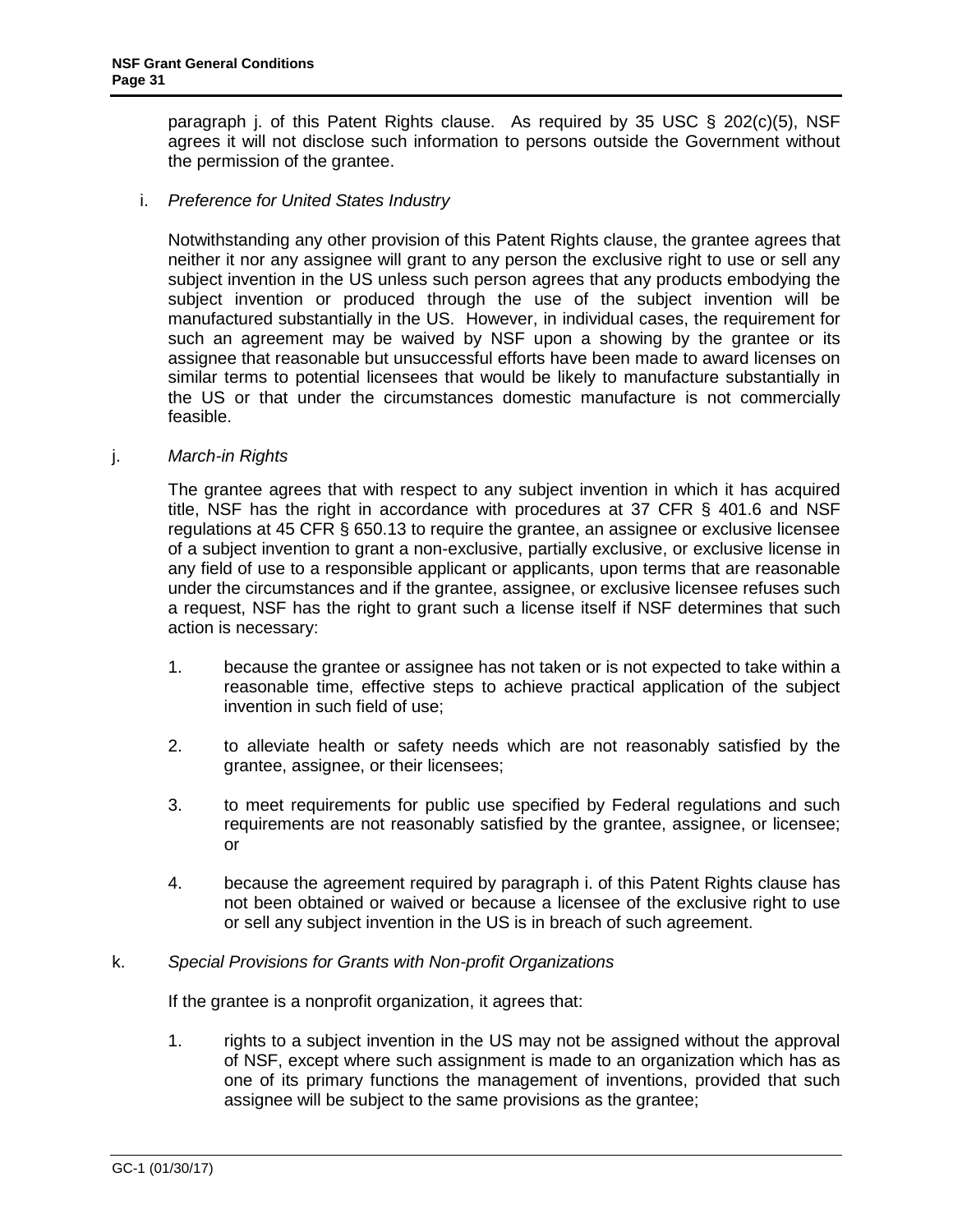- 2. the grantee [will share royalties](mailto:patents@nsf.gov) collected on a subject invention with the inventor, including Federal employee co-inventors (when NSF deems it appropriate) when the subject invention is assigned in accordance with 35 USC § 202(e) and 37 CFR § 401.10;
- <span id="page-31-0"></span>3. the balance of any royalties or income earned by the grantee with respect to subject inventions, after payment of expenses (including payments to inventors) incidental to the administration of subject inventions, will be utilized for the support of scientific or engineering research or education; and
- 4. it will make efforts that are reasonable under the circumstances to attract licensees of subject inventions that are small business firms and that it will give preference to a small business firm if the grantee determines that the small business firm has a plan or proposal for marketing the invention which, if executed, is equally likely to bring the invention to practical application as any plans or proposals from applicants that are not small business firms; provided that the grantee is also satisfied that the small business firm has the capability and resources to carry out its plan or proposal. The decision whether to give a preference in any specific case will be at the discretion of the grantee. However, the grantee agrees that the Secretary of Commerce may review the grantee's licensing program and decisions regarding small business applicants, and the grantee will negotiate changes to its licensing policies, procedures or practices with the Secretary when the Secretary's review discloses that the grantee could take reasonable steps to implement more effectively the requirements of this paragraph k.4.

#### l. *Communications*

All communications required by this Patent Rights clause must be submitted through the iEdison Invention Information Management System maintained by the National Institutes of Health unless prior permission for another form of submission is obtained from the Patent Assistant at patents@nsf.gov or at Office of the General Counsel, National Science Foundation, 4201 Wilson Boulevard, Arlington, VA 22230.

#### **30. Cost Sharing and [Cost Sharing R](http://a257.g.akamaitech.net/7/257/2422/15mar20071500/edocket.access.gpo.gov/cfr_2007/janqtr/pdf/2cfr215.23.pdf)ecords**

#### a. *General*

- 1. The grantee must cost share in accordance with any amount specified on Line M of the grant budget. Cost sharing participation in other projects may not be counted towards meeting the specific cost sharing requirements of the grant, and must come from non-Federal sources.
- 2. Should the grantee become aware that it may be unable to provide the cost sharing of at least the amount identified on Line M of the NSF grant budget, it must: a) immediately provide written notification to the cognizant NSF Grants Officer of the situation; and b) indicate steps it plans to take to secure replacement cost sharing; or c) indicate the plans it has to either continue or phase out the project in the absence of the approved level of cost sharing.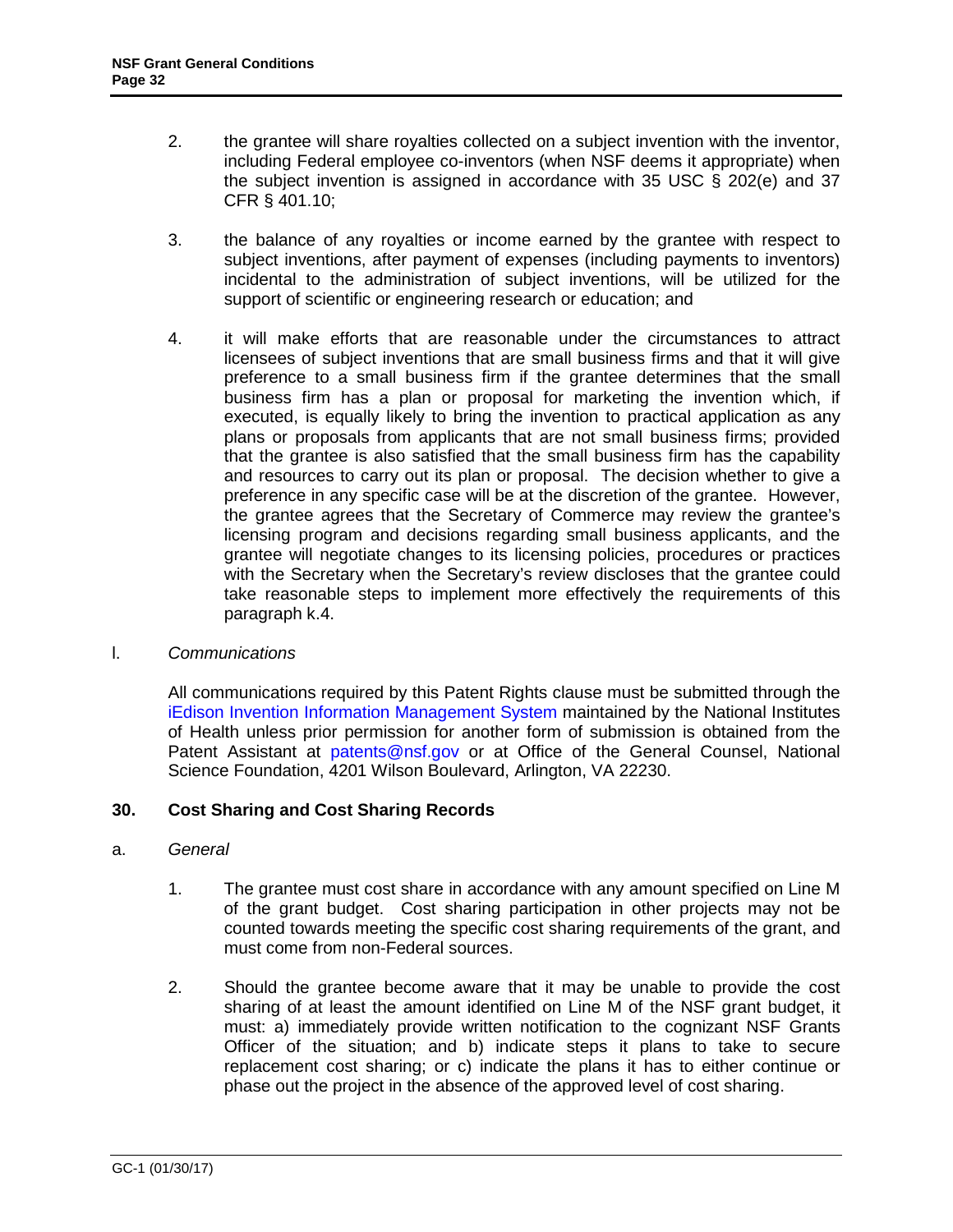- 3. Should NSF agree to the organization's proposed plans, the cognizant NSF Grants Officer will modify the grant accordingly, including, if appropriate, reducing the amount of NSF support. Should the organization's plans be unacceptable to NSF, the grant may be subject to termination. NSF modifications to proposed cost sharing revisions are made on a case-by-case basis.
- 4. Failure by the organization to notify NSF, in accordance with paragraph 2. above, may result in the disallowance of some or all of the costs charged to the grant; the subsequent recovery by NSF of some or all of the NSF funds provided under the grant; possible termination of the grant; and may constitute a violation of the terms of the grant so serious as to provide grounds for subsequent suspension or debarment.

# <span id="page-32-0"></span>b. *Cost Sharing Records*

The grantee must maintain records of all project costs that are claimed by the grantee as cost sharing as well as records of [costs to be paid by the G](https://www.nsf.gov/pubs/policydocs/pappg17_1/pappg_8.jsp#VIIIE)overnment. Such records are subject to audit. Acceptable forms of cost sharing contributions are those that meet the criteria identified in 2 CFR § 200.306. Unless otherwise specified in the grant, approval is given to include unrecovered indirect costs (also known as facilities and administrative costs for colleges and universities) as part of cost sharing or matching contributions. If the grantee's cost participation includes in-kind contributions, the basis for determining the valuation for volunteer services and donated property must be documented.

### c. *Cost Sharing Reports*

The amount of mandatory cost sharing must be documented (on an annual and final basis), certified by the Authorized Organizational Representative, and reported to the cognizant NSF Program Officer via use of NSF's electronic systems. Such notifications must be submitted no later than 90 days prior to the end of the current budget period to meet the annual notification requirement, and no later than 120 days following the end date of the grant to meet the final notification requirement. The cost share notification is considered due during the 90 or 120 day period respectively. The notification becomes overdue **the day after the respective 90 or 120 day period ends.** Note, however, that standard grants made prior to January 25, 2016 retain the requirement to submit final cost sharing reports no later than 90 days following the end date of the grant.

#### <span id="page-32-1"></span>**31. Audit and Records**

- a. Financial records, supporting documents, statistical records and other records pertinent to this grant must be retained by the grantee for a period of three years from grant financial closeout as described in PAPPG Chapter VIII.E, except as noted in 2 CFR § 200.333.
- <span id="page-32-2"></span>b. Grantees that are States, local governments or non-profit organizations, shall arrange for the conduct of audits as required by 2 CFR § 200 Subpart F. They shall provide copies of the reports of these audits to the Federal Audit Clearinghouse (see 2 CFR § 200.512(b)). Any Federal audit of this project deemed necessary by NSF shall build upon the results of such audit(s).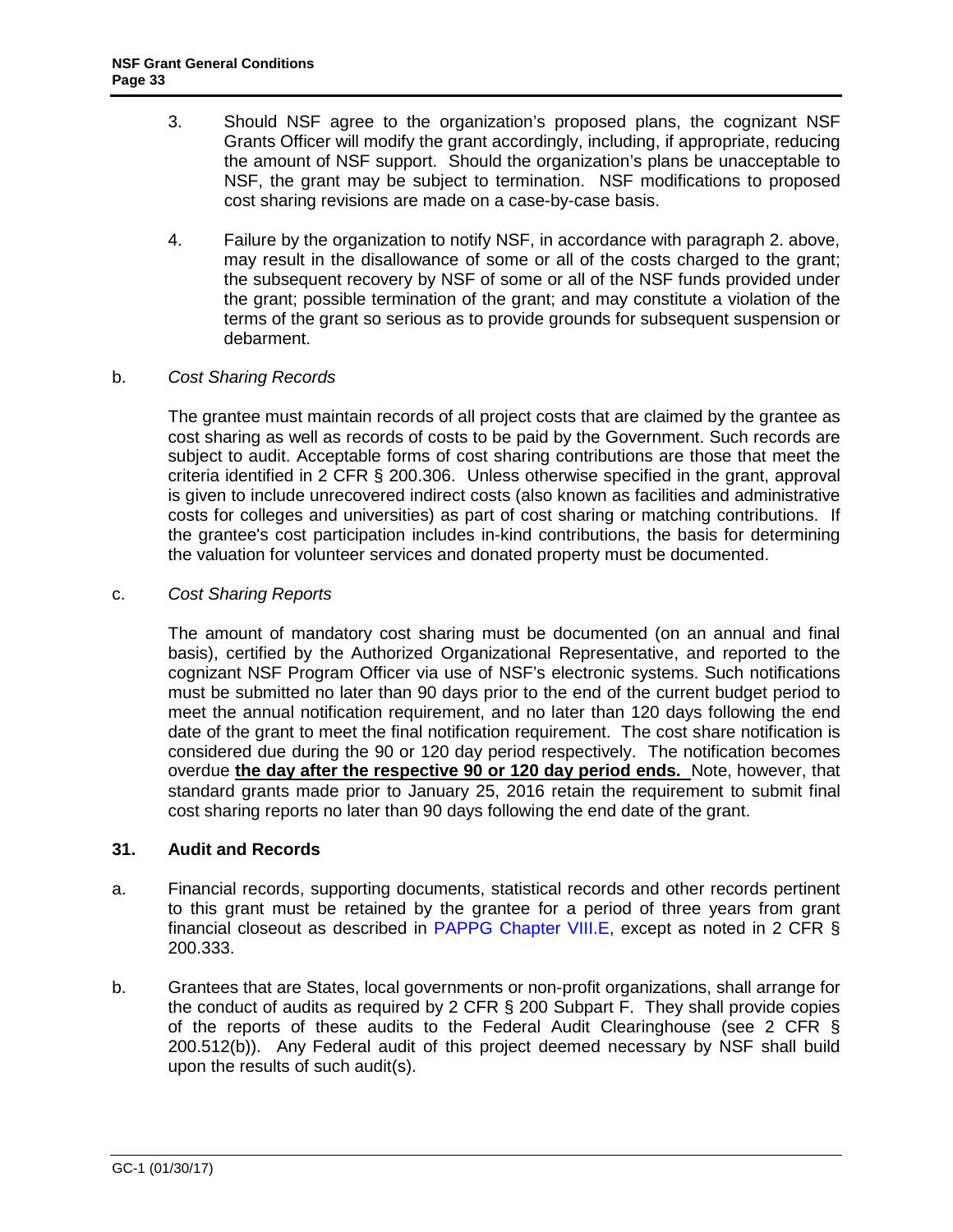c. All grants issued by NSF meet the definition of "Research and Development" (R&D) at 2 CFR § 200.87. As such, auditees should identify NSF grants as part of the R&D cluster on the Schedule of Expenditures of Federal Awards (SEFA). The auditor should test NSF grants for compliance as instructed in Part V, Clusters of Programs. NSF recognizes that some grants may have another classification for purposes of indirect costs. The auditor [is not required to r](http://www.access.gpo.gov/nara/cfr/waisidx_06/45cfr689_06.html)eport the disconnect (i.e., the grant is classified as R&D for audit purposes but non-research for indirect cost rate purposes), unless the auditee is charging indirect costs at a rate other than the rate(s) specified in the grant document(s).

# **32. Site Visits**

NSF, through authorized representatives, has the right, at all reasonable times, to make site visits to review project accomplishments and management control systems and to provide such technical assistance as may be required. If any site visit is made by NSF on the premises of the grantee or a subrecipient under a grant, the grantee shall provide and shall require its subrecipients to provide all reasonable facilities and assistance for the safety and convenience of the NSF representatives in the performance of their duties. All site visits and evaluations shall be performed in such a manner that will not unduly delay the work.

# **33. Suspension or Termination**

- a. Any suspension or termination action taken by NSF must be issued by a cognizant NSF Grants Officer and will be in accordance with this article and PAPPG Chapter XII.A.
- b. The grant may be suspended or terminated in whole or in part in any of the following situations by:
	- 1. NSF when the grantee fails to comply with the terms and conditions of the grant;
	- 2. NSF when the Foundation has cause;
	- 3. NSF when ordered by the Deputy Director under NSF's Regulation on Research Misconduct [45 CFR Part 689];
	- 4. mutual agreement of NSF and the grantee; or
	- 5. the grantee on written notice to NSF [setting fo](#page-33-0)rth the reasons for such action, the effective date, and, in the case of partial termination, the portion to be terminated or suspended (with the understanding that if NSF determines that the unterminated portion will not accomplish the p[urposes of the grant, it may](https://www.nsf.gov/pubs/policydocs/pappg17_1/pappg_12.jsp#XIIB)  suspend or terminate the entire grant).
- <span id="page-33-0"></span>c. Normally, action by NSF to suspend or terminate a grant will be taken only after the grantee has been informed by NSF of any deficiency on its part and given an opportunity to correct it; but NSF may immediately suspend or terminate the grant without notice when it believes such action is reasonable to protect the interests of the Government.
- d. No costs incurred during a suspension period or after the effective date of a termination will be allowable, except those costs which, in the opinion of NSF, the grantee could not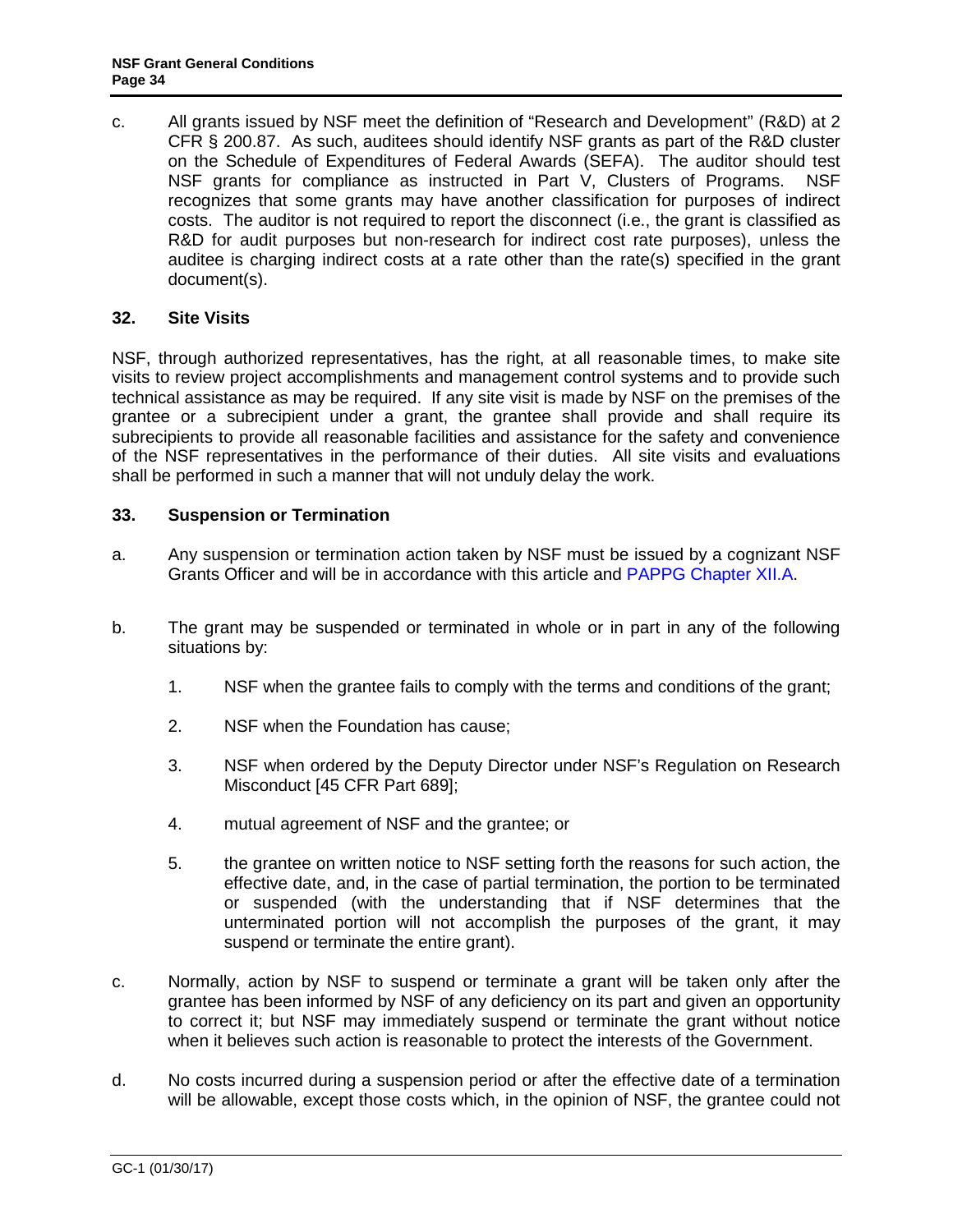reasonably avoid or eliminate, or which were otherwise authorized by the suspension or termination notice, provided such costs would otherwise be allowable under the terms of the grant and the governing cost principles.

- e. Within 30 days of the termination date, the grantee will furnish a summary of progress under the grant and an itemized accounting of costs incurred prior to the termination date or pursuant to d, above. Final allowable costs under a termination settlement shall be in accordance with the terms of the grant, including this article, and the governing cost principles, giving due consideration to the progress under the grant. In no event will the total of NSF payments under a terminated grant exceed the grant amount, or the NSF pro rata share of the total project costs when cost sharing was anticipated, [whichever is less.](https://www.nsf.gov/pubs/policydocs/pappg17_1/pappg_12.jsp#XIIB)
- f. When an NSF grant is terminated or partially terminated, both NSF and the grantee remain responsible for compliance with the requirements in 2 CFR §§ 200.343 Closeout and 200.344 Post-closeout adjustments and continuing responsibilities.
- <span id="page-34-0"></span>g. A notice of termination other than by mutual agreement and/or the final s[ettlement](http://frwebgate.access.gpo.gov/cgi-bin/getdoc.cgi?dbname=browse_usc&docid=Cite:+42USC2000d)  [amount m](http://frwebgate.access.gpo.gov/cgi-bin/getdoc.cgi?dbname=browse_usc&docid=Cite:+42USC2000d)ay be subject to review pursuant to Article 34.
- h. [NSF will report grant](http://www.access.gpo.gov/uscode/title42/chapter76_.html) terminations [to the OMB-de](http://frwebgate.access.gpo.gov/cgi-bin/getdoc.cgi?dbname=browse_usc&docid=Cite:+29USC794)signated integrity and performance system in accordance with Federal regulation, but only after the grantee has had an opportunity to exhaust the review procedures contained in PAPPG Chapter XII.B.

# **34. Termination Review Procedure**

- a. A request for review of a notice of termination or settlement should be addressed to the Division Director, Division of Grants and Agreements (DGA), National Science Foundation, 4201 Wilson Blvd., Arlington, VA, 22230. It must be postmarked no later than 30 days after the date of the letter notifying the grantee of the termi[n](#page-34-2)ation or settlement.
- b. The request for review must contain a full statement of the grantee's position and the pertinent facts and reasons in support of such position.
- c. Review of a notice of termination or settlement will be conducted in accordance with PAPPG [Chapter XII.B.3.](https://www.nsf.gov/pubs/policydocs/pappg17_1/pappg_11.jsp#XIA)
- <span id="page-34-1"></span>d. Pending resolution of the request for review, the notice of termination shall remain in effect.

# **35. Non-Discrimination Statutes**

<span id="page-34-2"></span>a. The grant is subject to the provisions of Title VI of the Civil Rights Act of 1964 [42 USC §§ 2000d et seq.], Title IX of the Education Amendments of 1972 [20 USC §§ 1681 et seq.], the Rehabilitation Act of 1973 [29 USC § 794], the Age Discrimination Act of 1975 [42 USC §§ 6101 et seq], Equal Employment Opportunity [E.O. 11246], Limited English Proficiency (LEP) [E.O. 13166] and all regulations and policies issued by NSF pursuant to these statutes. Specifically, in accordance with these statutes, regulations and policies, no person on the basis of race, color, national origin, [sex, disability, or age sha](https://www.nsf.gov/pubs/policydocs/pappg17_1/pappg_2.jsp#2ex6)ll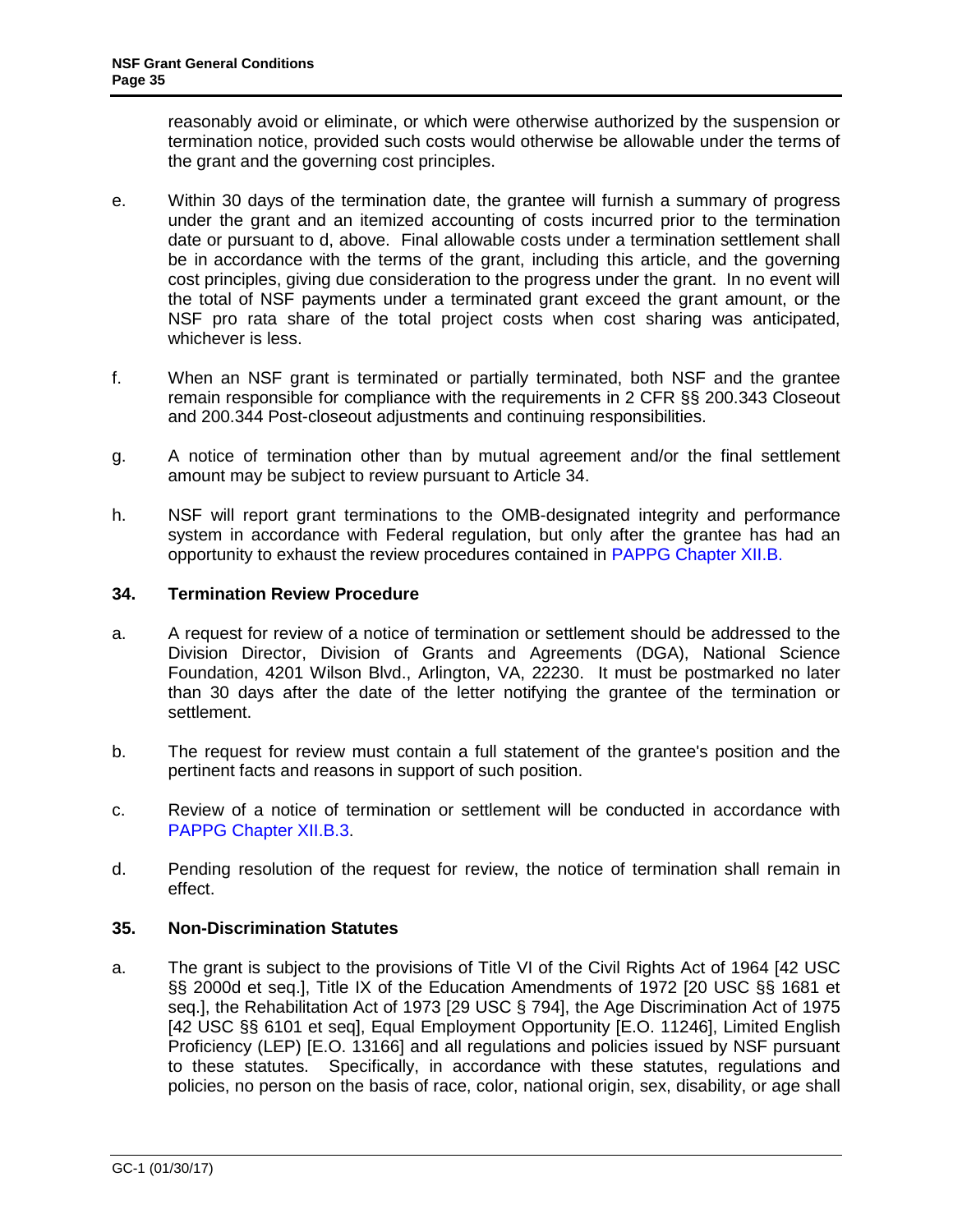<span id="page-35-0"></span>be excluded from participation in, be denied the benefits of, or otherwise be subjected to discrimination under the grant.

b. By electroni[cally signing a proposa](http://www.access.gpo.gov/uscode/title7/chapter54_.html)l, the Authorized Organizational Representative is providing the requisite [Certification of Comp](http://www.access.gpo.gov/nara/cfr/waisidx_07/9cfrv1_07.html)liance with National Science Foundation Nondiscrimination Regulations and Policies. This Nondiscrimination Certification sets forth the nondiscrimination obligations with which all grantees must comply.<sup>5</sup> These obligations also apply to subrecipients and contractors under the grant. Th[e grantee,](http://www.nap.edu/readingroom/books/labrats/)  [therefore, shall obtain the NSF Nondiscrim](http://www.nap.edu/readingroom/books/labrats/)ination Certification from each organization that applies to be or serves as a subrecipient or contractor under the grant (for other than the provision of commercially available supplies, materials, equipment or general support services) prior to entering into the arrangement. [Additional information m](https://www.nsf.gov/pubs/policydocs/pappg17_1/pappg_11.jsp#XIB3)ay be found in PAPPG Chapter XI.A.

# **36. Reporting Classifiable Information**

NSF grants are intended for unclassified, publicly releasable research. The grantee will not be granted access to classified information. NSF does not expect that the results of the research project [will involve classified information.](http://grants.nih.gov/grants/olaw/references/phspol.htm) 

If, however, in conducting the activities supported under a grant, the PI/PD or co-PI/co-PD is concerned that any of the research results involve potentially classifiable information that may warrant Government restrictions on the dissemination of the results, the PI/PD or co-PI/co-PD should promptly notify the cognizant NSF Program Officer.

### **37. Animal Welfare**

- a. Any grantee performing research on vertebrate animals $6$  shall comply with the Animal Welfare Act [7 USC §§ 2131 et seq.] and the regulations promulgated hereunder by the Secretary of Agriculture [9 CFR §§ 1.1-4.11] pertaining to the humane care, handling and treatment of vertebrate animals held or used for research, teaching or other activities supported by Federal grants. The grantee is expected to ensure that the guidelines described in the National Academy of Science (NAS) Publication, "*Guide for the Care and Use of Laboratory Animals*" are followed and to comply with the *Public Health [Service Policy and](http://www.aphis.usda.gov/) Government Principles Regarding the Care and Use of Animals* (included as Appendix D to the NAS Guide). Further guidance on the use of vertebrate animals in NSF funded projects can be found in PAPPG Chapter XI.B.3.
- <span id="page-35-1"></span>b. Effective October 1, 2015, grantees must include NSF-supported activities with live vertebrate animals as covered activities in their Office of Laboratory Animal Welfare (OLAW) Animal Welfare Assurance. Further, they must promptly report situations involving NSF-supported animal activities to OLAW as required by the Public Health Service (PHS) Policy on Humane Care and Use of Laboratory Animals (http://grants.nih.gov/grants/olaw/references/phspol.htm) Section IV.F.3. The cognizant NSF Program Officer also should be notified.

 $\ddot{\phantom{a}}$ <sup>5</sup> The complete text of the Nondiscrimination Certification is available electronically in PAPPG Chapter II, Exhibit II-6.

<sup>6</sup> In addition to vertebrate animals covered by the Animal Welfare Act, the requirements specified in this Article also are extended to rats, birds and mice.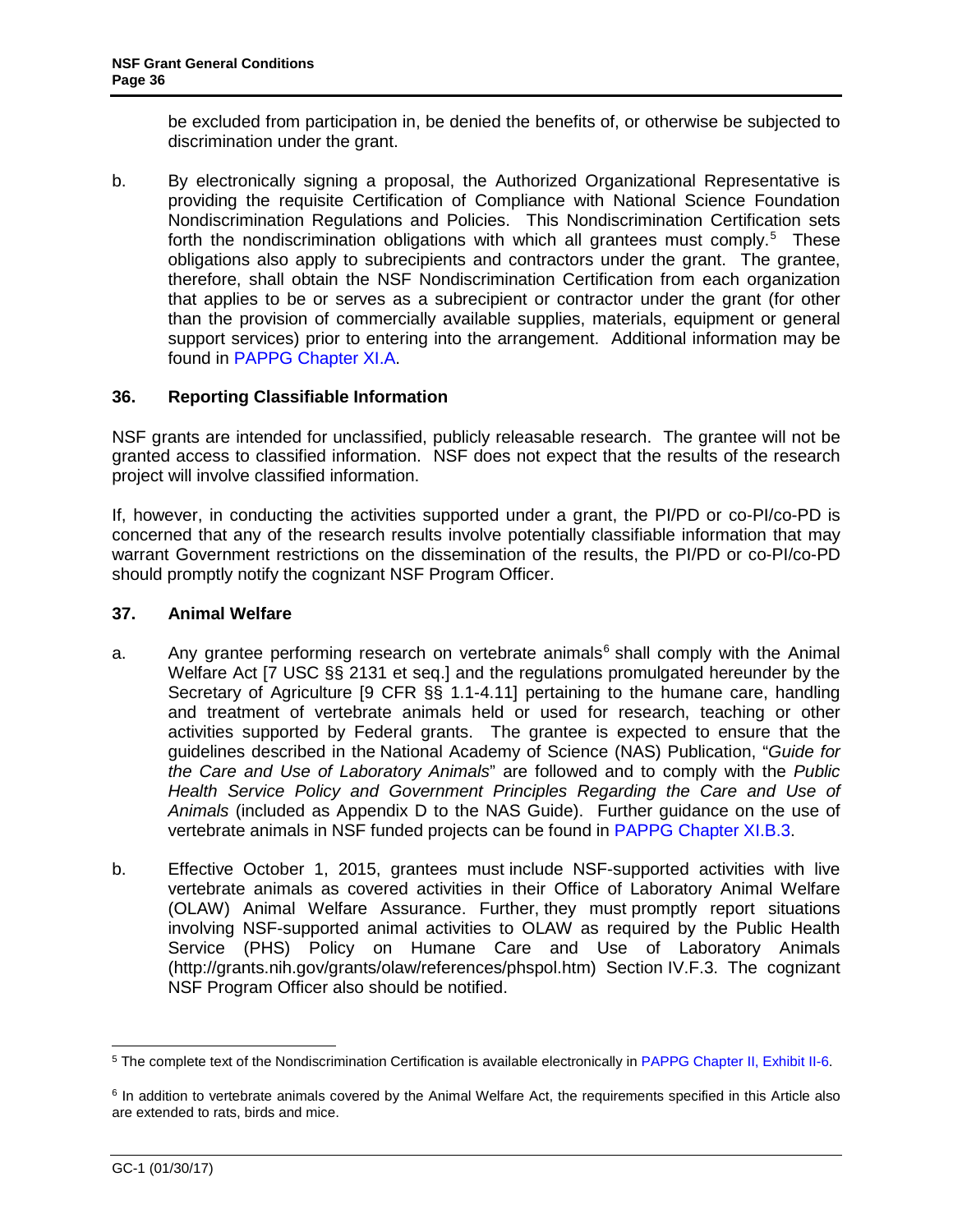- <span id="page-36-2"></span>c. Any changes to, or lapses in, the Institutional Animal Care and Use Committee approved animal use protocols associated with an NSF grant should be reported promptly by the grantee to the cognizant N[SF Program Officer.](http://osp.od.nih.gov/office-biotechnology-activities/biosafety/nih-guidelines)
- [d. In the event the g](http://osp.od.nih.gov/office-biotechnology-activities/biosafety/nih-guidelines)rantee's multi-project Assurance is cancelled or lapses, the grantee must immediately notify the cognizant NSF Grants Officer(s) identified in the notice of award.

<span id="page-36-0"></span>NOTE--The grantee may request registration of its facility and a current listing of licensed dealers from the Regional Office of the Animal and Plant Health Inspection Service (APHIS), United States Department of Agriculture, for the region in which its research facility is located. [The location of the nea](http://frwebgate.access.gpo.gov/cgi-bin/getdoc.cgi?dbname=browse_usc&docid=Cite:+42USC7413)rest APHIS Regional Off[ice, as well](http://frwebgate.access.gpo.gov/cgi-bin/getdoc.cgi?dbname=browse_usc&docid=Cite:+33USC1319)  as information concerning this and other APHIS activities may be obtained at http://www.aphis.usda.gov/.

### **38. Research Involving Recombinant or Synt[hetic Nucleic Acid](http://frwebgate.access.gpo.gov/cgi-bin/getdoc.cgi?dbname=browse_usc&docid=Cite:+33USC1318) Molecu[les](http://frwebgate.access.gpo.gov/cgi-bin/getdoc.cgi?dbname=browse_usc&docid=Cite:+42USC7414)**

If this grant supports research involving recombinant or synthetic nucleic acid molecules, the grantee agrees to comply with the *Guidelines for Research Involving Recombinant or Synthetic Nucleic Acid Molecules* (NIH Guidelines) including the procedural requirements and any subsequent revisions as they are published in the Federal Register. Further information on research grants that involve recombinant or synthetic nucleic acid molecules can be found in PAPPG Chapter XI.B.2.

#### **39. Clean Air and Water**

(Applicable only if the grant exceeds \$150,000, or a facility to be used has been the subject of a conviction under the Clean Air Act [42 USC § 7413(c)(1)] or the Clean Water Act [33 USC § 1319(c)] and is listed by the Environmental Protection Agency (EPA), or the grant is not otherwise exempt.) The grantee agrees as follows:

- <span id="page-36-1"></span>a. To comply with all the requirements of Section 114 of the Clean Air Act [42 USC § 7414] and Section 308 of the Clean Water Act [33 USC § 1318], respectively, relating to inspection, monitoring, entry, reports and information, as well as other requirements specified in Section 114 and Section 308 of the Clean Air Act and the Clean Water Act, respectively and all regulations and guidelines issued thereunder before th[e grant](http://www.access.gpo.gov/nara/cfr/waisidx_06/45cfr690_06.html) of the grant.
- b. That no portion of the work required by the grant will be performed in a facility listed on the Environmental Protection Agency List of Violating Facilities on the date that the grant was granted un[less and until EPA eliminates the name of such facility or facilities from](http://www.phe.gov/s3/dualuse/Pages/default.aspx)  [such listing.](http://www.phe.gov/s3/dualuse/Pages/default.aspx)
- c. T[o use its best efforts to comply with clean air standards and clean water standards at](https://www.nsf.gov/pubs/policydocs/pappg17_1/pappg_11.jsp#XIB5)  the facility in which the grant is being performed.
- d. To insert the substance of the provisions of this article into any nonexempt subaward.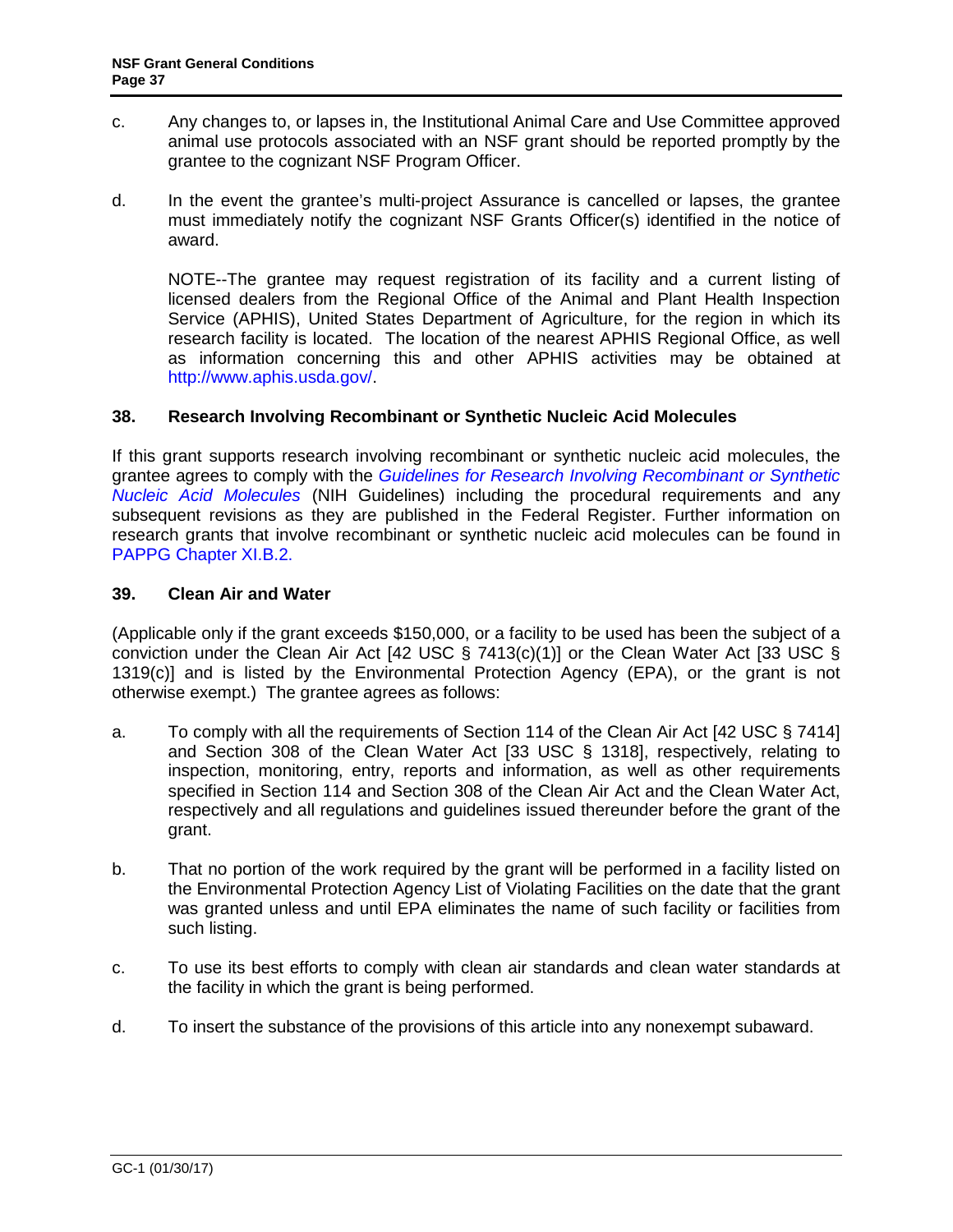### <span id="page-37-4"></span>**40. Human Research Subjects**

The grantee is responsible for the protection of the rights and welfare of any human subjects involved in research, d[evelopment and related activities supported by this grant. The grantee](http://osp.od.nih.gov/office-biotechnology-activities/biosecurity/dual-use-research-concern)  [agrees to comply w](http://osp.od.nih.gov/office-biotechnology-activities/biosecurity/dual-use-research-concern)ith the NSF regulation, entitled, "*Protection of Human Subjects* [45 CFR Part 690]."

### <span id="page-37-0"></span>**41. Life Sciences Dual Use Research of Concern (DURC)**

This Article applies to all research, for which NSF grant funds may be used, that potentially falls within the scope of the *US Government Policy for Institutional Oversight of Life Sciences Dual Use Research of Concern* as published in September 2014, hereafter ref[erred to as the "Policy".](https://www.nsf.gov/pubs/policydocs/pappg17_1/pappg_9.jsp#IXA) See also PAPPG Chapter XI.B.5.

[Grantees are responsible for monitoring the research progress and for implementation of all](https://cfo.gov/wp-content/uploads/2015/09/9.9.15-Frequently-Asked-Questions.pdf)  [appropriate biosafety and biose](https://cfo.gov/wp-content/uploads/2015/09/9.9.15-Frequently-Asked-Questions.pdf)curity risk mitigation measures including compliance with all applicable laws and regulations related to that implementation, including the Policy specified above. (See also http://osp.od.nih.gov/office-biotechnology-activities/biosecurity/dual-useresearch-concern for Frequently Asked Questions, case studies and other educational materials on DURC.)

### <span id="page-37-1"></span>**42. Investigator Financial Disclosure Policy**

If the grantee employs more than 50 persons, the grantee must [maintain an](#page-12-2) appropriate written and enforced policy on conflict of interest consistent with the provisions of PAPPG Chapter IX.A.

See also FAQ 200.112-1 of the *Frequently Asked Questions for The Office of Management and Budget's Uniform Administrative Requirements, Cost Principles, and Audit Requirements for Federal Awards at 2 CFR* § *200* regarding Conflict of Interest.

#### **43. Whistleblower Protection**

Grantees are notified of the applicability of 41 USC § 4712, [as amended by P.L. 112-2](http://www.ecfr.gov/cgi-bin/text-idx?SID=704835d27377ef5213a51c149de40cab&node=2:1.1.2.2.1&rgn=div5)39, providing protection for whistleblowers.

### **44. State Sales and Use Taxes**

<span id="page-37-2"></span>Grantees are reminded that the governing cost principles cited in Article 12 limit the allowability of taxes to those the organization is required to pay. Grantees must avail themselves of any tax exemptions for which any activities supported by Federal fu[nds may qualify, including any](http://www.whitehouse.gov/omb/fedreg/2005/083105_debarment.pdf) applicab[le exemptions from State or local sales and use taxes on](http://www.gpo.gov/fdsys/pkg/CFR-2011-title2-vol1/pdf/CFR-2011-title2-vol1-part2520.pdf) the purchase of goods and services made with NSF grant funds.

#### **45. Recipient Integrity and Perfor[mance Matters](http://www.whitehouse.gov/omb/fedreg/2005/083105_debarment.pdf)**

<span id="page-37-3"></span>Recipients shall fully comply with the requirements stipulated in Appendix XII to Part 200 of 2 CFR § 200, entitled "*Award [Term and Conditio](http://www.nsf.gov/oig/2_CFR_PART180.pdf)n for Recipient Integrity and Performance Matters*." See also Article 33 of these terms and conditions for NSF's responsibilities regarding reporting grant terminations to the OMB-designated integrity and performance system in accordance with Federal regulation.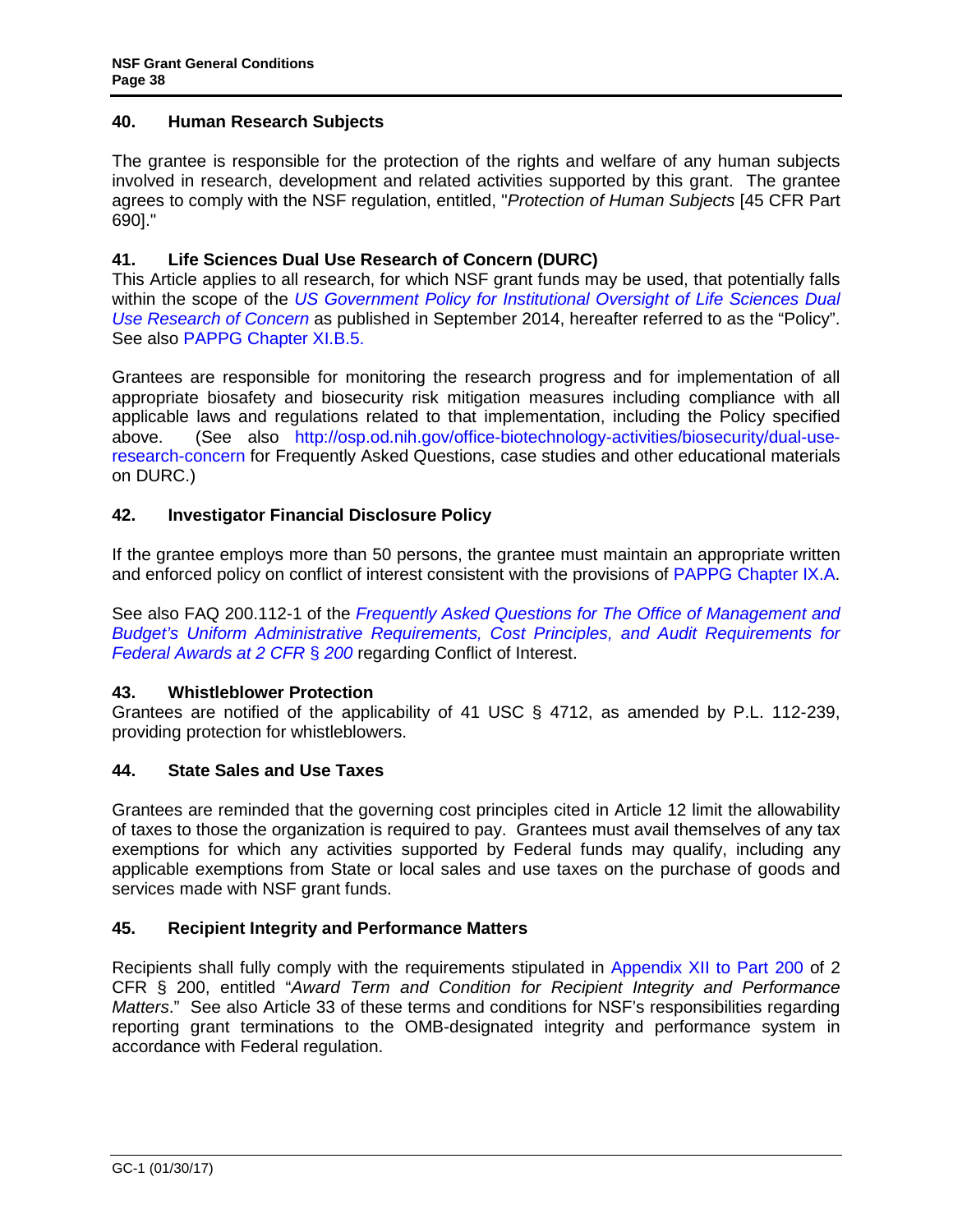### **46. Debarment and Suspension**

Recipients shall fully comply with the requirements stipulated in Subpart C of 2 CFR Part 180, entitled "*Responsibilities of Participants Regarding Transactions*" as supplemented by NSF's regulations at 2 CFR Part 2520. The recipient is responsible for ensuring that any lower tier covered transaction, as described in Subpart B of 2 CFR Part 180, entitled "*Covered Transactions*," includes a term or condition requiring compliance with Subpart C. The recipient also is responsible for further requiring the inclusion of a similar term or condition in any subsequent lower tier covered transaction. The recipient acknowledges that failing to disclose the information required under 45 CFR § 180.335 may result in the termination of the grant, or pursuance of other available remedies, including suspension and debarment.

# <span id="page-38-1"></span><span id="page-38-0"></span>**47. Resolution of Conflicting Conditions**

<span id="page-38-2"></span>Should there be any inconsistency between any special conditions contained in the notice of award and these *Grant General Conditions* (GC-1), the special conditions in the notice of award shall control. Should there be any inconsistency between these *Grant General Conditions* (GC-1), any special conditions contained in the notice of award, and any NSF solicitation cited or included by reference in the notice of award, the matter should be referred to the cognizant NSF Grants Officer for guidance.

# **Other Considerations**

### **48. Liability**

NSF cannot assume any liability for accidents, bodily injury, illness, breach of contract, any other damages or loss, or any claims arising out of any activities undertaken pursuant to the grant, whether with respect to persons or property of the grantee or third parties. The grantee is advised to insure or otherwise protect itself or others, as it may deem desirable.

# <span id="page-38-3"></span>**49. Sharing of Findings, Data and Other Research Products**

- a. NSF expects significant findings from research and education activities it supports to be promptly submitted for publication, with authorship that accurately reflects the contributions of those involved. It expects investigators to share with other researchers, at no more than incremental cost and within a reasonable time, the data, samples, physical collections and other supporting materials created or gathered in the course of the work. It also encourages grantees to share software and inventions or otherwise act to make the innovations they embody widely useful and usable.
- b. Adjustments and, where essential, exceptions may be allowed to safeguard the rights of individuals and subjects, the validity of results, or the integrity of collections or to accommodate legitimate interests of investigators.

#### **50. Government Permits and Activities Abroad**

a. For grants that include activities requiring permits from appropriate Federal, State, or local government authorities, the grantee should obtain any required permits prior to undertaking the proposed activities.